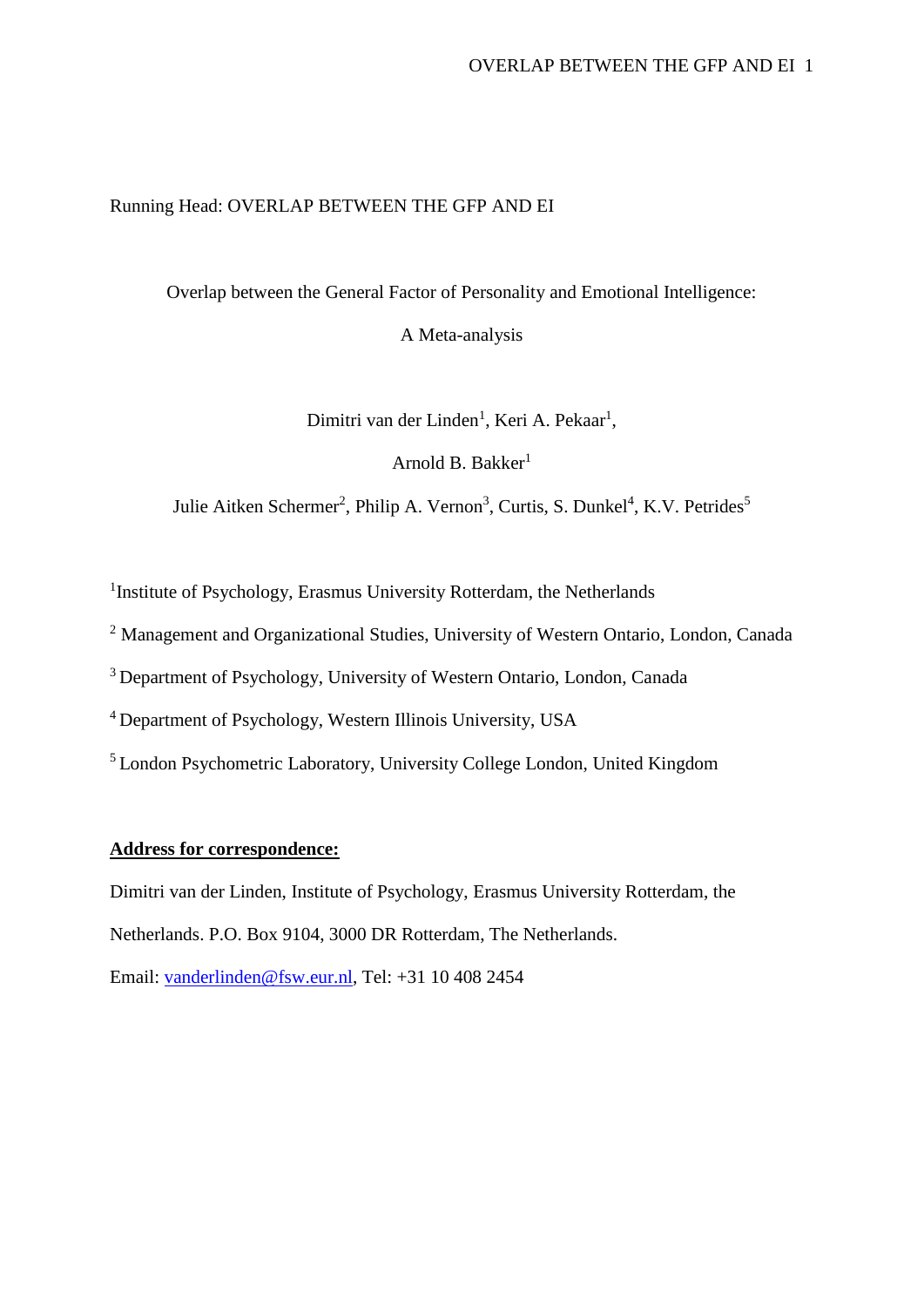#### **Abstract**

We examine the relationship between the general factor of personality (GFP) and emotional intelligence (EI) and specifically test the hypothesis that the GFP is a social effectiveness factor overlapping conceptually with EI. Presented is an extensive meta-analysis in which the associations between the GFP, extracted from the Big Five dimensions, with various EI measures is examined. Based on a total sample of  $k = 142$  data sources ( $N = 36,268$ ) the two major findings from the meta-analysis were 1) a large overlap between the GFP and trait EI (*r* ≈ .85), and 2) a positive, but more moderate, correlation with ability EI (*r* ≈ .28). These findings show that high-GFP individuals score higher on trait and ability EI, supporting the notion that the GFP is a social effectiveness factor. The findings also suggest that the GFP is very similar, perhaps even synonymous, to trait EI.

*Key words*: general factor of personality; emotional intelligence; meta-analysis; social effectiveness; Big Five; trait EI; ability EI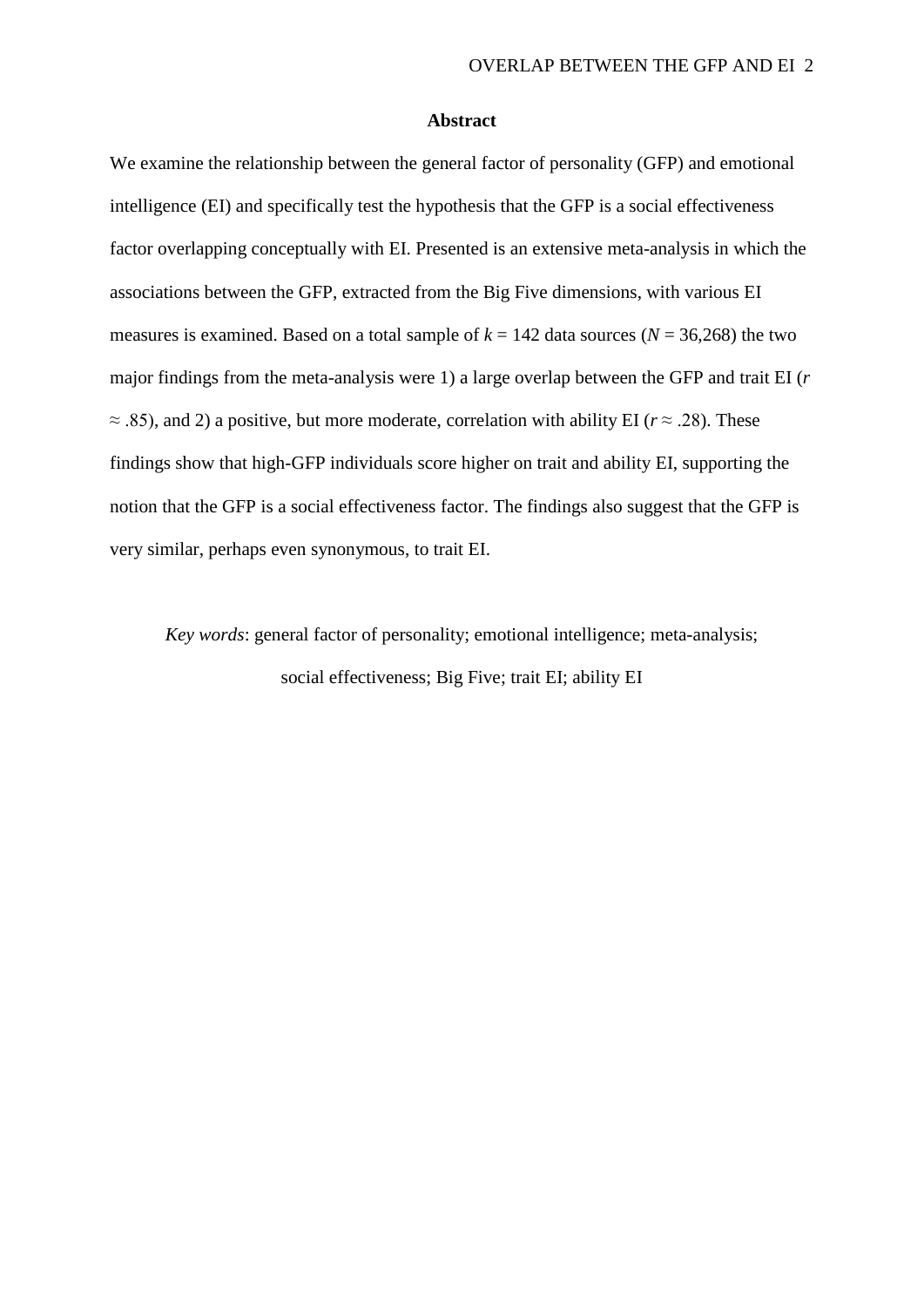Overlap between the General Factor of Personality and Emotional Intelligence:

A Meta-analysis

## **Introduction**

Research on individual differences is often aimed at determining the building blocks of intelligence and personality. In the area of cognitive abilities this has led to the identification of a general factor labeled *g* (Spearman, 1904). This *g* factor has been studied extensively and it has now been widely established that *g* reflects the general efficiency of the brain to solve novel and complex problems (Jensen, 1998). Moreover, the *g* factor strongly influences specific cognitive abilities, such as spatial, verbal, and numerical ability.

In the area of personality, until recently, researchers had not attended to the possibility of a substantive general factor. Instead, various structural models were developed consisting of multiple, presumably independent personality factors (Ashon & Lee, 2007; Eysenck & Eysenck, 1975; Goldberg, 1981). Nevertheless, a general factor has been consistently reported since the very beginning of systematic research on personality (e.g., Fiske, 1949; Galton, 1887; Peabody & Goldberg, 1989; Saucier, 1994; Stankov, 2005; Webb, 1915). Interest in this general factor has resurfaced in the literature due to recent large-scale studies revealing that personality traits covary, leading to a sizeable proportion of shared variance that can be labeled the General Factor of Personality (GFP; Figueredo, Vásquez, Brumbach, & Schneider, 2004; Musek, 2007; Rushton, Bons, & Hur, 2008). These studies provide rather strong evidence that a GFP can be identified in multiple personality measures.

The nature and interpretation of this GFP are subject to an ongoing debate. Some researchers have suggested that the GFP reflects a substantive higher-order personality factor (Figueredo et al., 2004; Irwing, 2013; Loehlin, 2012; Rushton & Irwing, 2011; Van der Linden, Dunkel, & Petrides, 2016). This implies that individuals scoring high on the GFP will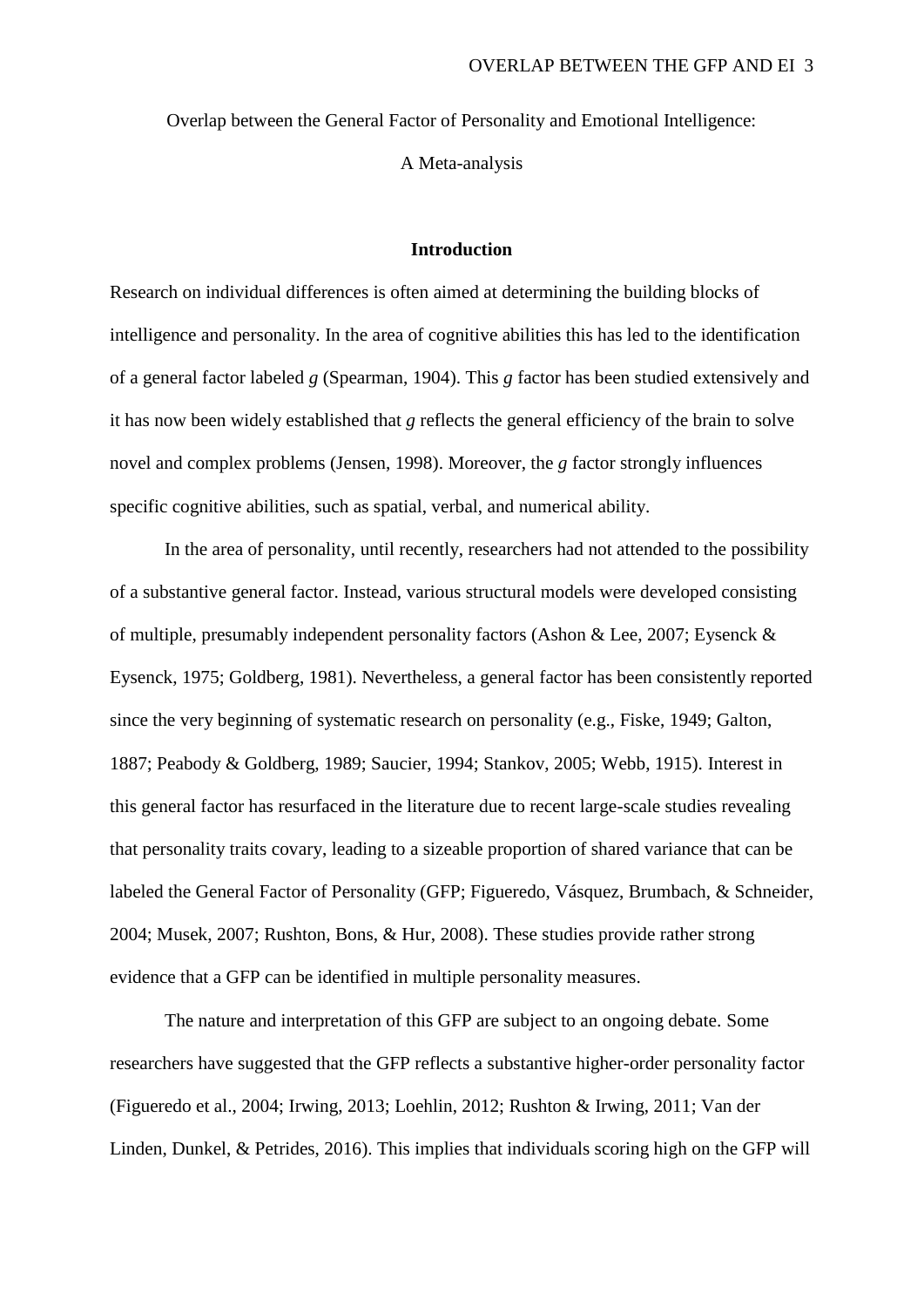also score relatively high on the Big Five dimensions of openness, extraversion, conscientiousness, agreeableness, and emotional stability. In this view, one's score on any of the Big Five dimensions, say extraversion, reflects partly variance that is unique to that trait (such as variance due to individual differences in dopamine pathways in the brain [Depue & Collins, 1999]), and reflects partly variance that can be attributed to the GFP (Van der Linden, 2011).

The main proposition in the substantive account of the GFP is that the construct represents a tendency towards socially desirable behavior. Such behavior will positively influence how a person is evaluated by others, leading to the development of a 'good reputation' and, consequently, to an increased probability of being selected as a mate, a coworker, and a leader (Figueredo et al., 2004; Irwing, Booth, Nyborg, & Rushton, 2012; Rushton et al., 2008). Accordingly, the GFP can be considered a social effectiveness factor (Dunkel & Van der Linden, 2014; Loehlin, 2012; Van der Linden et al., 2016).

An alternative view on the GFP is that it mainly reflects methodological artifacts (Anusic, Schimmack, Pinkus, & Lockwood, 2009; Bäckström, Bjöklund, & Larsson, 2009; Chang, Connelly, & Geeza, 2012). High-GFP individuals may provide more socially desirable responses to personality surveys (e.g., due to faking or an inflated sense of self) even though these responses may not necessarily reflect how they would typically behave (Pettersson & Turkheimer, 2012). In this 'artifact view', the GFP may still be an interesting phenomenon because it indicates the presence of measurement bias (i.e., error) in personality assessment, but it should not be considered a fundamental factor of personality.

Given these contrasting views of the GFP, we considered it a relevant and timely step to further examine the nature of this general factor by exploring its relationship with an established and important construct in psychological research, namely, emotional intelligence (EI). If the GFP indeed largely reflects social effectiveness (for a review on this idea, see Van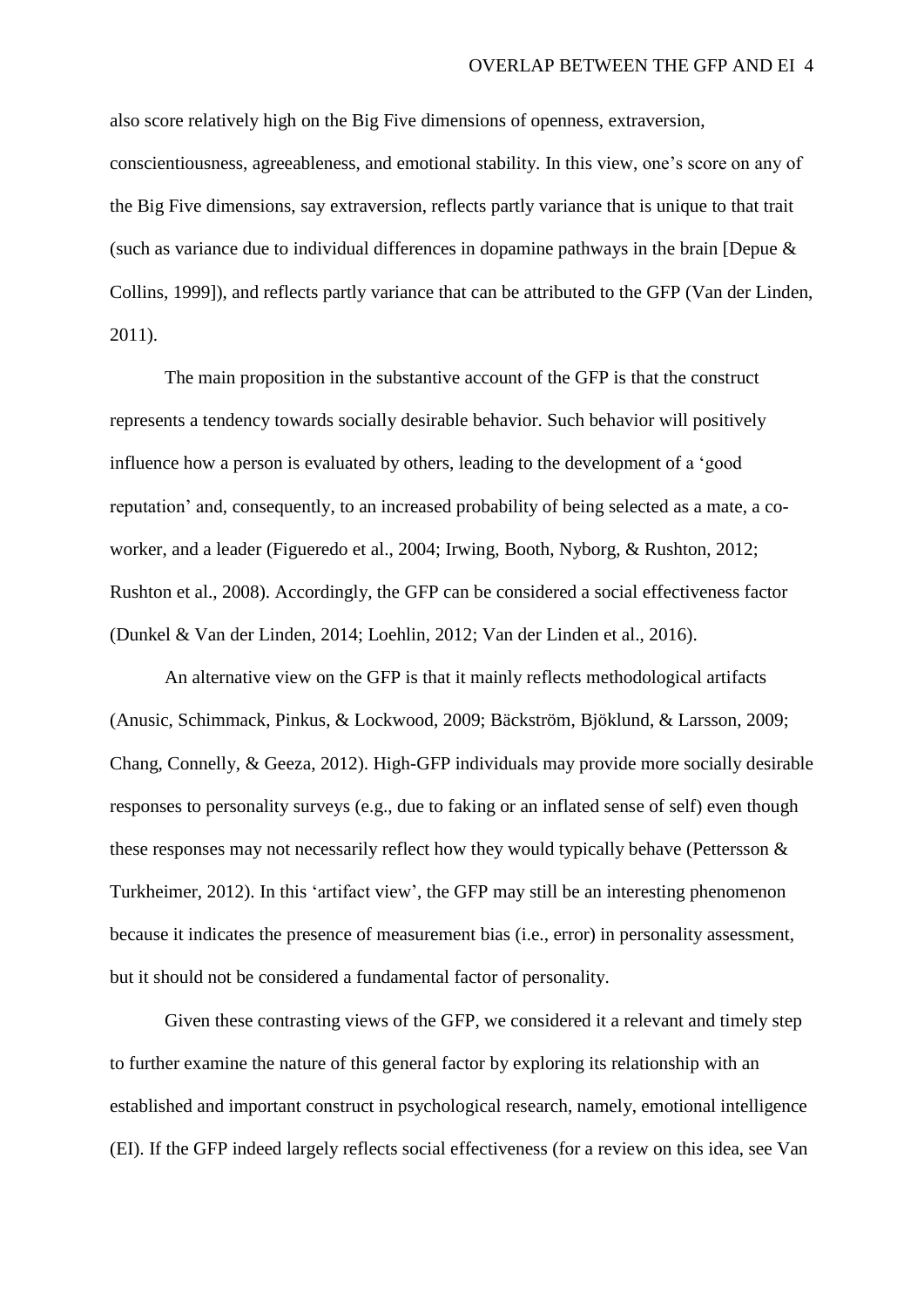der Linden et al., 2016), then it can be expected to have some overlap with measures of EI, as EI also relates to how one effectively deals with social demands (Petrides, 2011; Salovey & Mayer, 1990). Van Rooy and Viswesvaran (2004) stated that it is difficult to come to a consensual operational definition of EI. Yet, despite a lack of consensus, a broad description of EI is that it concerns the extent and manner in which individuals experience and utilize affect-laden information of an intra-personal (e.g., managing one's own emotions) and interpersonal (e.g., managing other's emotions) nature (Petrides, 2011; Salovey & Mayer, 1990; Zeidner, Roberts, & Matthews, 2008).

In the following sections, we first elaborate on the GFP literature and discuss several key issues in the debate surrounding the GFP. Subsequently, we provide a concise review of the theoretical background of EI and posit that EI exhibits significant conceptual overlap with the GFP. The main hypothesis about the GFP-EI association will then be tested in a large meta-analysis that includes trait as well as ability measures of EI.

### **Basic characteristics of the GFP**

Irrespective of the domain of interest (e.g., personality, ability, psychopathology), the idea that a general factor exists often starts with observations that various constructs within that domain correlate in a consistent and systematic manner (Caspi et al., 2014; Figueredo et al., 2004; Jensen, 1998). This suggests that these constructs are under the influence of a much broader, higher-order, construct. The most well-known example is in the cognitive domain, in which it was found that tests of specific cognitive abilities typically correlate such that superior performance on one test (e.g., verbal ability) increases the probability of superior performance on other tests of specific cognitive abilities (e.g., spatial, or numerical ability). Based on this key observation, the existence of the *g* factor was postulated, which is assumed to partially drive performance on all cognitive ability tests (Jensen, 1998; Spearman, 1904).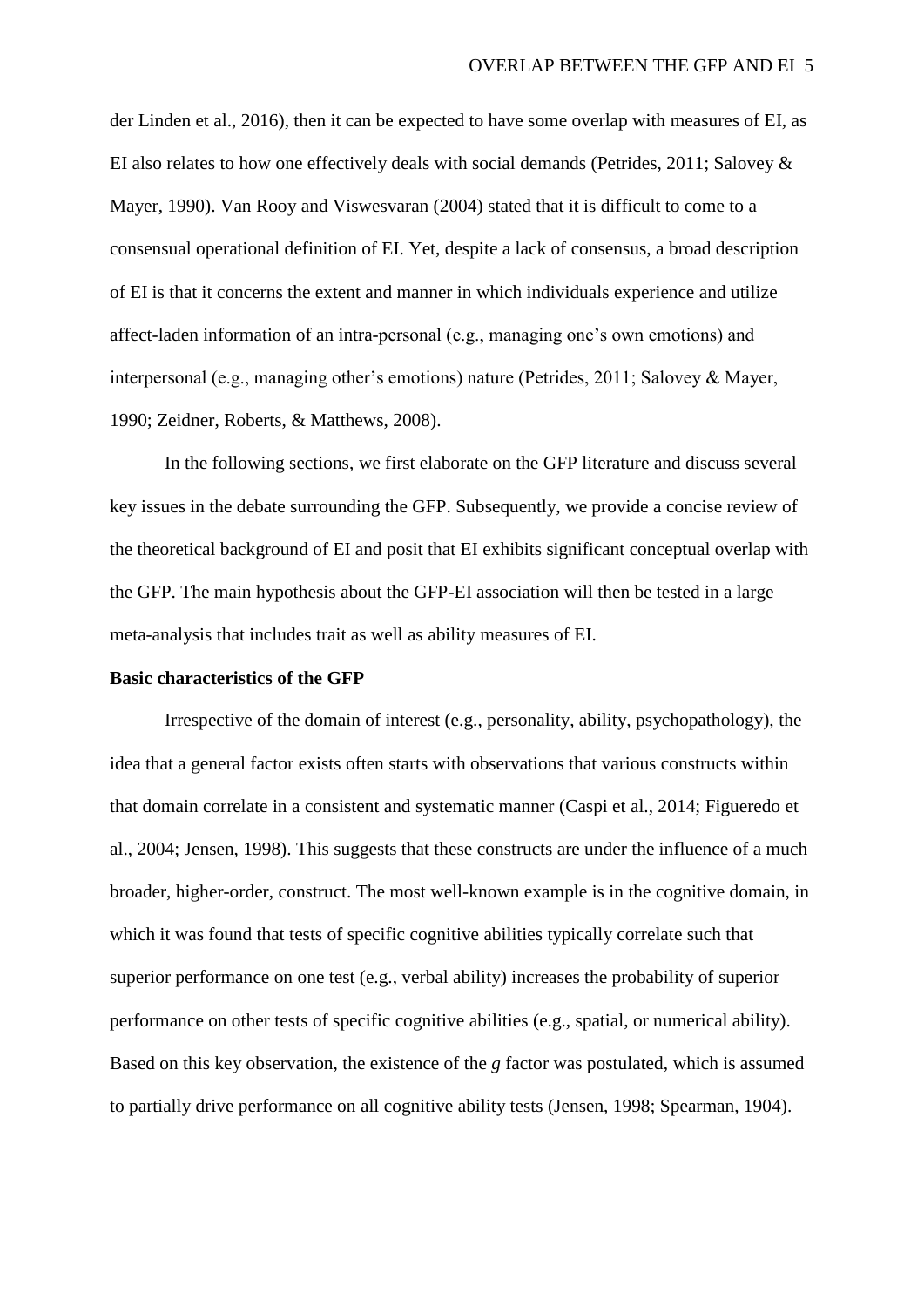It is clear in the literature that the *g* factor initially received concerted criticism. Scholars argued that this factor likely reflects statistical artifacts and suggested, for example, that a general factor extracted from one set of ability measures would not be similar to a general factor extracted from another set of ability measures (e.g., Carroll, 1991). This is known as factor non-invariance. It was also suggested that the *g* factor 1) does not have much practical validity (i.e., has only limited predictive power for real life outcomes); 2) is only important in academic settings; and 3) remains too abstract in terms of its nature or underlying brain mechanisms (for an overview, see Jensen, 1998, and Schmidt, 2002). Several decades of research, however, demonstrated that these criticisms were unjustified because the *g* factor is indeed stable over measurements, and is predictive of a wide range of important real-life outcomes, including educational achievement, job level and job performance, and health (Gottfredson, 1997; Jensen, 1998; Schmidt, 2002).

The discovery of the *g* factor and the confirmation of its predictive validity is relevant for the discussion of the nature of the GFP, because the respective objections are not dissimilar. For example, as with the *g* factor, during the early stages of GFP research, it was suggested that GFPs extracted from different personality measures would represent different underlying constructs and, therefore, would exhibit only weak associations (De Vries, 2011; Hopwood, Wright, & Donnellan, 2011). Yet, several recent studies have made it clear that GFPs extracted from different personality measures do show meaningful overlap, with an average correlation among GFPs of *r* ≈ .60 (Davies et al., 2015; Dunkel et al., 2014; Loehlin, 2012; Loehlin & Martin, 2011; Rushton & Irwing, 2011; Van der Linden, Te Nijenhuis, Cremer, Van de Ven, 2011). By comparison, the correlations between extraversion dimensions extracted from different instruments typically vary in the range of  $r = .40$  to  $.80$ (Connelly & Ones, 2010).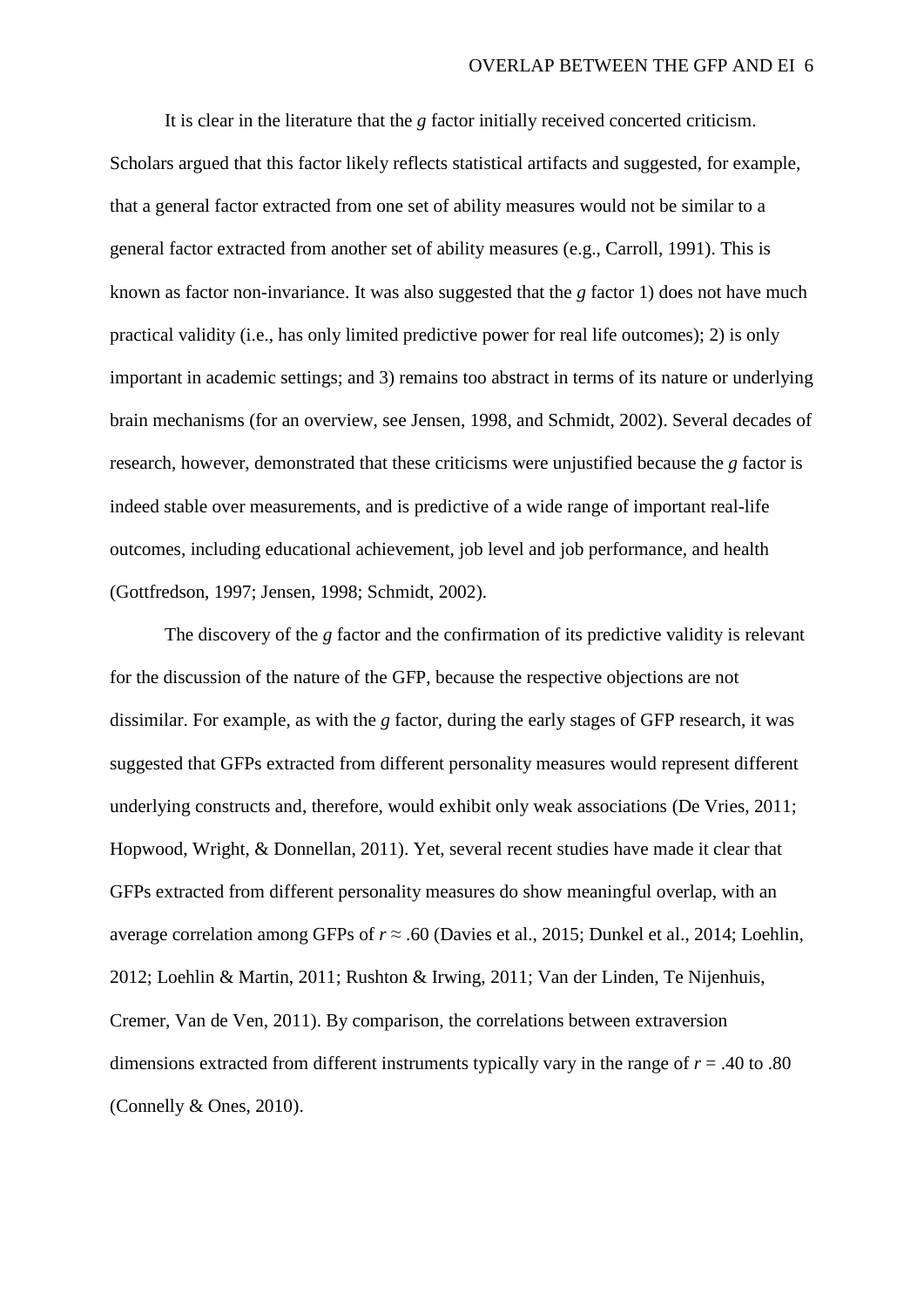Another shared criticism is that the method of extraction strongly determines the nature of the GFP (Revelle & Wilt, 2013). For example, parallel to general factors in other areas, the GFP is estimated by: 1) the first unrotated factor in a set of personality measures (Dunkel, DeBaca, Woodley, & Fernandez, 2014); 2) using a simple average of lower-order traits (Dunkel, 2013); or 3) using confirmatory factor analysis (CFA) and structural equation modeling (Van der Linden et al., 2010), in which one can either apply hierarchical models or bi-factorial models. Although it is true that there are statistical differences between these methods, there is an increasing body of literature demonstrating that they nevertheless lead to highly similar outcomes when it comes to the GFP. For instance, several published studies have shown that GFPs extracted by means of CFA or principal axis factoring lead to very similar GFP loadings and to nearly identical relations with criterion variables (e.g., Dunkel, Van der Linden, Beaver, & Woodley, 2014; Van der Linden et al., 2010). These results are in accordance with our own experience with numerous datasets in which we tested the GFP and applied various statistical techniques, only to find that, give or take a few decimal points, outcomes and conclusions have remained virtually identical.

For the *g* factor, Jensen and Weng (1994) compared the various extraction methods (e.g., exploratory and confirmatory factor analysis, unit-weighted average) and concluded, "*Almost any g is a "good" g and is certainly better than no g*." (p. 231). The initial findings regarding the GFP seem to indicate that a similar conclusion may be justified and that almost 'any GFP is a good GFP<sup>1</sup>'. In addition, there is increasing evidence that it is mainly the GFP component of the shared variance in personality measures that drives much of their criterionvalidity (Dunkel & Van der Linden, 2014). For example, a recent study using meta-analytic data showed that after controlling for the GFP, the predictive validity of the unique variance of the Big Five on job performance is either strongly reduced or completely disappears (Pelt,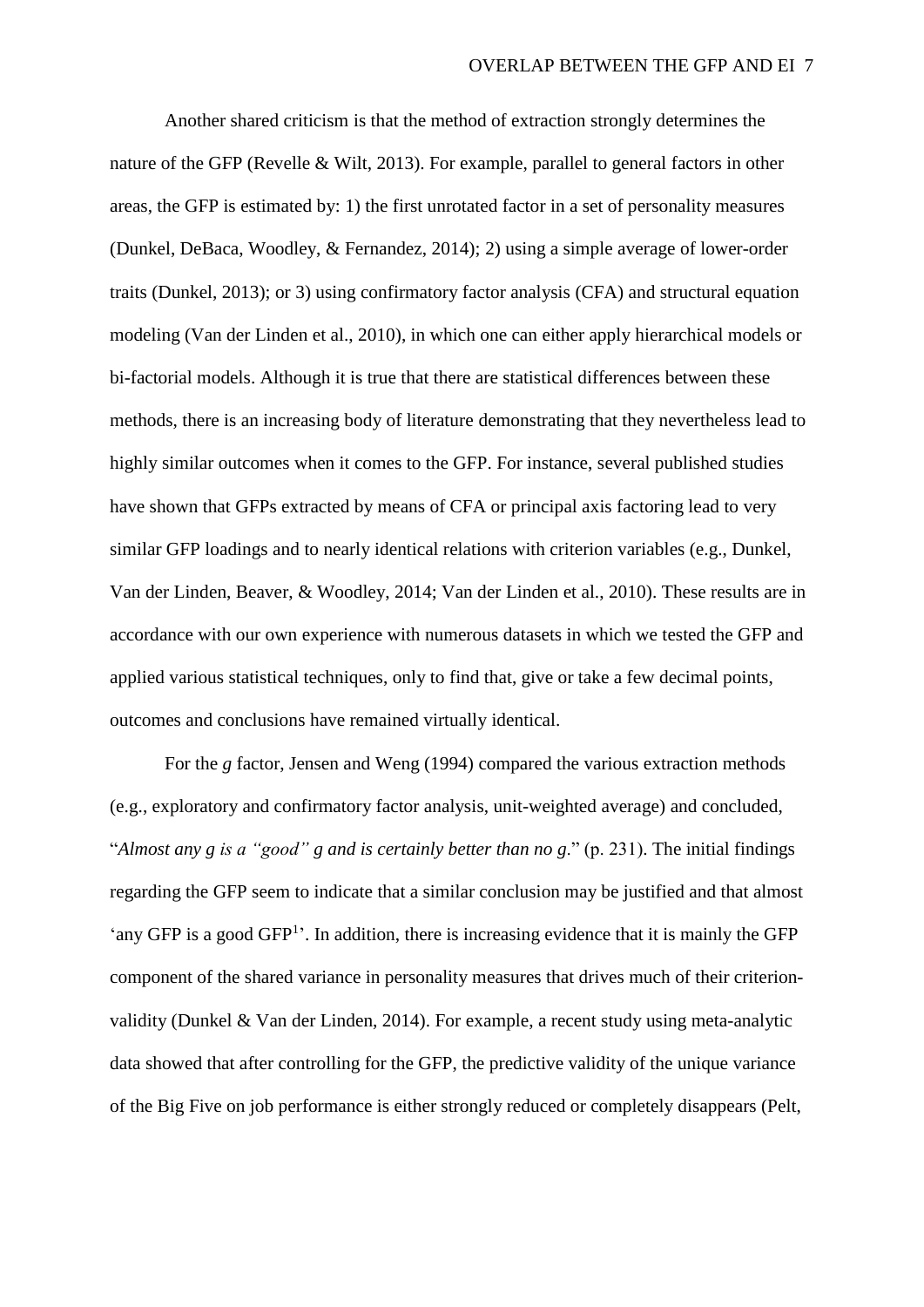Van der Linden, Dunkel, & Born, 2015). Thus, this would also justify the conclusion that when examining the criterion validity of personality, 'any GFP is better than no GFP'.

The analogy between the GFP and the *g* factor in itself has also been a point of critique. Revelle and Wilt (2013) showed that the *g* factor generally explains a very large proportion of the variance in the underlying constructs (up to 80 or 90%), while the variance explained by the GFP is often quite a bit lower. Accordingly, they concluded that any comparisons between the two constructs may be misleading. However, while the *g* factor is stronger than the GFP, it does not follow that the GFP is irrelevant. Given that the *g* factor is one of the strongest and most consistently extracted factors in the whole of social science, it might be unreasonable to use it as a benchmark for evaluating the relevancy of other factors.

The literature shows that the GFP often explains somewhere between 20 to 60% of the variance in the underlying personality traits, which is, by all means, a rather substantial amount of variance. Another point to take into account is that many personality models, such as the Big Five, were designed to contain independent factors. This implies that out of the large pool of items that could reflect personality, one often only selects those that differ most from each other with the aim of keeping factor intercorrelations as low as possible. In contrast, in the cognitive domain, there has not been a strong emphasis on finding independent factors. Despite the concerted efforts to establish independence, it is apparent that higher-order personality factors maintain a substantial level of shared variance.

In addition, although the GFP may not be as strong as the *g* factor, the GFP still compares relatively well to presumed general factors in other domains. For example, in the recent clinical literature, a general factor of psychopathology (the *p* factor) has been postulated that resembles the GFP in terms of the factor loadings and the level of variance explained in the underlying traits (Caspi et al., 2014). Moreover, in the domain of cognitive science it has been shown that a common factor of executive function exists, even though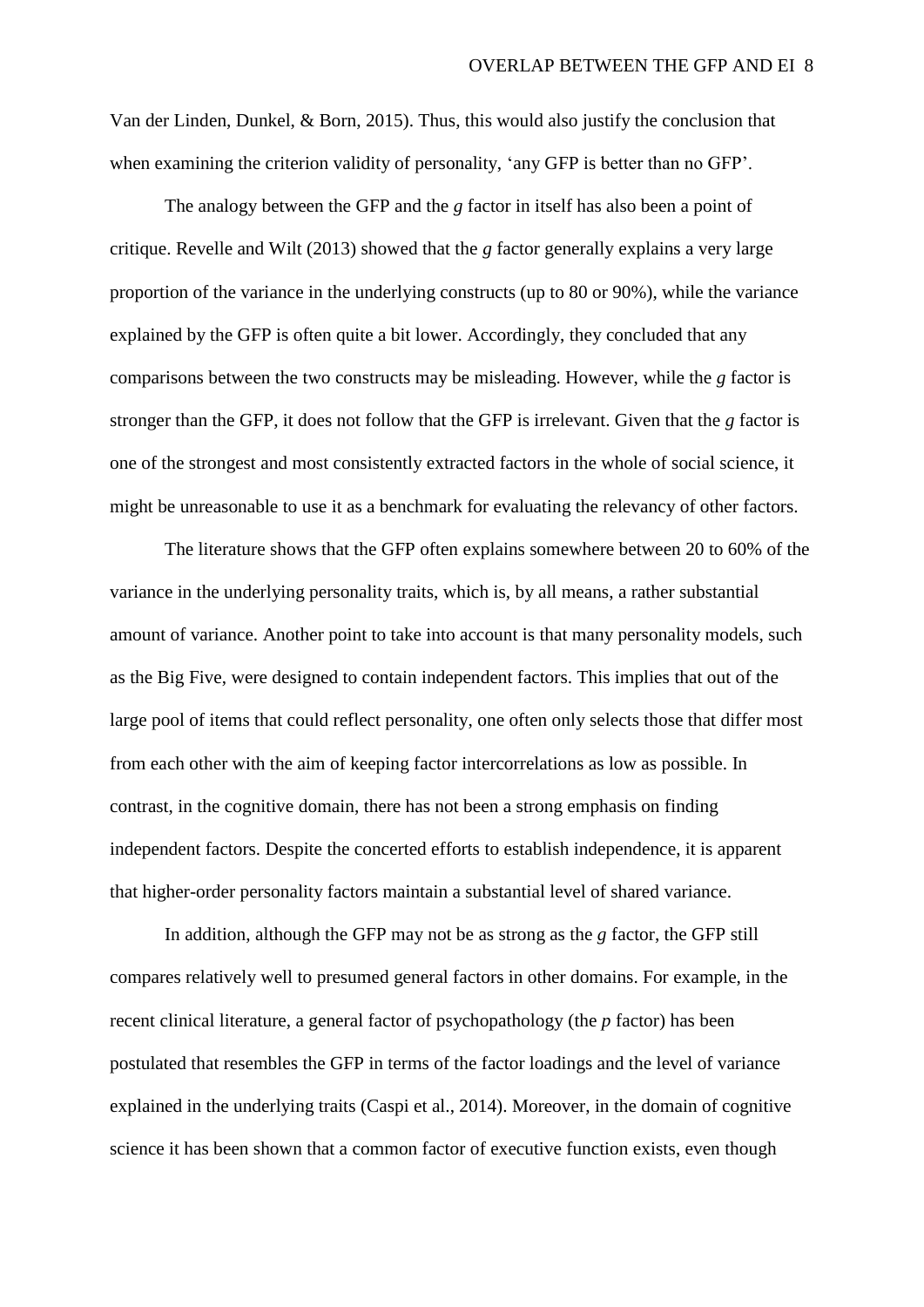measures of various specific executive functions (e.g., updating, working memory, shifting) show relatively modest intercorrelations (Miyake & Friedman, 2012). Compared to this presumed general factor of executive functioning, the GFP is strong, robust, and psychologically meaningful.

Focusing on the statistical properties of the GFP and its extraction, Revelle and Wilt (2013) emphasized that it is mathematically possible to have a large first unrotated factor in a set of measures that does not necessarily reflect a *general* factor. They argued that a large unrotated general factor can emerge even though the underlying measures do not all share a substantial portion of their variance. Although this mathematical possibility exists, we wish to emphasize that it is at odds with a wide range of empirical data confirming that the GFP does indeed reflect a general factor in which each of the underlying traits share variance (Figueredo et al., 2004; Musek, 2007; Rushton & Irwing, 2011; Van der Linden et al., 2010). For example, the GFP usually loads on each of the Big Five factors in a pattern of  $+O$ ,  $+C$ ,  $+E$ , +A, and -N. Thus, the first unrotated factor often provides a good proxy of the GFP. Moreover, the GFP is unlikely to represent a statistical by-product because it has clearly defined content and represents the socially desirable ends of personality measures, irrespective of whether one extracts the GFP directly from the traits, the facets or the items. In this context, we believe that the following remarks by Jensen (1998) are pertinent here:

"*While it is indeed true that an unlimited number of different positions of the factor axes is possible and that all of them are mathematically equivalent in reproducing the original correlations, some factor structures make more sense, theoretically, than others. Some possible factor structures may even create quite misleading impressions*" (p. 94).

A final statistical critique we discuss, states that higher-order factors of personality (e.g., the GFP) are the result of correlated, or so-called, blended facets (Asthon et al., 2009). For example, the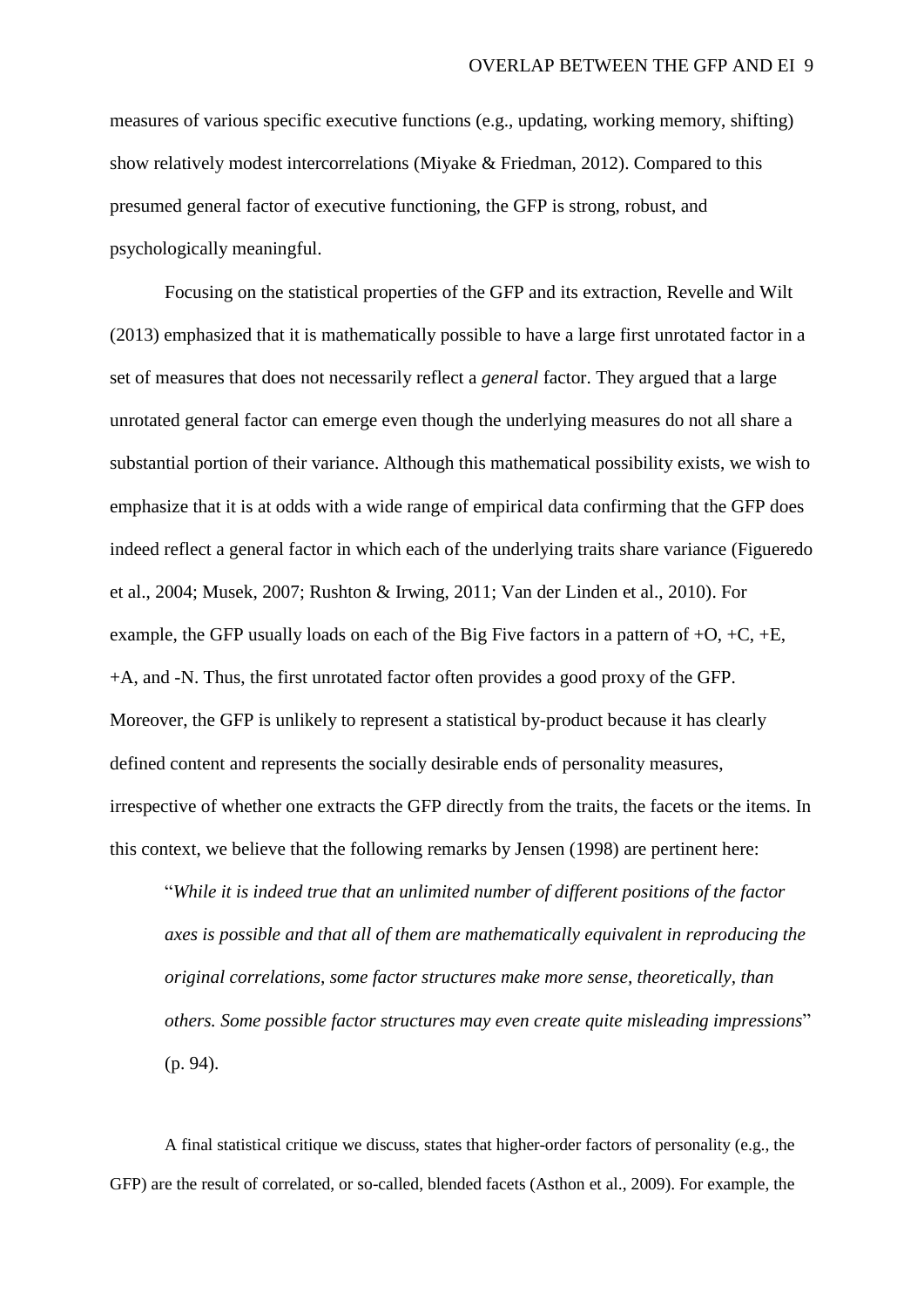facet 'enthusiasm' may relate to both extraversion and agreeableness, thus leading to a correlation between those dimensions. Subsequently, it has been argued that higher-order factors above, for instance, the level of the Big Five, would disappear when one controls for such blended facets. Blended-facet models overlap with general-factor models in the sense that they both acknowledge that personality traits truly correlate. The difference between them, however, lies in how one chooses to model these correlations statistically. The citation of Jensen (1998) mentioned above also applies here because even if several equivalent statistical solutions are possible, some make better theoretical sense than others. Regarding this, based on the empirical evidence we would favor a solution in which a general factor rather than lower-order facets cause mid-level personality traits to correlate.

#### **The nature of the GFP**

If the presence of a general factor in personality measures is accepted, a subsequent question is how to interpret it. Statistical factors themselves are not explanatory constructs, but rather require a description of their nature. The literature provides various suggestions about how to describe the GFP, which can be broadly categorized in two overarching views.

As stated above, one view is that the GFP mainly reflects general social effectiveness (Dunkel & Van der Linden, 2014; Loehlin, 2012; Rushton et al., 2008; Van der Linden et al., 2016) while the other is that it is a methodological artefact, such as social desirability bias (Anusic et al., 2009; Bäckström et al., 2009; Chang et al., 2012). There is some empirical support for both perspectives. In favor of the substantive, social effectiveness view are studies showing that the GFP is related to a range of relevant, other-rated or objective criteria. For example, a GFP derived from self-reports has been found to predict supervisor-rated and objective job performance (Sitser, Van der Linden, & Born, 2013; Van der Linden et al., 2010), classmate ratings of likeability and popularity (Van der Linden et al., 2010b), outcomes of social dilemma games (Dunkel, Summerville, Mathes, Kesserling, Yockey, Reeve, & Stolmeier, 2014), interviewer impressions (Dunkel, Nedelec, & Van der Linden, 2014), and delinquent behavior (Van der Linden, Dunkel, Beaver, Woodley, & Louwen,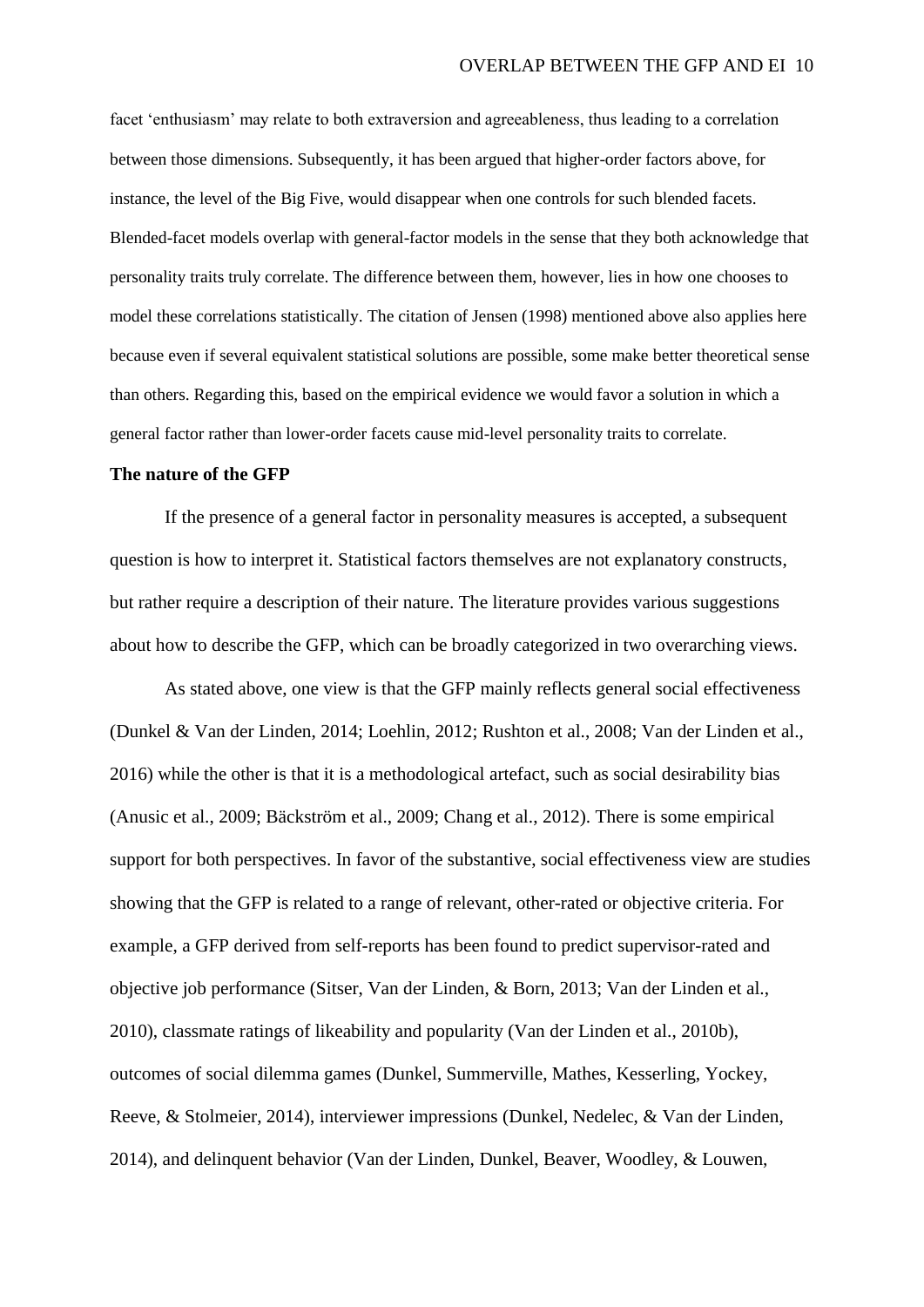2015). These findings are strongly at odds with artefact explanations of the GFP. For example, it is entirely unclear how faking socially desirable answers in personality assessment can relate to the number of times one is arrested (Van der Linden et al., 2015), or to the actual number of new customers that sale employees attract (Sitser et al., 2013). The ability of the GFP to predict such real-world outcomes attests to its validity. That is, high-GFP individuals seem to genuinely and consistently display higher levels of socially desirable or socially effective behavior.

Studies supporting the artefact view show that GFP scores are related to the tendency to endorse positively (socially desirable) framed personality items (Anusic et al., 2009; Pettersson, Turkheimer, & Horn, 2012), and that the size of the GFP is reduced when items are reformulated in such a way that their social desirability component is minimized (Bäckström et al., 2009). A limitation of these studies, however, is that they did not include criterion measures and, thus, could not test whether tendencies towards socially desirable answers predicted real-life outcomes. Further, it remains unclear whether one can simply take away the socially desirable component of personality items, without changing their actual content. Finally, if the GFP truly reflects social effectiveness, it is obvious that removing the social effectiveness component of items will lead to a highly diminished GFP.

Insofar as high GFP individuals are genuinely more socially effective, a pertinent question is what causes them to behave in such a way. In the present study, we address this crucial question by posing the hypothesis that a high level of emotional intelligence (EI) may be one of the possible answers. If a GFP-EI link is uncovered, this would constitute an important step in transcending limited descriptions of the GFP in terms of statistical properties and associations with external criteria, in favor of a more precise theoretical understanding of its essence.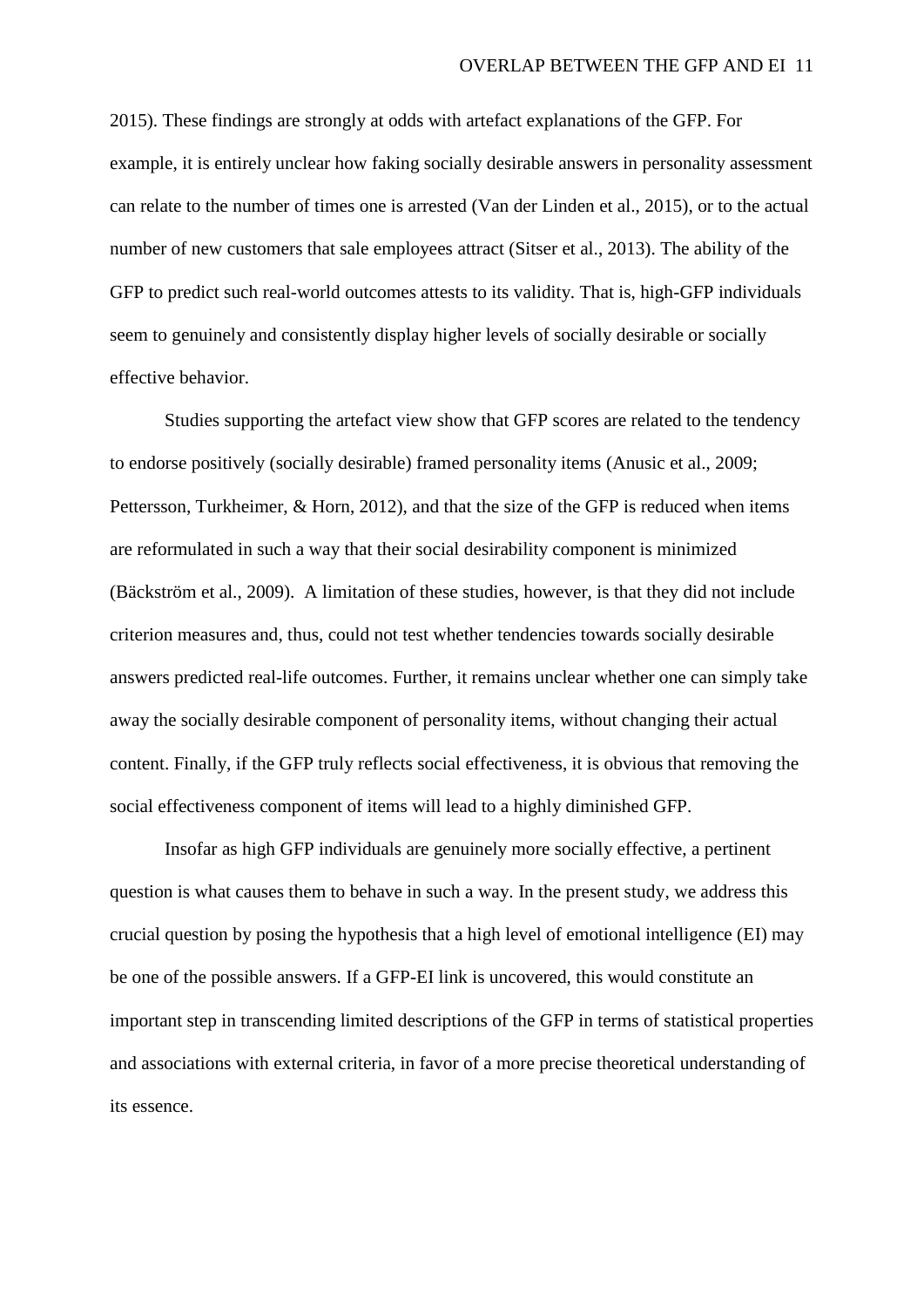### **Emotional Intelligence and the GFP**

Based on prevailing EI definitions in the literature, it can be inferred that high-EI individuals are, on average, more effective in social interactions than their low-EI peers (e.g., Lopes et al., 2004). This is because a core aspect of EI involves knowing how to act in order to optimize the probability of attaining social or personal goals (Zeidner et al., 2008). For example, one may be angry at one's boss, but instead of acting out in rage, an emotionally intelligent response would be to express dissatisfaction in a socially acceptable manner. So, if high-EI individuals are socially effective, then it is not difficult to imagine how this would push the manifestation of multiple personality traits into a socially desirable direction. One would not be judged as socially effective if others perceived him or her as unfriendly, emotionally unstable, lethargic, or extremely shy. Consequently, high-EI individuals, either by nature or by self-regulating, should consistently behave in open-minded, reliable, sociable, and stable ways, thus causing correlations between these and other cognate traits, ultimately leading to a GFP.

Several direct or indirect indications of GFP and EI overlap have already been reported. One indirect indication can be found in the results of an earlier meta-analysis on personality and EI (Van Rooy & Viswesvaran, 2004), which showed that EI is significantly correlated with the socially desirable poles of each of the Big Five dimensions. It was found that EI was positively correlated with openness, conscientiousness, extraversion, agreeableness, and emotional stability, with values of  $\rho = .23, .31, .34, .23,$  and .33, respectively. If the Big Five show correlations with EI in the same (socially desirable) direction as was reported by Viswesvaran and Ones in their 2004 meta-analysis, then the GFP which is hypothesized to be present in each of the Big Five, would also likely display strong overlap with EI (Figueredo et al., 2006; Loehlin, 2012; Loehlin & Martin, 2011; Rushton & Irwing, 2011). At least three studies provided direct evidence for the GFP-EI link, reporting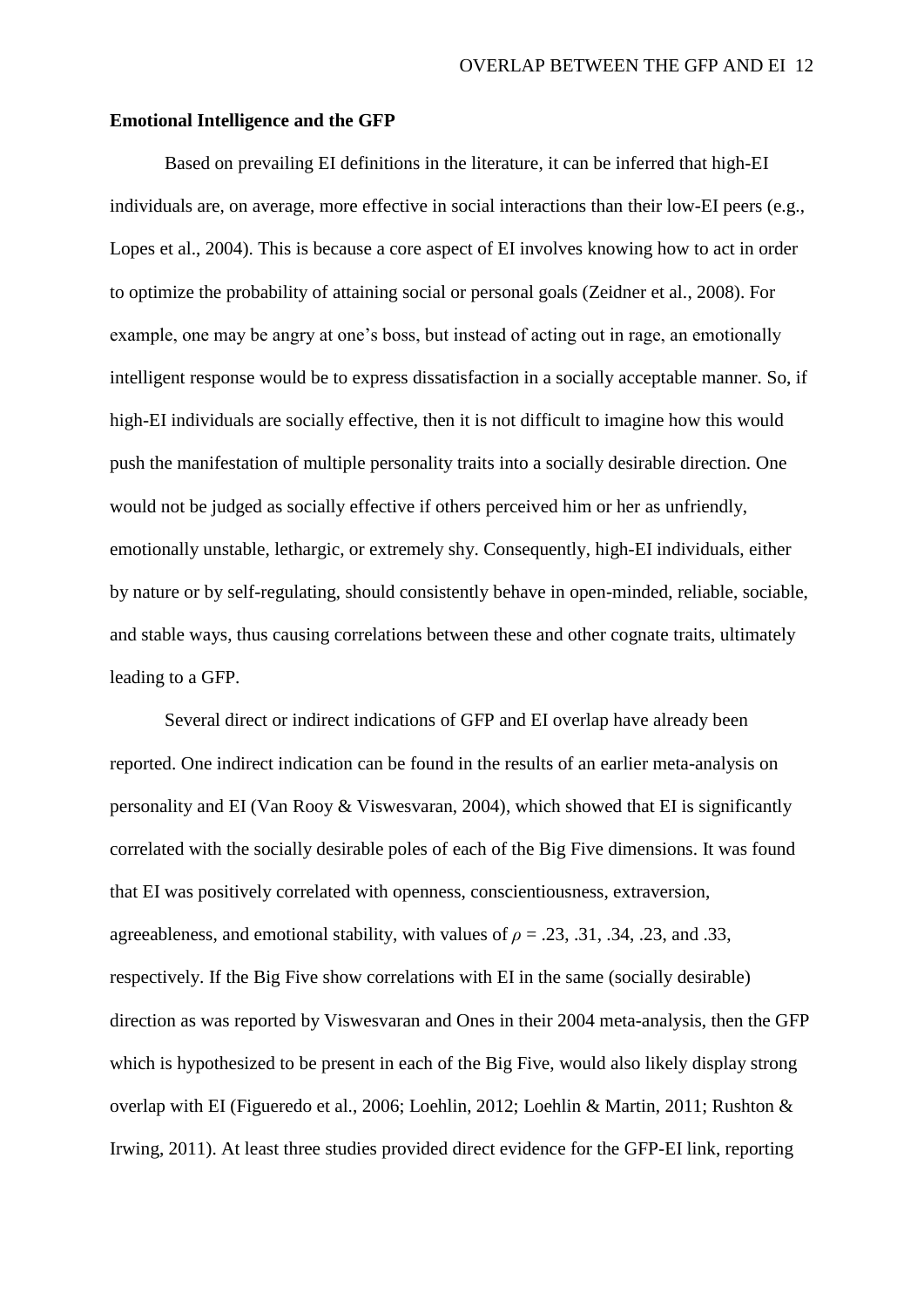average correlations around *r* = .70 (e.g., Pérez-González & Sanchez-Ruiz, 2014; Van der Linden et al., 2012; Veselka et al., 2009, 2010). Given these findings, we considered it useful to provide a more extensive examination of the relationship between the GFP and EI using meta-analytic techniques.

#### M**odels of EI**

An important distinction in the EI literature is between *trait EI* and *ability EI*, (Martins, Ramalho, & Morin, 2010; Petrides & Furnham, 2000). Trait EI is formally defined as a constellation of emotional perceptions operationalized via questionnaires and ratings scales (Petrides et al., 2007). This definition basically states that trait EI concerns how people perceive their own emotional and social effectiveness, which is assumed to, at least partially, reflect their genuine emotional and social effectiveness. The latter idea is supported by the fact that measures of trait EI have been associated with a range of other-rated or objective outcomes such as job performance (O'Boyle, Humphrey, Pollack, Hawver, & Story, 2011) and health (Martins et al., 2010).

Ability EI is often defined as a set of emotion-related cognitive abilities that ought to be measured via maximum performance tests (Côté, 2014; Mayer, Caruso, & Salovey, 1999). Emotion-related cognitive abilities here refer to competencies, such as being able to identify the emotional states of others, having knowledge about the effects of emotions on behavior, and being capable of regulating one's own and others' emotional states (Salovey & Mayer, 1997).

The trait and ability EI constructs measured with either questionnaires or ability tests, respectively, tend to correlate weakly, typically between  $r = .20$  to  $.30$  (Brannick, Wahi, Arce, Johnson, Nazian, & Goldin, 2009; Petrides, 2011) and researchers have argued that they may represent substantially different constructs. Nevertheless, it is still possible that they might reflect different aspects of the same general mechanisms (Brannick et al., 2009).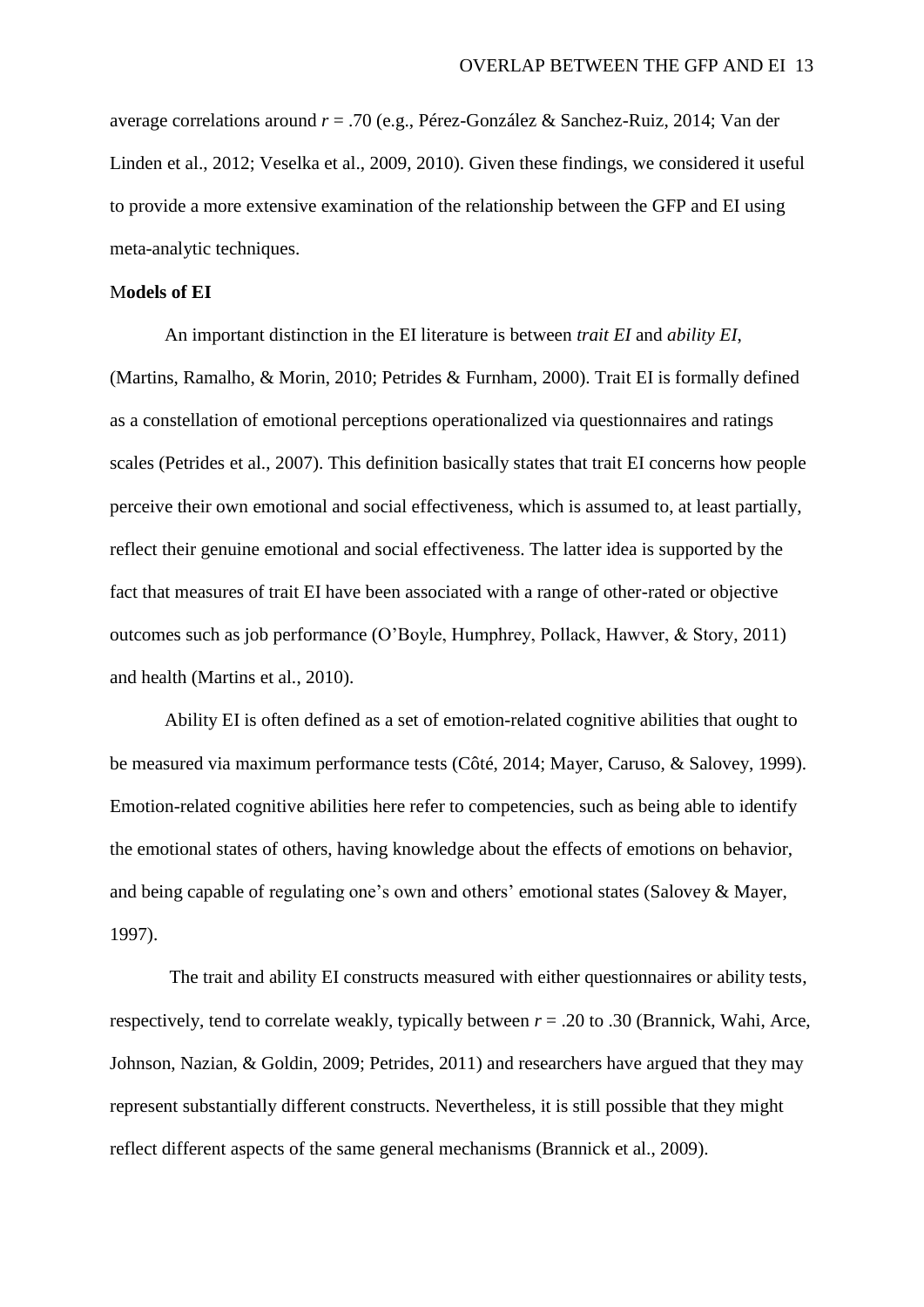In line with the present state of knowledge in EI research, the present meta-analysis clearly differentiates between trait and ability EI (see also, Martins et al., 2010). In addition, we present meta-analytic results broken down by instrument within the trait EI domain. Specifically, we examine results for the Trait Emotional Intelligence Questionnaire (TEIQue; Petrides, 2009), which is currently the main vehicle for operationalizing trait EI and provides a comprehensive operationalization of the trait EI construct (Petrides, Pérez-González, & Furnham, 2007). This instrument has shown strong evidence of construct and predictive validity (Andrei, Siegling, Baldaro, & Petrides, 2015). Moreover, the few previous studies that have explicitly tested the overlap between GFP and EI have exclusively used the TEIQue (Pérez-González & Sanchez-Ruiz, 2014; Van der Linden et al., 2012; Veselka et al., 2009).

Within the domain of trait EI studies, we also conduct separate analyses on the subset of studies that have used the Wong and Law Emotional Intelligence Scale (WLEIS; Law, Wong, & Song, 2004). The WLEIS is somewhat unusual because it is a self-report measure (implying trait EI), yet theoretically it claims to be based on the ability EI model. Therefore, we considered it conceptually useful to investigate whether results obtained with the WLEIS are closer to the trait EI or the ability EI conceptualization.

In summary, the present meta-analysis examines relations between the GFP and various measures of EI. Although, in principle, the GFP can be extracted from any comprehensive personality model, we focus on the Big Five model because it is best established and often assumed to offer "…a universal and comprehensive framework for the description of individual differences in personality" (McCrae & Costa, 1986 p. 1001).

#### **Method**

**Meta-analytic procedure.** We apply a psychometric meta-analysis as described in Hunter and Schmidt (2004). An extensive and highly cited meta-analytic study of Big Five correlations was conducted by Van der Linden, Te Nijenhuis, and Bakker (2010) who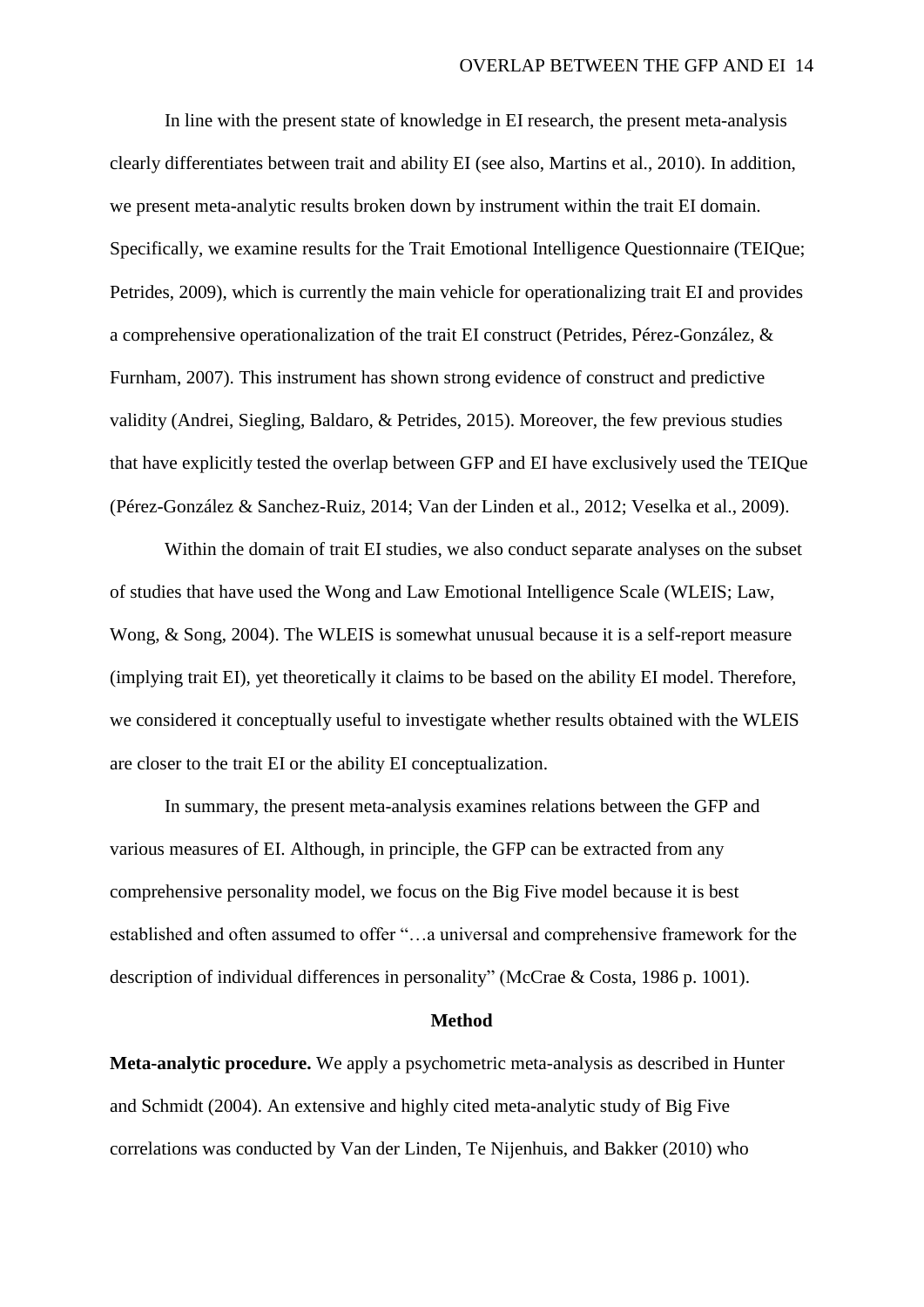collected 212 Big Five intercorrelation matrices published in scientific peer-reviewed journals, representing a total *N* of 114,117 participants (sample sizes varied from 39 to 21,105, with a mean of  $N = 679.8$ , median  $N = 233.5$ ). Van der Linden et al. (2010) reported the weighted observed intercorrelations as well as the weighted intercorrelations after correction for unreliability, range restriction, and sampling error. The meta-analytically established reliabilities of the Big Five were .75, .81, .80, .76, and .82, for O, C, E, A, and N, respectively (Van der Linden et al., 2010, Table 1, p. 318)

In the present study, we use the values reported by Van der Linden et al. (2010) as reliable estimates of the Big Five intercorrelations. Using the Big Five intercorrelations from Van der Linden et al. (2010) is advantageous because they are based on more studies than if we considered the Big Five intercorrelations from EI studies exclusively. Thus, it provides better and more stable estimates of those correlations. There are no reasons to assume that Big Five intercorrelations in the overall personality literature would systematically differ from Big Five intercorrelations reported in the EI literature, as they are derived from the same instruments (e.g., the NEO-PI-R, BFI, IPIP)<sup>2</sup>.

We decided to conduct a new meta-analysis on the correlations between the Big Five and EI because the previous meta-analysis on this topic was based on a very limited number of studies (Van Rooy & Viswesvaran, 2004; *k* = 23). Since then, dozens more studies with much more sophisticated EI instruments have been published in the literature. Hence, it is essential to update this early work.

**Literature search for the meta-analysis.** Computerized and manual searches of the scientific literature were conducted in order to locate qualifying studies. Inclusion criteria were that the study reported correlations between any of the dimensions of openness, conscientiousness, extraversion, agreeableness/altruism, and neuroticism (or its reverse emotional stability) and trait or ability EI. Electronic databases were searched using omnibus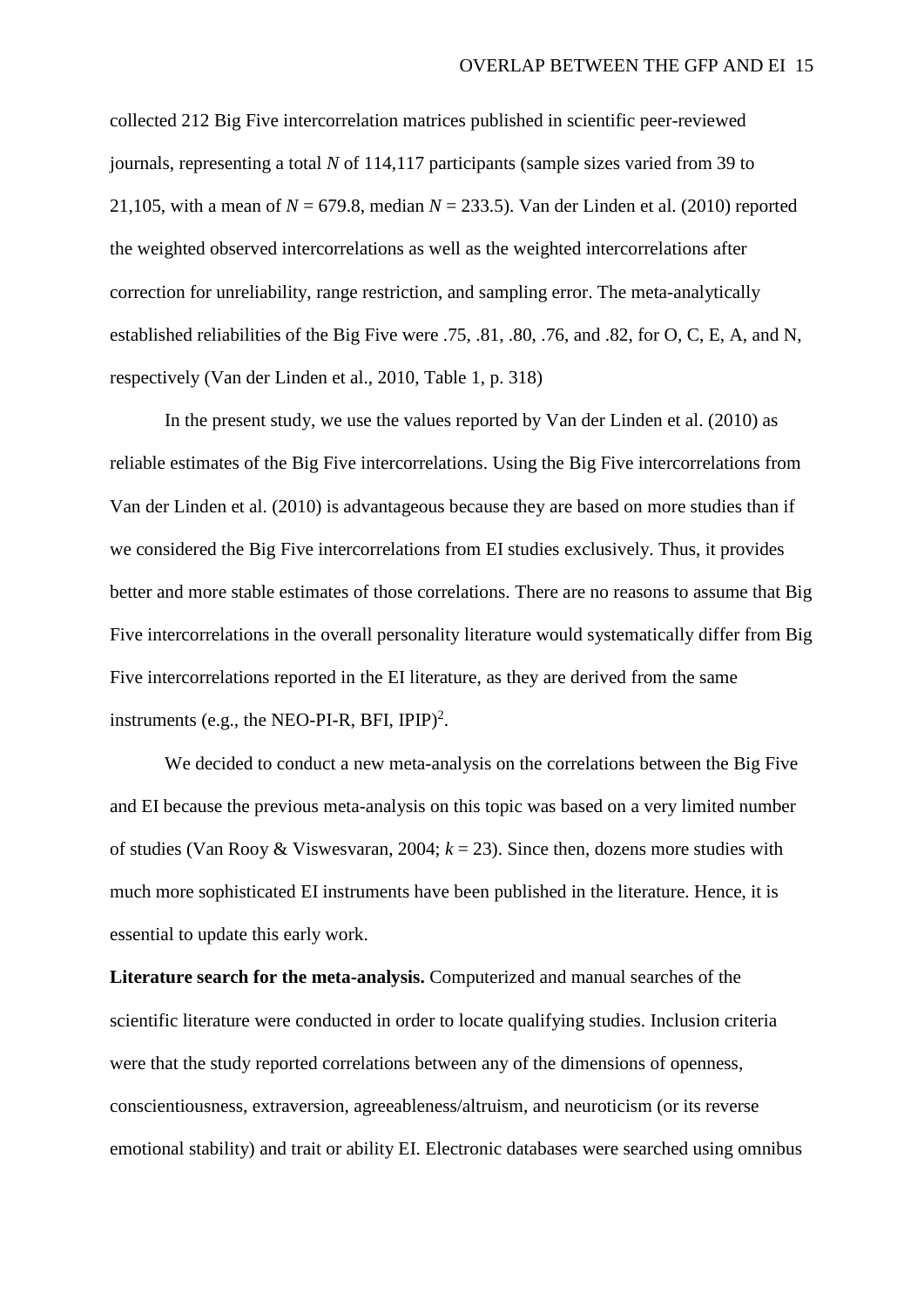terms for the Big Five model (e.g., "Big Five" and "Five Factor Model"), terms for the specific dimensions (e.g., "openness" and "extraversion"), and terms or possible synonyms for emotional intelligence and related constructs (e.g., "emotional intelligence" and "social intelligence"). The following databases were consulted: ScienceDirect, PsychInfo, EricLit, Pubmed, Google Scholar, and Scopus. In addition, we manually searched several key journals (e.g., JPSP, JRP, PAID, EJP, JP, PSPB) as well as reference lists of articles.

**Meta-analytic sample characteristics.** The literature search yielded 151 sources of Big Five-EI correlations reported in 110 articles. Some articles contained more than one set of Big Five-EI correlations because the researchers had used multiple EI measures or because they had reported multiple studies within one article. In calculating the meta-analytic values, however, we took care to use independent samples and to not include the same sample twice in our calculations. For example, if a study used measures of both trait and ability EI, which was the case in 14 samples, all data could be included in the database because we calculated meta-analytic correlations separately across the two EI constructs. If, however, a study used two (or more) different measures of trait EI in the same sample, we prevented over-sampling by including the Big Five - EI correlations averaged over the EI measures used. There were nine such studies in our sample (5.96% of all studies).

The final number of information sources was  $k = 142$ . The total (unique) *N* in the meta-analysis was 36,268. Sample sizes ranged from 30 to 1,458 with a mean of  $285.57$  (*SD* = 253.28) and a median of 211. As described above, in 14 samples, the original researchers used trait as well as ability measures. However, as the trait and ability analyses did not overlap, there was no violation of the assumption of independence and no sample was included twice in any of the analyses. Consequently, the total number of unique samples was  $142 - 14 = 128$ .

In 95 samples in the meta-analytic database, trait EI measures were used  $(k = 95, \text{total})$  $N = 30,198$ ,  $M_{\text{sample size}} = 317.87$ ;  $SD = 270.12$ ,  $Median_{\text{sample size}} = 232$ ). Most popular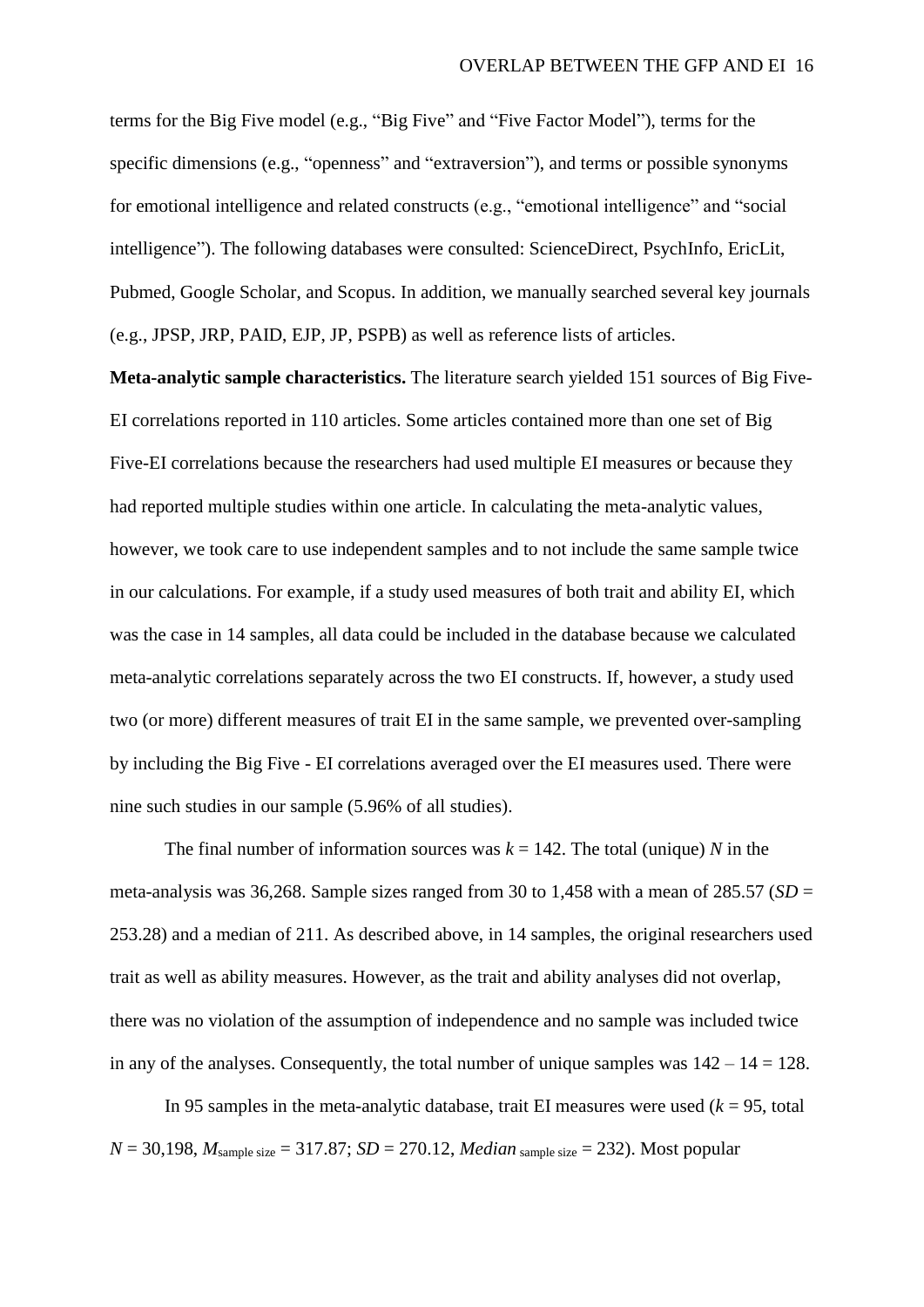instruments were the Emotional Quotient Inventory (EQ-i;  $k = 24$ ), the Trait Emotional Intelligence Questionnaire (TEIQue;  $k = 22$ ), and the Wong and Law Emotional Intelligence Scale (WLEIS;  $k = 18$ ). The remaining studies used other instruments.

In 47 samples, ability measures of EI were employed ( $k = 47$ , total  $N = 10,258$ ,  $M_{\text{sample}}$ )  $size = 218.26$ ,  $SD = 180.34$ , *Median* sample size = 175). In most of these samples ( $k = 42$ ), the Mayer-Salovey-Caruso Emotional Intelligence Test (MSCEIT) was used. The MSCEIT is currently one of the most widely used tests of ability EI. It involves a computerized task in which participants have to provide answers to various emotion-related questions.

In three cases, the Situational Test of Emotion Management (STEM) and the Situational Test of Emotion Understanding (STEU) were used and in the remaining two cases (Freudenthaler & Neubauer, 2005; Sharma, Gangopadhyay, Austin, & Mandal, 2013) custommade ability EI measures were employed.

**Statistical Analysis.** The collected samples were used to construct meta-analytic correlation matrices containing the Big Five intercorrelations (obtained from Van der Linden et al., 2010) as well as the correlations between each of the Big Five dimensions and EI (obtained from the present meta-analysis). These correlation matrices were subsequently used as input for further analyses in which we tested the GFP-EI overlap.

We used exploratory factor analyses as well as confirmatory factor analyses/structural equation modeling (CFA/SEM). Exploratory factor analyses were conducted to examine the extent to which EI falls into the same factor space as other indicators of the GFP (in this case, the Big Five). We primarily used the Principal Axis Factoring (PAF) method, although, for validation purposes, we also examined results obtained through the Maximum Likelihood (ML) algorithm.

The correlation matrices were used as input to SEM (with the ML method) in order to compare three different models (see Figures 1a to 1c): 1a) a hierarchical model with three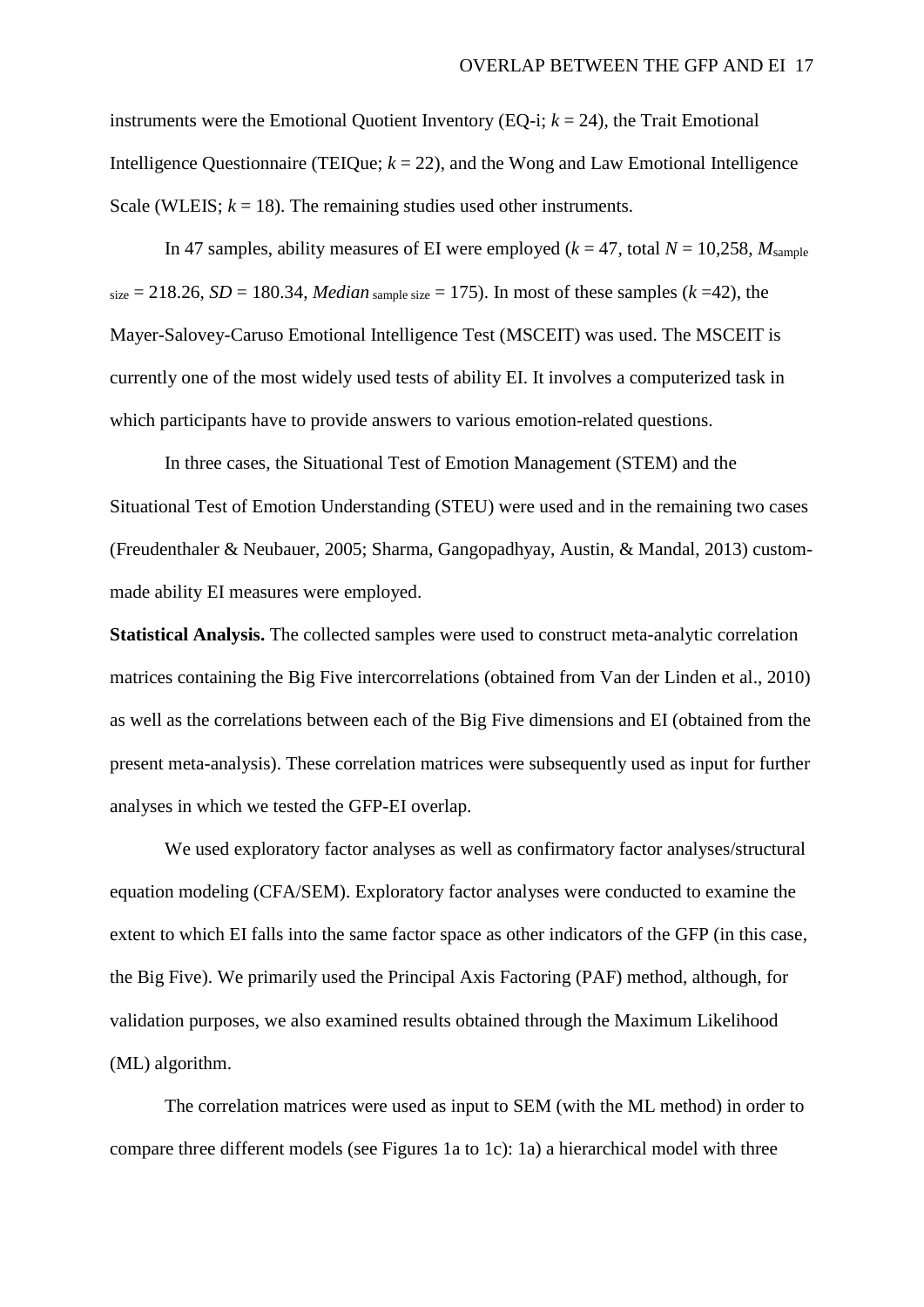levels; viz., the Big Five, two intermediate higher-order factors, and the GFP, which then relates to EI, 1b) a model with two independent higher-order factors directly relating to EI, and 1c) a model wherein each of the Big Five independently relates to EI. These models were derived from previous GFP studies (e.g., Anusic et al., 2009; Musek, 2007; Rushton & Irwing, 2011; Van der Linden et al., 2010). For example, it has been argued that there are two higher-order personality factors, namely Alpha and Beta (Digman, 1997), or Stability and Plasticity, respectively (DeYoung, Peterson, & Higgins, 2002). Alpha, or stability, represents the tendency to act in socially desirable ways and encompasses of a mixture of conscientiousness, agreeableness, and emotional stability. Beta, or plasticity, represents the tendency to seek new and pleasurable experiences and encompasses a mix of openness and extraversion.

Since the meta-analytic correlation tables contained multiple indicators of EI, we modeled a latent EI factor following the procedure proposed by Hayduk (1987), whereby the structural model with a single-indicator latent factor was identified by fixing the error variance to (1-reliability) \* variance. Mean reliability estimates for EI were derived from the meta-analysis. Note that in the SEM-based method, the latent single-indicator factor is mathematically equivalent (in terms of fit, degrees of freedom, and parameters) to a model in which EI is considered an additional indicator loading on the GFP. However, the singleindicator factor is more in line with the conceptualization of EI as an established construct that overlaps with the GFP.

The main analyses were conducted on the *N*-weighted matrix (effect sizes weighted by sample size). We tested the uncorrected as well as the corrected correlation matrices. The Big Five intercorrelations were corrected for unreliability, range restriction, and sampling error (see Van der Linden et al., 2010). The correlations between the Big Five and EI were corrected for unreliability based on our meta-analytic information showing that average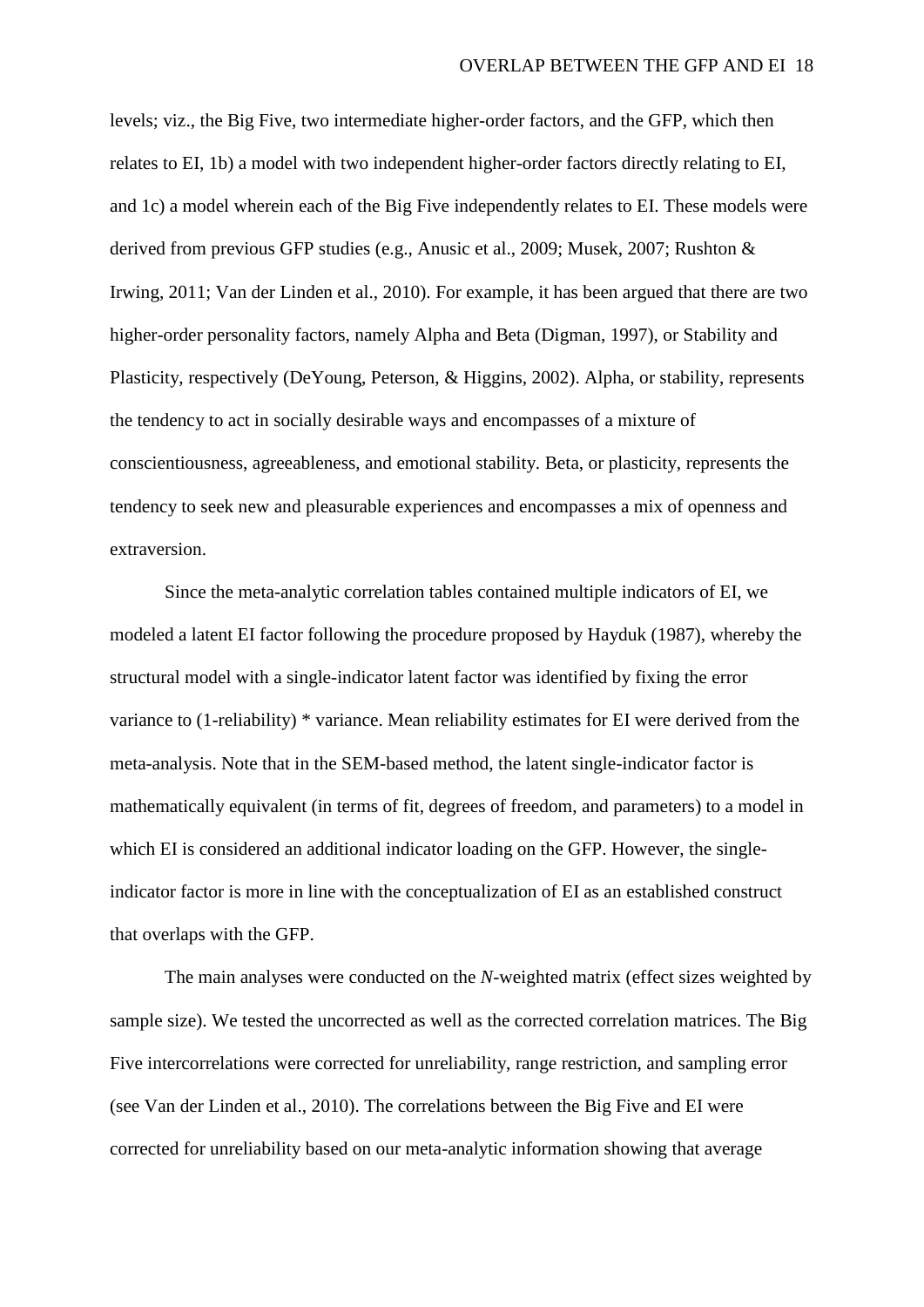reliabilities were .86 for measures of trait EI in general, .82 for measures of ability EI, .88 for the TEIQue, and .85 for the WLEIS.

As *N*s differed across specific analyses, depending on the particular combination of Big Five and EI measures, we decided to set the matrix *N* at the lowest number of observations available within that matrix. This approach is more conservative with respect to significance testing and less conservative with respect to model fit. However, it will not have any appreciable impact on the outcomes due to the fact that *N*s were very large in all cases. Specifically, *N*s were set at 8,630, 26,883, 7,626, and 4,593, for ability EI, trait EI (total), the TEIQue, and the WLEIS, respectively.

 In order to assess model fit in the CFA/SEM approach, we considered the Comparative Fit Index (CFI), the Tucker Lewis Index (TLI), which is also known as the Non-Normed Fit Index, and the Root Mean Square Error of Approximation (RMSEA). To interpret these indices we relied on the guidelines by Hu and Bentler (1999), who recommended the following cut-offs as indicative for good model fit: CFI  $\geq$  .95, TLI  $\geq$  .95, and RMSEA  $\leq$  .06. We interpreted these cut-offs flexibly, as recommended by Marsh, Hau, and Grayson (2005).

#### **Results**

**Descriptive statistics.** Table 1 displays the intercorrelations between the Big Five as reported in the meta-analysis by Van der Linden et al. (2010). Table 2 shows the correlations between the Big Five and EI as obtained in the present meta-analysis. From Table 2, it becomes clear that trait EI shows substantial correlations with all of the Big Five dimensions ranging from (absolute)  $r = |0.26|$  to  $|0.40|$  for the uncorrected matrix, and  $r = |0.32|$  to  $|0.48|$  for the corrected matrix.

For ability EI, the observed correlations with the Big Five dimensions were in the same directions, but clearly lower, ranging from  $r = |0.05|$  to  $|0.16|$ . This pattern of findings is in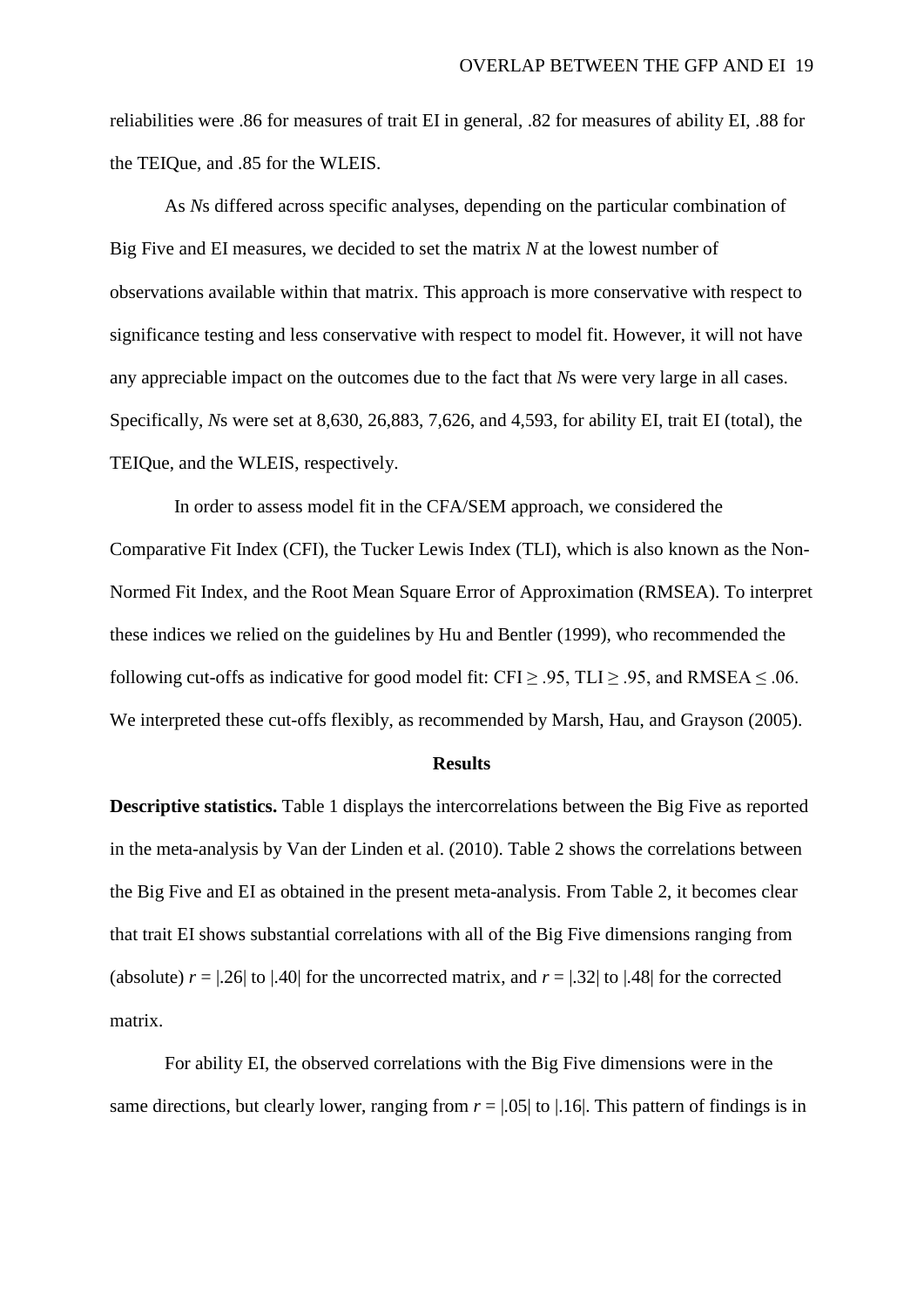line with the now standard finding that trait EI inventories typically show greater overlap with personality dimensions than ability EI tests (Petrides et al., 2007; Zeidner et al., 2008).

The specific analyses of the WLEIS ( $k = 18$ ,  $N = 5,108$ ) showed that the observed correlations with the Big Five fell between the ability EI values at the low end, and the trait EI values at the high end (Table 2). Notable is the low correlation between WLEIS-based EI and extraversion  $(r = .08)$ . Further inspection revealed that this low value was mainly caused by a single study with a large *N* of 1458 (Shi & Wang, 2007). Excluding this study almost doubled the observed correlation  $(r = .17)$ , while including it, but taking the unweighted correlation mean, also raised the value to  $r = .17<sup>3</sup>$ .

In conclusion, although the magnitude of the correlations varied depending on the type of EI measurement, it is clear that in all cases there are meaningful correlations between personality and EI in line with expectations based on GFP theory. That is, EI correlated with the Big Five in the expected pattern of  $+O$ ,  $+C$ ,  $+E$ ,  $+A$ , and  $-N$ , which clearly supports the rationale for testing EI-GFP associations directly.

## **Exploratory Factor Analysis**

**Trait EI measures.** We used principal axis factoring (PAF) to extract the first unrotated factor from the meta-analytic and corrected matrix with the Big Five and trait EI measures, which showed 35% shared variance in the underlying components. Factor loadings were .43, .61, .58, .55, and -.64, for O, C, E, A, and N, respectively. The trait EI loading was .71, suggesting that it is strongly representative of this factor.

The matrix based on uncorrected correlations between the Big Five and trait EI was similar to the corrected matrix. The first factor showed 27% shared variance, with Big Five loadings of .36, .52, .49, .46, and - .55, for O, C, E, A, and N, respectively. The loading of trait EI on this factor was .69.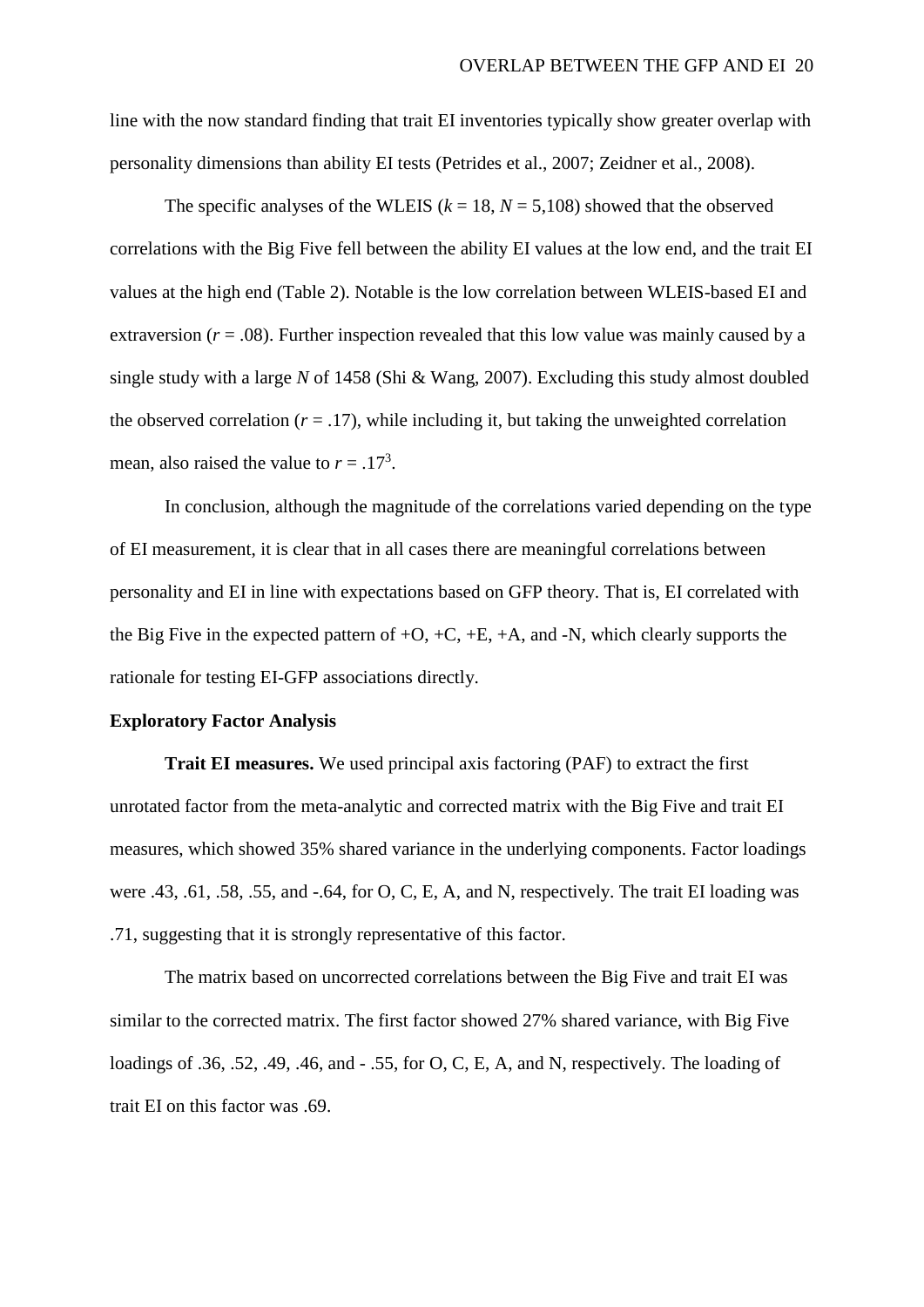Additional analyses, focusing on the TEIQue, yielded a first unrotated factor (PAF) comprising 41% shared variance, and Big Five loadings of .42, .57, .60, .53, and -.68, for O, C, E, A, and N, respectively. Trait EI, measured with the TEIQue, loaded .91 on this factor. For the uncorrected TEIQue correlations, results yielded a first factor comprising 33% of shared variance, and Big Five loadings of .34, .49, .51, .44, and -.60, for O, C, E, A, and N, respectively. The trait EI loading was .90. Thus, PAFs of the corrected as well as of the uncorrected matrices suggest that the GFP and TEIQue trait EI are very strongly related.

Parallel analyses focusing on the WLEIS yielded a first factor accounting for 30% of shared variance and Big Five loadings of .40, .66, .51, .57, and -.66, for O, C, E, A, and N, respectively. Trait EI loaded .47 on this factor, which is approximately 50% smaller than the corresponding loading obtained with the TEIQue. The uncorrected correlations with the WLEIS yielded a factor accounting for 23% shared variance, Big Five loadings on this factor were .33, .58, .41, .47, and -.58, for O, C, E, A, and N, respectively, while trait EI had a loading of  $.46$ .

**Ability EI.** Similar PAFs conducted on the ability EI matrix showed that the first unrotated factor accounted for 28% of shared variance with Big Five loadings of .43, .62, .56, .59, and -.61, for O, C, E, A, and N, respectively. Ability EI loaded .23 on this factor. This was in the expected direction, but implied only a moderate relationship with the GFP. The ability EI matrix with uncorrected correlations yielded a first unrotated factor accounting for 20% shared variance with Big Five loadings of .36, .54, .47, .49, and -.52 for O, C, E, A, and N, respectively. Ability EI loaded .22 on this factor.

#### **Confirmatory Factor Analysis (CFA)**

**Trait EI measures.** We first tested a hierarchical model in which the Big Five load on two higher-order factors, Stability and Plasticity (or Alpha and Beta), which, in turn, load on the GFP, which is correlated to a latent trait EI factor. The overall fit indices of this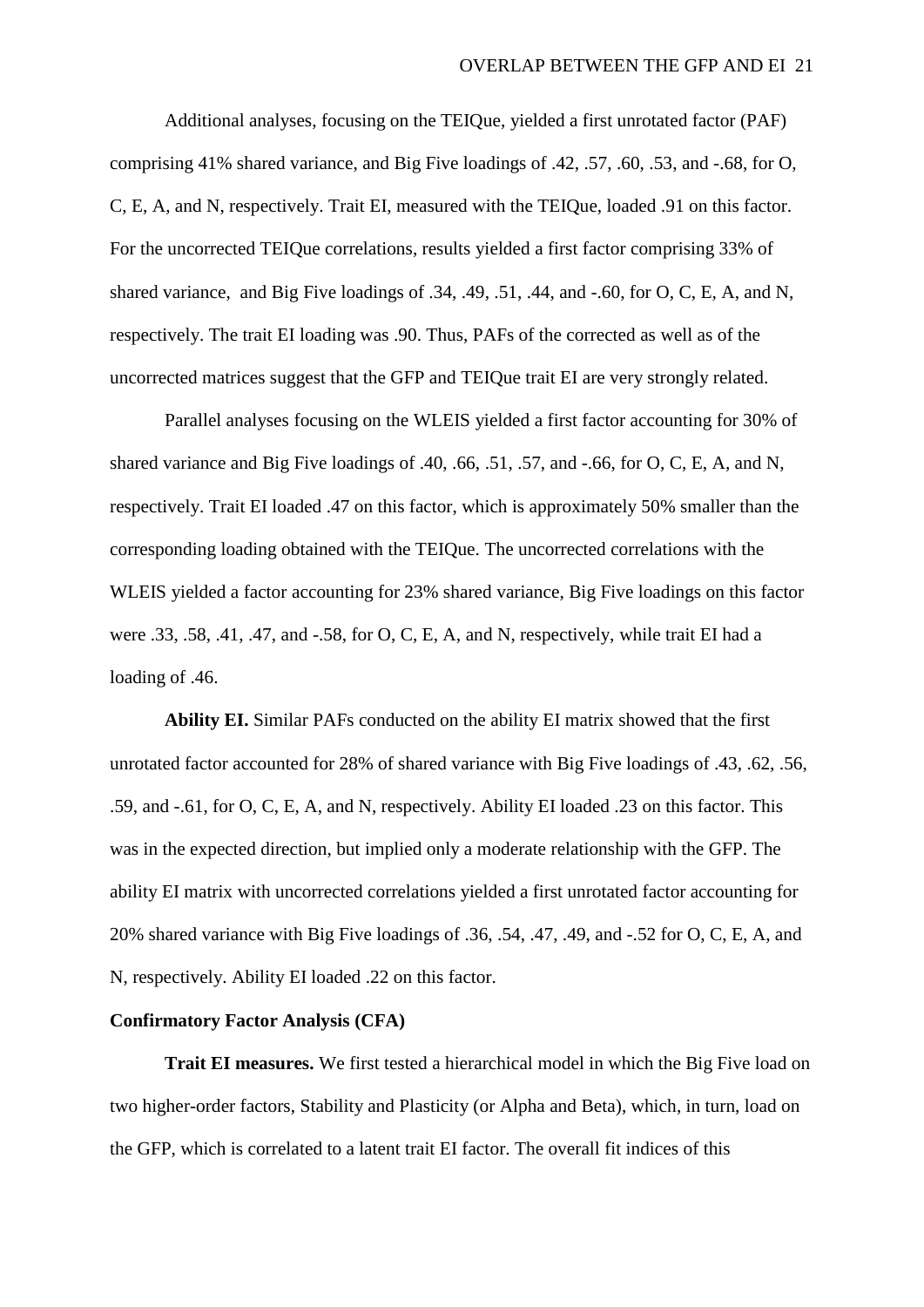(hierarchical) model were acceptable (see Table 3). Trait EI correlated  $r = .86$  with the GFP, confirming the large overlap between the two constructs (see Figure 2). The same model, based on uncorrected (observed) correlations as input matrix returned similar results in terms of goodness of fit (Table 3) and a trait EI-GFP correlation of .84.

Alternative models in which the Big Five were modeled as independent dimensions each separately related to trait EI, or in which two higher-order factors above the Big Five related to trait EI (see Figures 1a to 1c), fitted the data less well. An overview of the statistics and fit indices of the tested models is provided in Table 3.

The hierarchical model depicted in Figure 2 that provided the best fit for trait EI was also used to model the relations of the GFP with TEIQue EI and WLEIS EI. For the TEIQue, initially neither the corrected nor the uncorrected matrix led to a permissible solution due to the presence of several Heywood cases. Specifically, there were negative variances and the pathway between the GFP and trait EI was > 1. This indicated that some of the assumptions in the model may have been violated. We further tested this model to trace the source of the nonconvergence and found that it was not viable to model the GFP and TEIQue-EI as separate factors. Once we set the GFP and TEIQue EI factors to equality (i.e., the path = 1, and no error variance) the model was permissible and showed a rather good fit (see Table 4). This outcome is fully in line with our hypothesis that the GFP and trait EI show large overlap (and in this data matrix should be considered identical).

Analyses with the WLEIS led to acceptable models with EI-GFP correlations of .56 and .55, for the corrected and uncorrected matrices, respectively. The fit indices of these models are also shown in Table 4.

**Ability EI measures.** The hierarchical GFP model in the trait EI SEM (see Figure 2) also showed the best fit for ability EI (Table 5). Using the corrected matrix, ability EI correlated  $r = .28$  with the GFP. Using the uncorrected matrix, it correlated  $r = .27$ , which can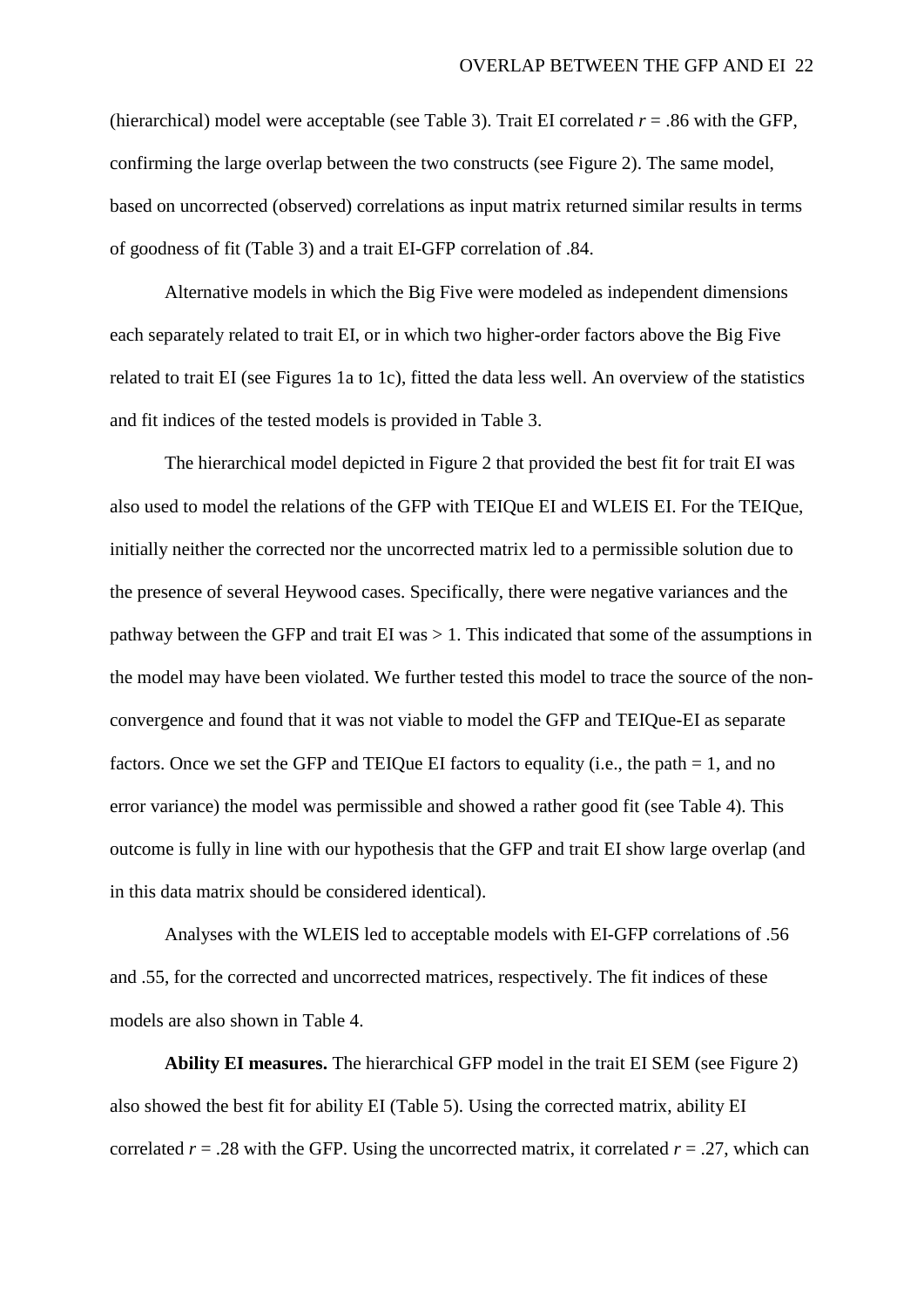be classified as a moderate effect size. Alternative models with separate Big Five dimensions directly relating to ability EI or separate higher-order factors directly relating to ability EI showed lower fit indices (see Table 5 for details).

## **Discussion**

Based on meta-analytic data from dozens of studies resulting in a very large sample, the present study examined the associations between the GFP and various measures of EI. The results from the EFAs and CFAs converged, yielding several important conclusions about personality in relation to trait and ability EI.

The first is that trait EI strongly overlaps, and is perhaps substantively synonymous with the GFP. The EFAs showed that trait EI neatly fits in the same factor space as the other Big Five dimensions (see also Petrides et al., 2007). In all cases, trait EI was the highestloading indicator on the first unrotated factor. CFAs provided further evidence of the strong overlap reflected in a disattenuated correlation with the GFP of no less than *r* = .86. To put this value in context, Big Five dimensions measured with different instruments typically correlate between  $r = .40$  to  $.80$  (e.g., Connelly & Ones, 2010), even though they are explicitly designed and assumed to measure *the same* construct (e.g., extraversion measured with the NEO-R and extraversion measured with the BFI). In addition, test-retest correlations of .80 or higher are considered adequate proof of the reliability of a single instrument. Given the strong meta-analytic correlation between the GFP and trait EI in the present study, it seems warranted to conclude that the two constructs are very closely related. This is an important breakthrough that can help elucidate the conceptual nature of the GFP and integrate its burgeoning literature within the more established literature on trait EI.

Further analyses showed that TEIQue EI had the strongest overlap with the GFP, while WLEIS-EI overlap was somewhat lower. One likely reason for the lower, but still very substantial, correlation between WLEIS-based EI and the GFP is that the former is based on a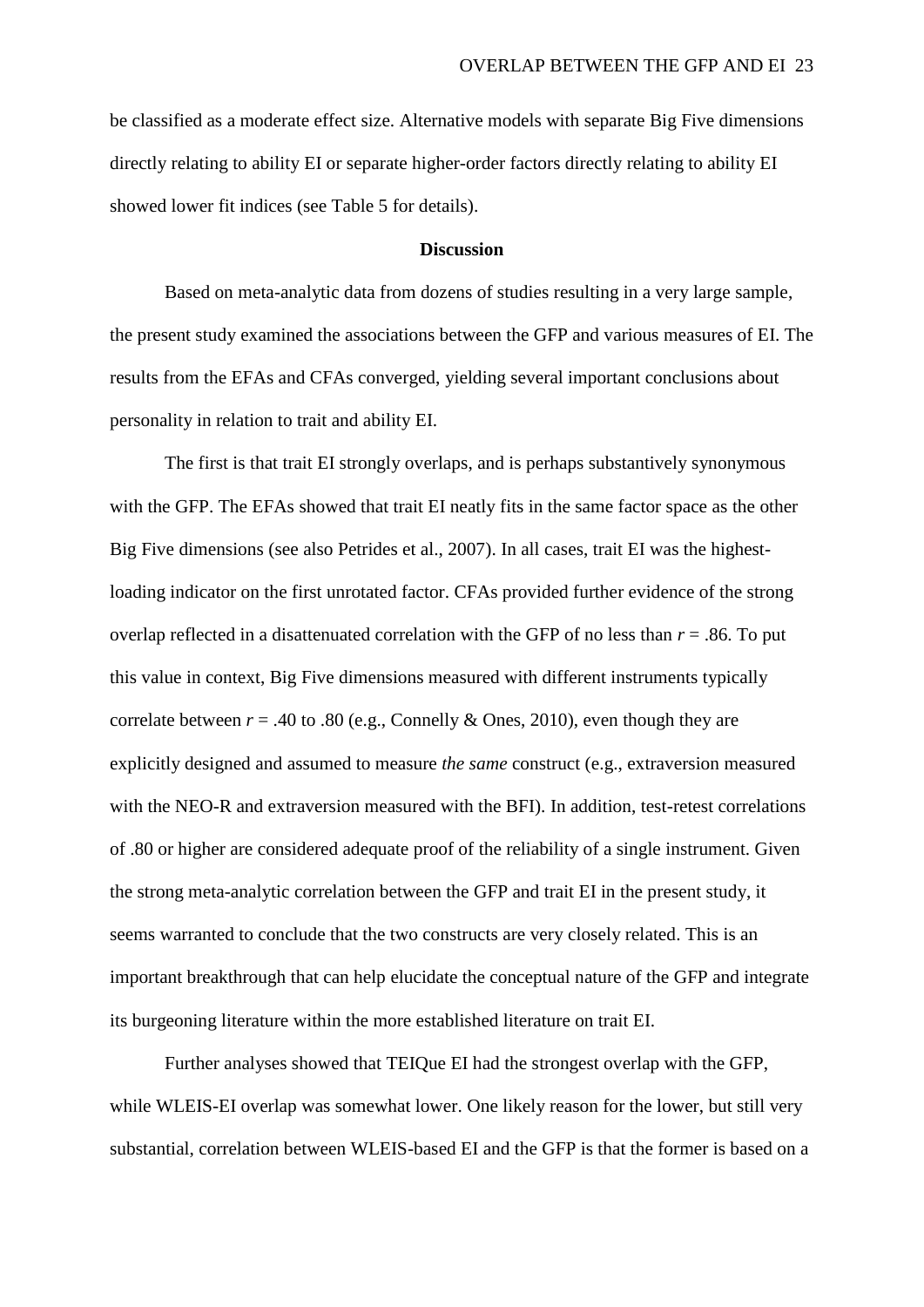fairly restricted range of behavior; mainly understanding and regulating emotions (Law et al., 2004). The TEIQue, on the other hand, provides comprehensive coverage of the trait EI sampling domain, which integrates a range of affective aspects of personality (Petrides et al., 2007). Considering the broad coverage of the TEIQue, it is theoretically encouraging that it is strongly related to the GFP, which itself is a broad construct hypothesized to capture socioemotional adjustment and effectiveness (Dunkel & Van der Linden, 2014; Loehlin, 2012; Rushton et al., 2008).

Another important finding in the present meta-analysis was that ability EI showed meaningful correlations with the GFP, in the order of  $r = .28$ . Notably, this value is rather similar to typical correlations between trait and ability EI (Brackett & Mayer, 2003; Brannick et al., 2009). This finding provides further, albeit indirect, clues that the GFP and trait EI are highly alike.

The overlap with the GFP was clearly lower for ability EI than for trait EI. In our view, it would be too optimistic to interpret this finding as evidence of discriminant validity. Discriminant validity must be evaluated as a specific aspect of the much broader notion of construct validity (Cronbach & Meehl, 1955), which also involves strong convergent, predictive, and criterion validity. Several researchers have argued that mainstream ability EI measures, of which the MSCEIT is currently the leading one, show limitations which include an underdeveloped nomological network (Fiori et al., 2014; Maul, 2012), confounding with vocabulary size (Wilhem, 2005), tacit knowledge about emotions (Austin, 2010; Freudenthal, Neubauer, & Haller, 2008), and stereotypical judgment (O'Sullivan, 2007). An unknown combination of the foregoing limitations, in conjunction with methodological issues, such as the file-drawer problem or ambient correlation noise, may well provide alternative explanations for the modest correlations observed with other variables, including the GFP in our meta-analysis. Even though the GFP-ability EI correlation was moderate, it is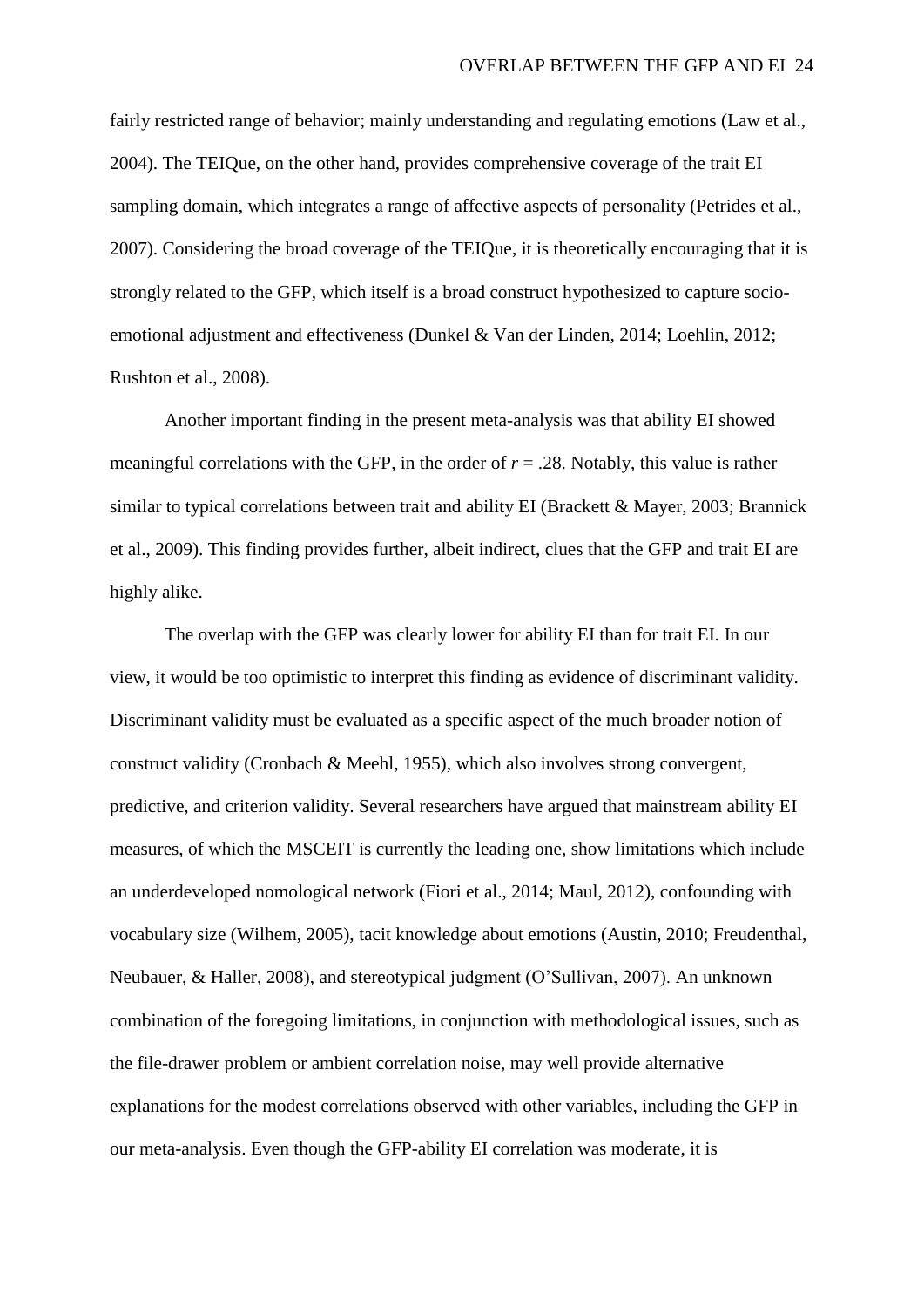nevertheless in line with the notion that the GFP reflects a social effectiveness factor (Dunkel & Van der Linden, 2014; Loehlin, 2012). Specifically, high-GFP individuals score higher on the MSCEIT, suggesting greater social knowledge and an ability to regulate behavior in order to achieve social goals.

The present findings support general observations regarding the robustness of the GFP as a function of its extraction method. The EFA and CFA results clearly converged, once again lending support to the idea that 'any GFP is a good GFP' (see Introduction) and that cutting-edge statistical techniques yield GFPs that, more or less, have the same properties, in terms of factor loadings and criterion validities, as GFPs extracted by means of more traditional methods (e.g., PAF).

Considering the firm evidence for the overlap between the GFP and EI, our findings give rise to two important questions 1) what are the implications of this overlap, and 2) how to interpret this GFP-EI link.

Regarding the first question, the conclusion can be drawn that researchers who adopt the view that trait EI is substantive would also have to conclude the same for the GFP and vice versa. At the global level, the empirical overlap between the two constructs is so large that it is impossible to treat them as theoretically independent. Because we favor the interpretation that the GFP and trait EI indeed reflect substantive factors, it follows that high-GFP individuals may be genuinely characterized by emotionally intelligent behavior across situations. The emotionally adjusted and socially desirable actions of high-GFP individuals are cardinal aspects of their personality, giving rise to substantial intercorrelations between personality dimensions and ultimately resulting in a general factor, the GFP.

A reoccurring question in the literature is how EI relates to established personality hierarchies (Petrides & Furnham, 2001; Vernon et al., 2008; Veselka et al., 2009; Zeidner et al., 2008). The effort to integrate EI within extant taxonomies of personality began several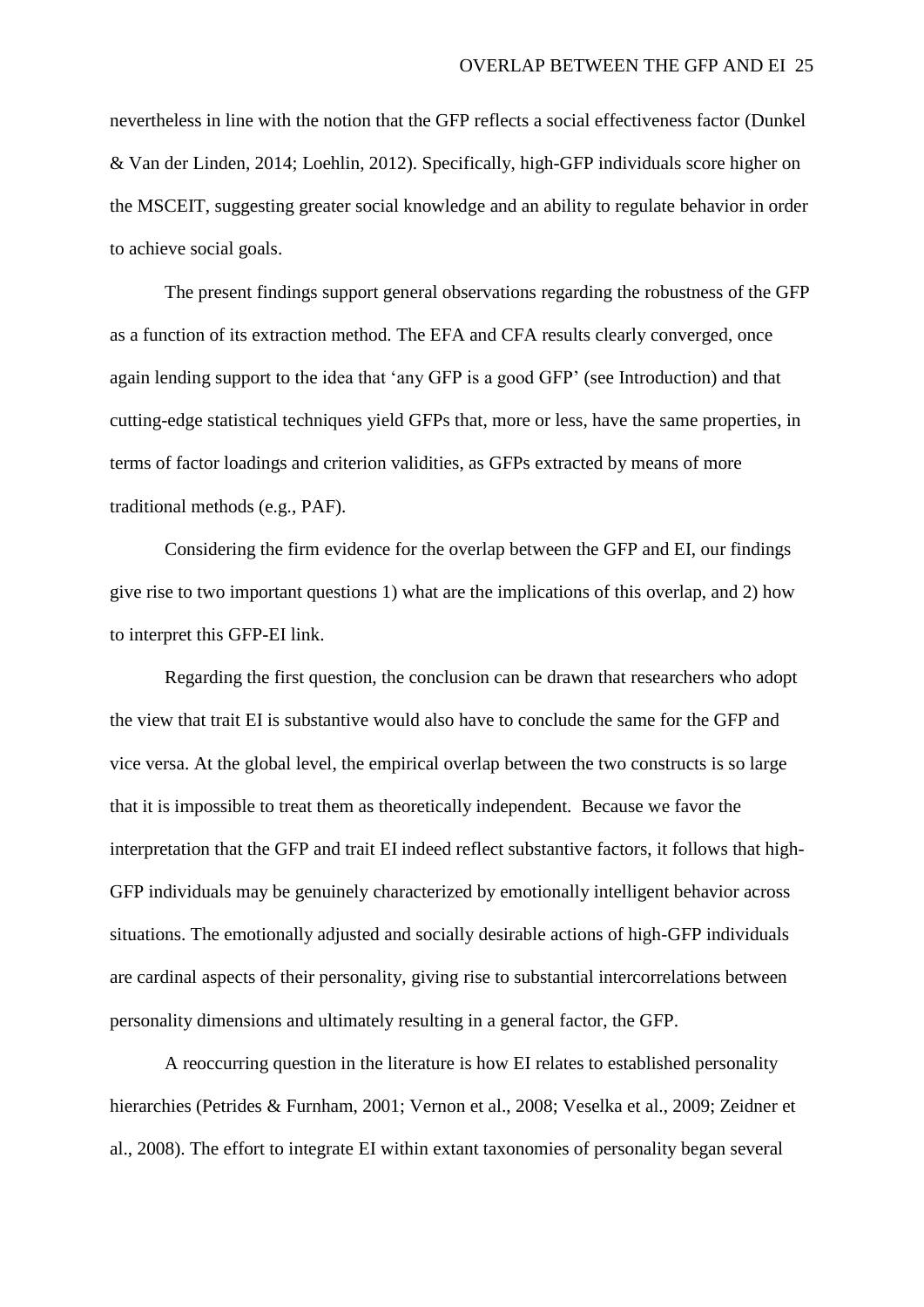years before the revived interest in a general factor of personality, and was established (e.g., Petrides & Furnham, 2001; Petrides et al., 2007) around the same time as the GFP literature started to grow (Musek, 2007; Rushton et al., 2008). Petrides et al. (2007) concluded that trait EI is a distinct (because it can be isolated in personality space) and compound (because it is partially determined by the higher-order personality dimensions) construct that lies at the lower levels of personality hierarchies (because it is oblique rather than orthogonal to the Giant Three and Big Five). Linking the construct to the main body of personality literature eventually established trait EI theory as a research area of its own (500+ papers in Web of Science as of 2016).

The advent of GFP research rekindled debate on personality structure and brought to the forefront dormant questions about structure that, despite a seeming consensus on a fivefactor solution, have long been lurking in the background (e.g., Block, 1995; Stankov, 2005). The GFP hypothesis inspired new research on the relationships between personality and EI (e.g., Pérez-González & Sanchez-Ruiz, 2014; Van der Linden et al., 2012). This research along with the data presented herein, indicate that trait EI may be quite similar to the GFP as regards its breadth of influence on external criteria and narrower personality facets. High-trait EI individuals are more likely to behave in socially effective ways, which will ultimately be reflected in higher scores on personality facets like friendliness, dependability, and sociability.

For ability EI, its relationship with the hierarchical structure of personality is less clear and the topic of debate in several studies (Zeidner et al., 2008). However, this construct too shows a moderate ( $\approx$  .30) relationship with the GFP, in line with the hypothesis that high-GFP individuals are socially effective.

#### **Implications for incremental validity**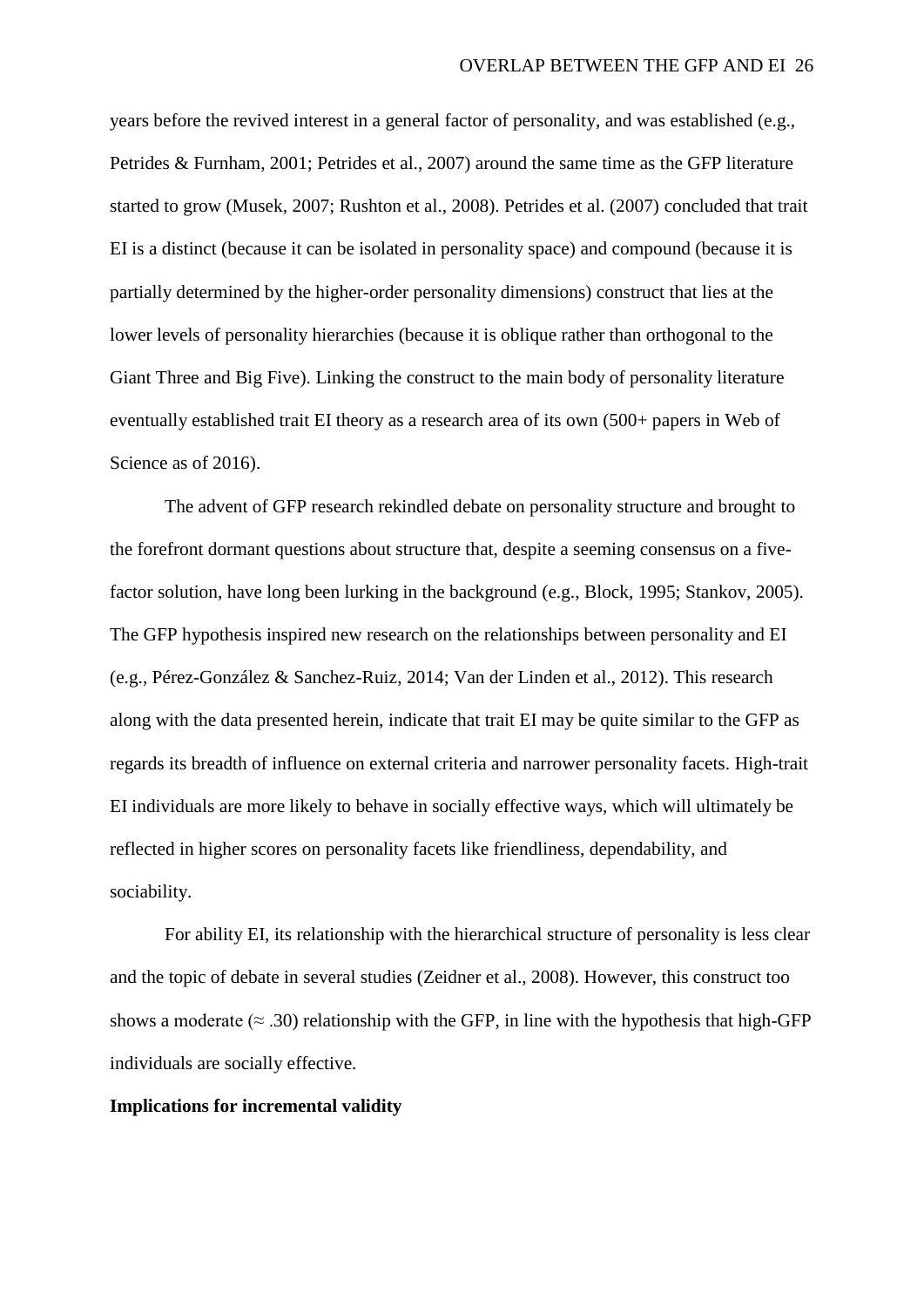Another important question regarding the GFP and EI is the extent to which they show incremental validity above and beyond well-established constructs such as the Big Five (Chang et al., 2011; O'Boyle et al., 2011). It is outside the remit of this paper to go into a detailed discussion of these questions, which have been thoroughly addressed in previous studies (e.g., Andrei et al., 2016; Joseph & Newman, 2010; Joseph, Jin, Newman, & O'Boyle, 2014; O'Boyle et al., 2011; Petrides et al., 2007; Siegling, Vesely, Petrides, & Saklofske, 2015). Here we would like to discuss the implications of the current findings in relation to incremental validity to avoid knee-jerk interpretations that may fuel fresh requests, this time for demonstrating that the GFP can predict variance over and above EI, or that the GFP-EI overlap remains after controlling for Big Five variance.

Given our demonstrations about how the GFP and EI relate to lower-order personality dimensions, incremental validity analyses would be largely unnecessary. By controlling for lower-order personality dimensions, one would already remove much of the true variance of the GFP or EI that is reflected in these personality dimensions, thus leading to a psychologically uninformative statistical competition between lower-order personality dimensions and higher-order constructs, such as the GFP.

A juxtaposition with data from the cognitive domain may be illustrative here. The general factor *g* is assumed to be strongly present in each of the lower-order and specific cognitive dimensions, such as verbal or numerical abilities (Jensen, 1998). There is a consensus that it would not be theoretically meaningful to examine whether the *g* factor predicts beyond specific cognitive dimensions because that would involve throwing out the baby with the bathwater in the very first step of the analysis (Jensen, 1988; Ree, Earles, & Teachout, 1994). Similar arguments would apply for the GFP and trait EI, although, in the latter case the requests on the incremental validity has been convincingly settled (Andrei et al., 2016; Petrides et al., 2007). Another question is that if the GFP and trait EI share so much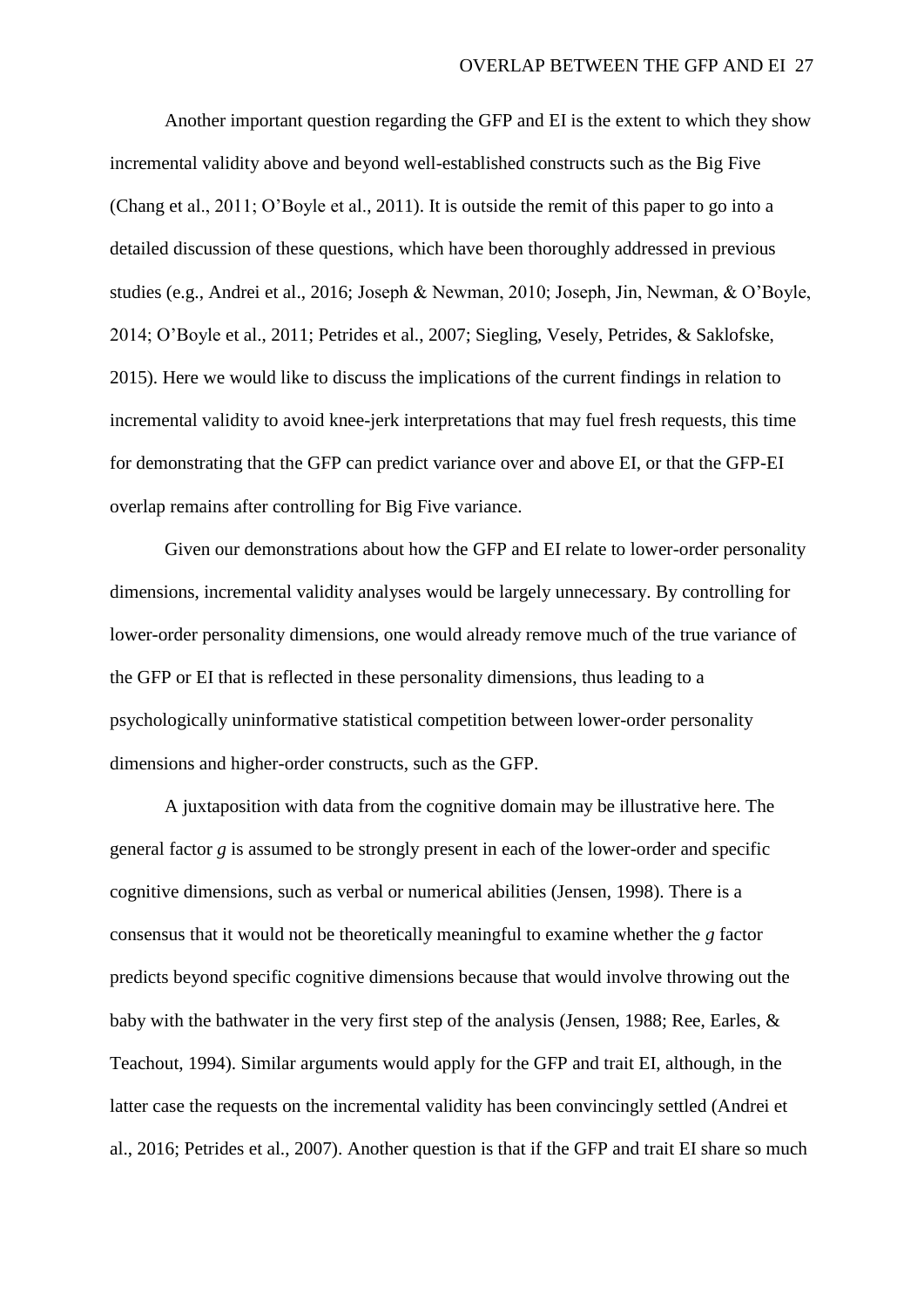of their variance, one might wonder what they add in terms of incremental value over and above each other. Regarding this, it has to be emphasized that the overlap between the two constructs is not complete at the level of their sampling domains. There is a differential in the area of 10-20% suggesting that some variance in the GFP is not affect-related, while some affect-related variance in trait EI is not represented in existing personality hierarchies (Andrei et al., 2016). This differential may be partly responsible for the incremental validity that trait EI shows in relation to personality and related constructs, such as mood and coping styles (Andrei et al., 2016; Andrei & Petrides, 2013). For example, Joseph and Newman (2010) found that trait EI explained an additional 14% of the variance in job performance beyond the Big Five and cognitive ability measures, and O'Boyle et al. (2011) found that trait EI explained an additional 7% of the variance in job performance beyond those measures.

## **Limitations**

While this is by far the most extensive meta-analysis on the relationships between personality and EI, certain limitations need to be acknowledged. First, our meta-analytic data did not include measures of social desirability or cognitive ability (IQ). Therefore, we were unable to control for their effects on GFP-EI relationships.

Second, even though it has now been established that the GFP can be extracted from various personality models and measures (e.g., Loehlin, 2012) we extracted the GFP from the Big Five personality dimensions only. Nevertheless, this limitation is perhaps not crucial since it has been shown that GFPs from different personality measures assess the same construct (Loehlin, 2012; Van der Linden et al., 2011).

A third limitation we wish to mention is that the meta-analysis was not gender-specific because very few of the primary studies reported the requisite information. However, there are no indications that gender strongly influences the correlations between EI and the GFP. For example, Siegling, Saklofske, Vesely, and Nordstokke (2012) analyzed five different samples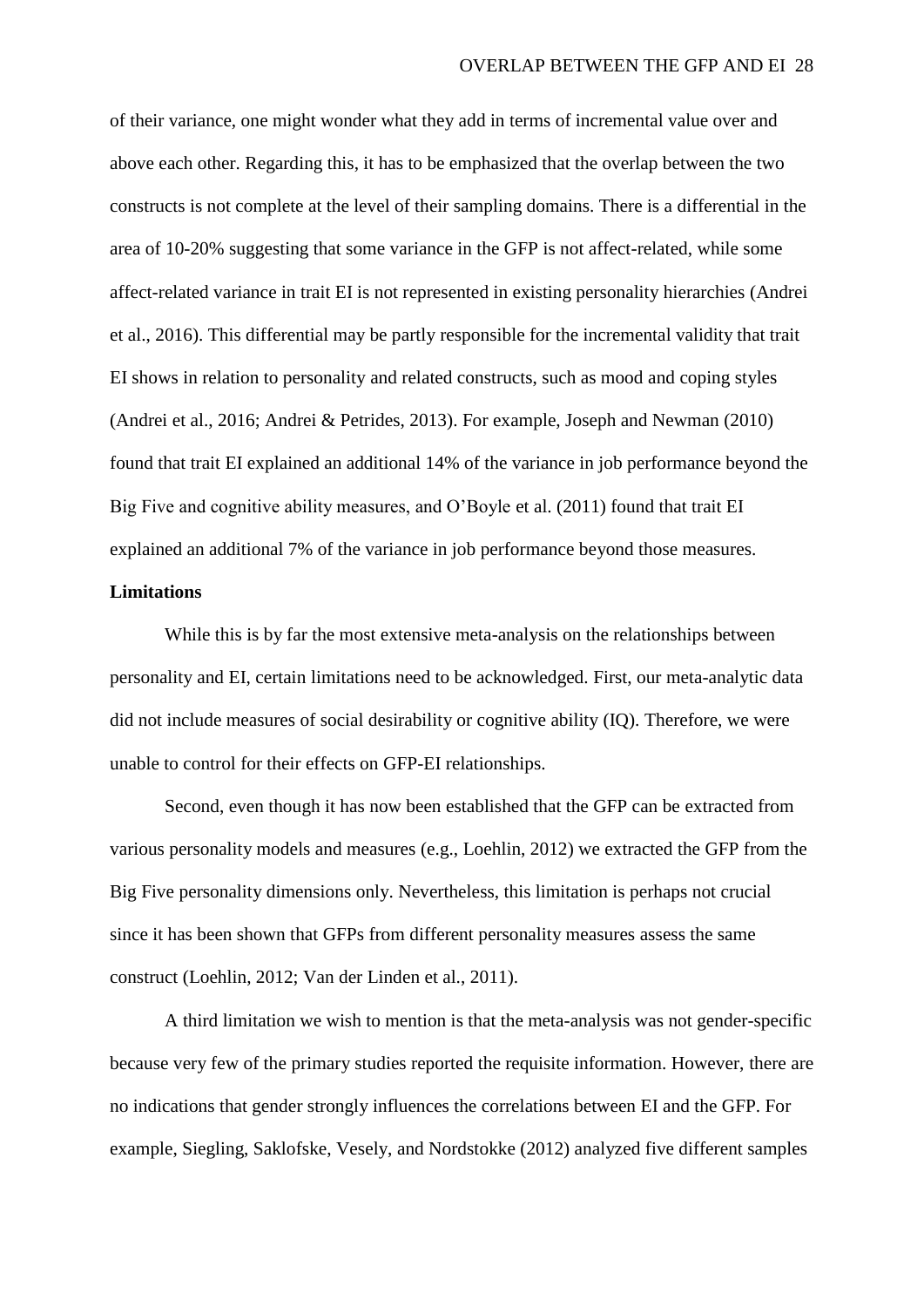and concluded that, overall, there are no gender differences in the associations between trait EI and the Big Five. Furthermore, McIntyre (2010) indicated that there may be some gender differences with regard to specific EI facets, but at the global EI level, associations tend to be similar.

Finally, we did not include studies comparing self- with other-ratings of personality and EI because we are not aware of any such studies in the existing literature. There are studies that have examined self-other correlations within the Big Five (Connely & Ones, 2010; Oh, Wang, & Mount, 2011) or within EI (Guliandolo, Costa, Cozzocrea, Larcan, & Petrides, 2015; Petrides, Niven, & Mouskovati, 2006; Van Rooy & Viswesvaran, 2004), but not in tandem. Future research may well want to address this gap in the literature in order to establish whether self- and other-ratings of the GFP and EI yield similar levels of overlap as those reported in our meta-analysis.

#### **Concluding Remarks**

For researchers interested in exploring the nature of the GFP, knowing that it overlaps with trait and ability EI is useful and in line with the hypothesis that it reflects emotional adjustment and social effectiveness (Dunkel & Van der Linden, 2014; Loehlin, 2012; Rushton et al., 2008; Van der Linden et al., 2016). Scoring high or low on the GFP would not necessarily indicate a good versus bad personality (Rushton & Irwing, 2011). Instead, it would mainly reflect the extent to which one uses emotional knowledge and skills in order to cooperate with others and obtain personal goals. Note that such knowledge and skills can, in principle, be used for ethical (e.g., maintaining friendships and working in teams) or unethical (e.g., deceiving and corrupting others) causes. Thus, similar to EI, the GFP can have a 'bright' as well as a 'dark' side (Côté, DeCelles, McCarty, Van Kleef, & Hideg, 2011).

For researchers whose main interest is in EI, knowing how this construct relates to the highest-order factor in personality connects it to mainstream models in differential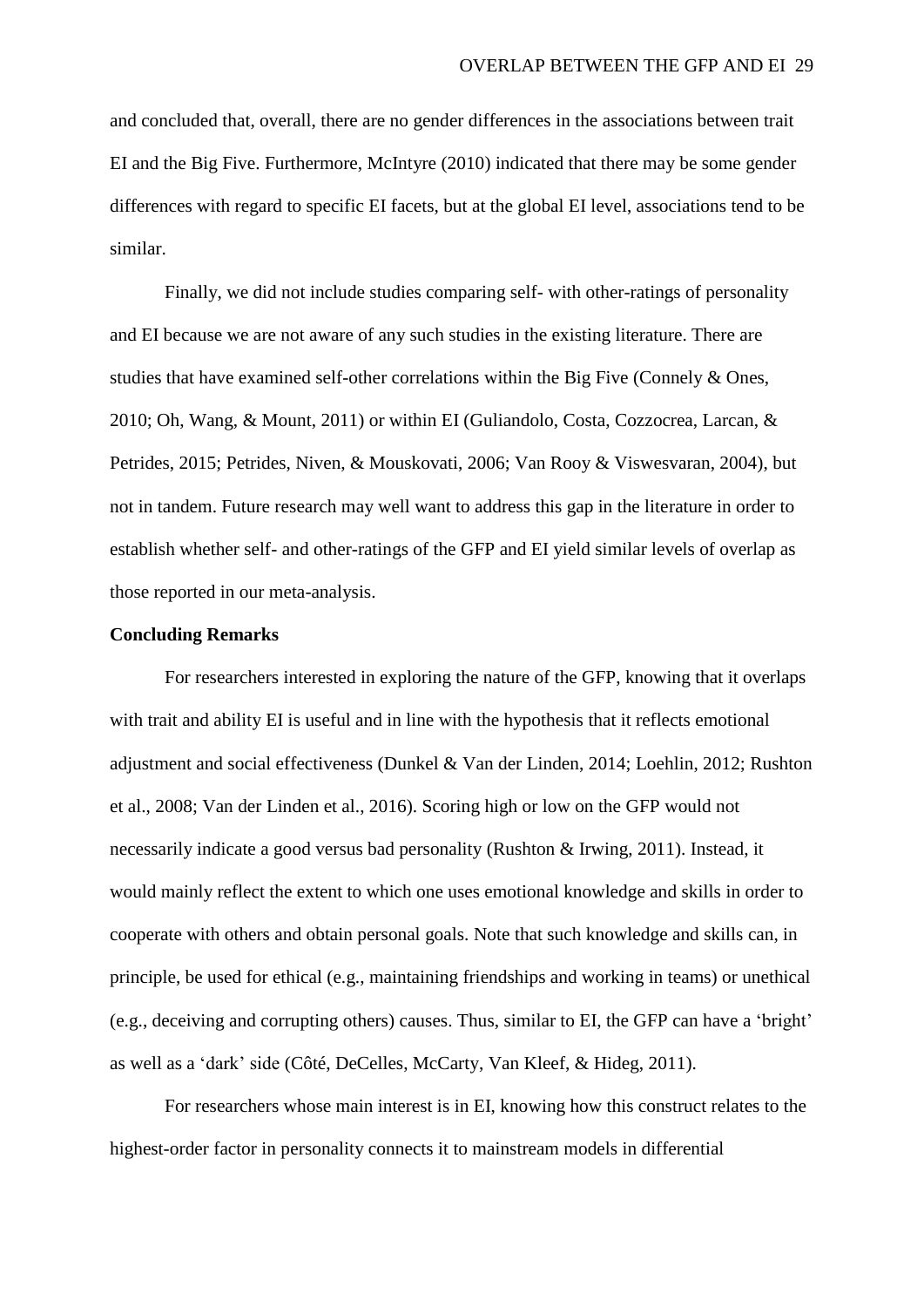psychology, in this case the Big Five. Although there are different opinions on the nature and measurement of EI (Côté, 2010; Joseph & Newman, 2010; O'Boyle et al., 2011; Petrides, 2010), a general and consistent tendency to act in emotionally adjusted and socially effective ways, either as a trait or an ability, would generally be considered an important part of one's personality. Personality obviously has much to do with how one deals with our emotions and with potentially stressful events (e.g., emotional stability), how one deals with other people (e.g., sociability), and whether one is able to motivate oneselve in order to reach our goals (e.g., conscientiousness). These aspects of personality are hypothesized to be partly under the influence of EI. When consensus has been reached about the boundaries of EI (e.g., Petrides, Sevdalis, & Mason, 2012), then it will become possible to recast core personality variance currently scattered across multiple dimensions as part of an integrated EI model with obvious interpretational benefits. In the fullness of time, instead of having to rely on theoretically fuzzy linear combinations of the Big Five factors, we will be able to utilize coherent constructs that have been specifically aligned to the core psychological processes underlying the emotional and social aspects of human behavior.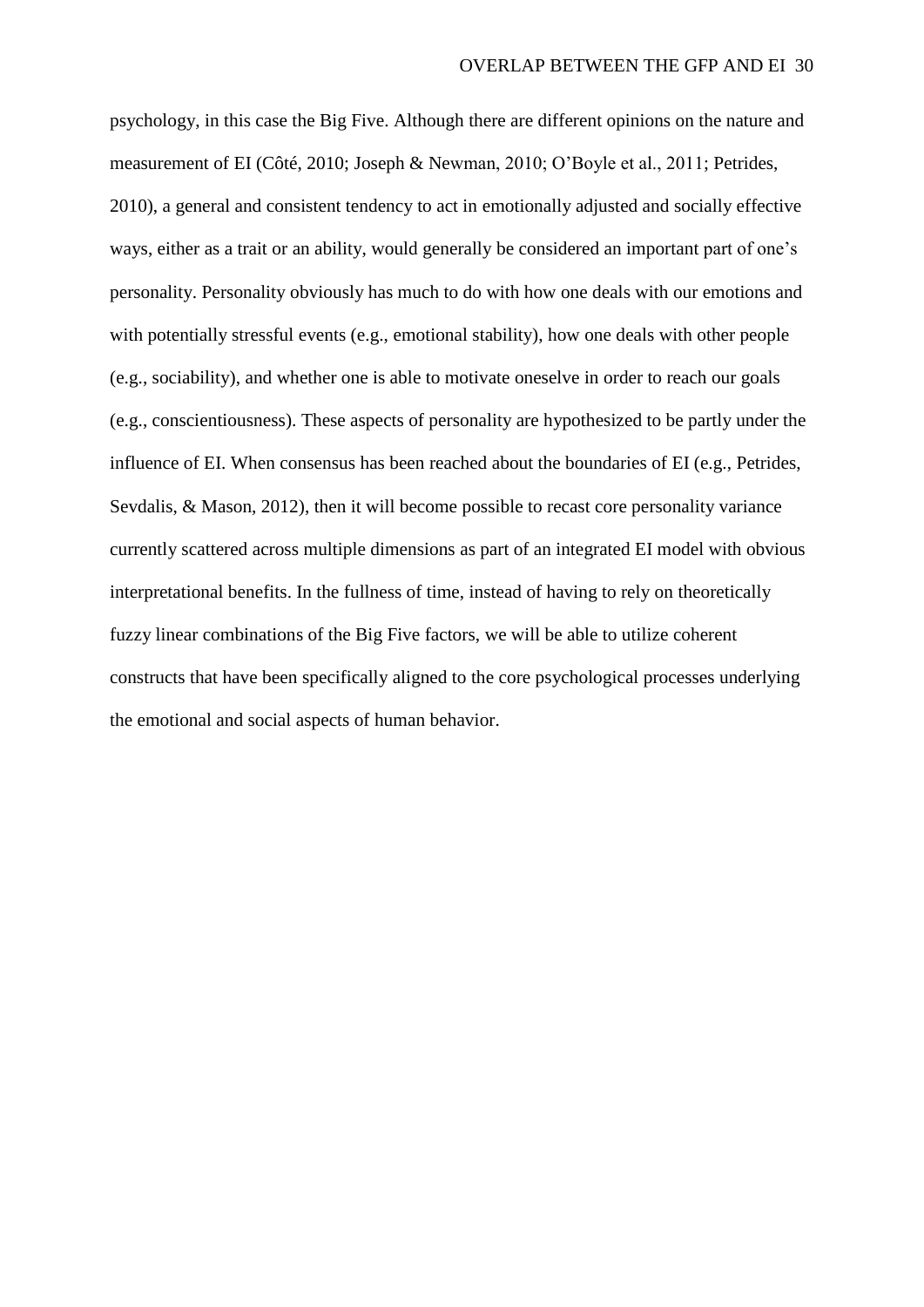#### **References**

(Articles with an \* are used in the meta-analysis)

- \*Afolabi, O. A., & Ehigie, B. O. (2005). Psychological diversity and team interaction processes: A study of oil-drilling work teams in Nigeria. *Team Performance Management, 11*, 280-301. doi: 10.1108/13527590510635161
- Andrei, F., & Petrides, K. V. (2013). Trait emotional intelligence and somatic complaints with reference to positive and negative mood. *Psihologija, 46,* 5-15. doi: 10.2298/PSI1301005A
- Andrei F., Siegling A. B., Aloe, A. M., Baldaro, B., & Petrides, K. V. (2016). The incremental validity of the Trait Emotional Intelligence Questionnaire (TEIQue): A systematic review and meta-analysis. *Journal of Personality Assessment*, in press.
- Anusic, I, Schimmack, U., Pinkus, R. T., & Lockwood, P. (2009). The nature and structure of correlations among Big Five ratings: The Halo-Alpha-Beta model. *Journal of Personality and Social Psychology, 97*, 1142-1156. doi: 10.1037/a0017159
- \* Arteche, A., Chamorro-Premuzic, T., Furnham, A., & Crump, J. (2008). The relationship of trait EI with personality, IQ and sex in a UK sample of employees. *International Journal of Selection and Assessment, 4*, 421-426. doi: 10.1111/j.1468-2389.2008.00446.x
- Ashton, M. C., & Lee, K. (2007). Empirical, theoretical, and practical advantages of the HEXACO model of personality structure. *Personality and Social Psychology Review, 11*, 150-166. doi: 10.1177/1088868306294907
- Ashton, M. C., Lee, K., Goldberg, L. R. & De Vries, R. E. (2009). Higher-order factors of personality: Do they exist? *Personality and Social Psychology Review, 13*, 79-91. doi: 10.1177/1088868309338467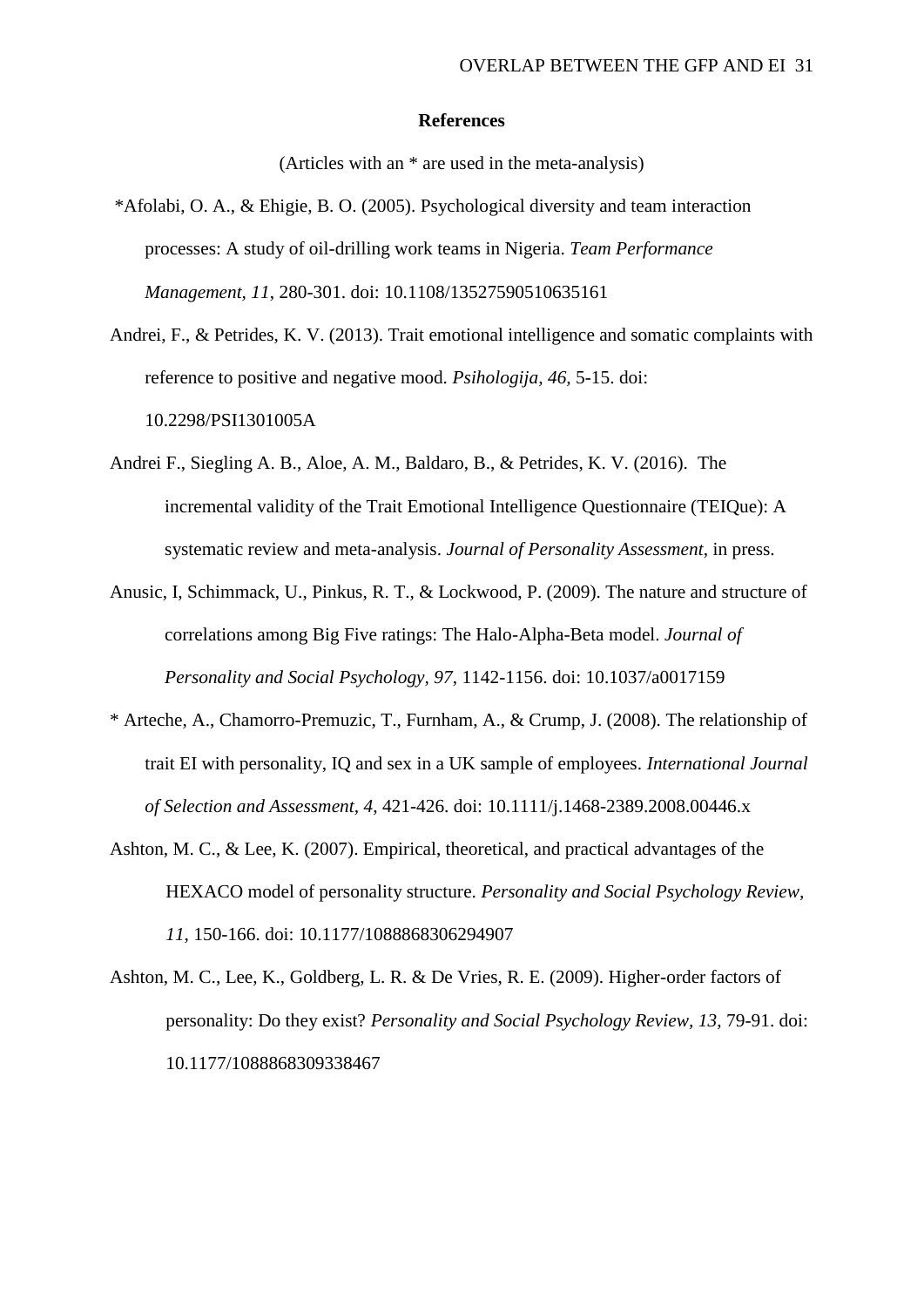- \* Atta, M., Ather, M., & Bano, M. (2013). Emotional intelligence and personality traits among university teachers: Relationship and gender differences. *International Journal of Business and Social Science, 4*, 253-259. doi: 9b0470bdace9b33267956dc58567f91b
- Austin , E. J.( 2010 ). Measurement of ability emotional intelligence: Results for two new tests. *British Journal of Psychology*, 101, 563 – 578. doi: 10.1348/000712609X474370
- \* Austin, E. J., Dore, T. C. P., & O'Donovan, K. M. (2008). Associations of personality and emotional intelligence with display rule perceptions and emotional labour. *Personality and Individual Differences, 44*, 679-688. doi: 10.1016/j.paid.2007.10.001
- \* Austin, E. J., Farrelly, D., Black, C., & Moore, H. (2007). Emotional intelligence, machiavellianism and emotional manipulation: Does EI have a dark side? *Personality and Individual Differences, 43*, 179-189. doi:10.1016/j.paid.2006.11.019
- \* Austin, E. J., Saklofske, D. H., & Egan, V. (2005). Personality, well-being and health correlates of trait emotional intelligence. *Personality and Individual Differences, 38*, 547- 558. doi: 10.1016/j.paid.2004.05.009
- Bäckström, M., Björklund, F., & Larsson, M. R. (2009). Five-factor inventories have a major general factor related to social desirability which can be reduced by framing items neutrally. *Journal of Research in Personality*, *43,* 335-344. doi: 10.1016/j.jrp.2008.12.013
- \* Bastian, V. A., Burns, N. R., & Nettelbeck, T. (2005). Emotional intelligence predicts life skills, but not as well as personality and cognitive abilities. *Personality and Individual Differences, 39*, 1135-1145. doi: 10.1016/j.paid.2005.04.006.
- \* Brackett, M. A., & Mayer, J. D. (2003). Convergent, discriminant, and incremental validity of competing measures of emotional intelligence. *Personality and Social Psychology Bulletin, 29*, 1147-1158. doi: 10.1177/0146167203254596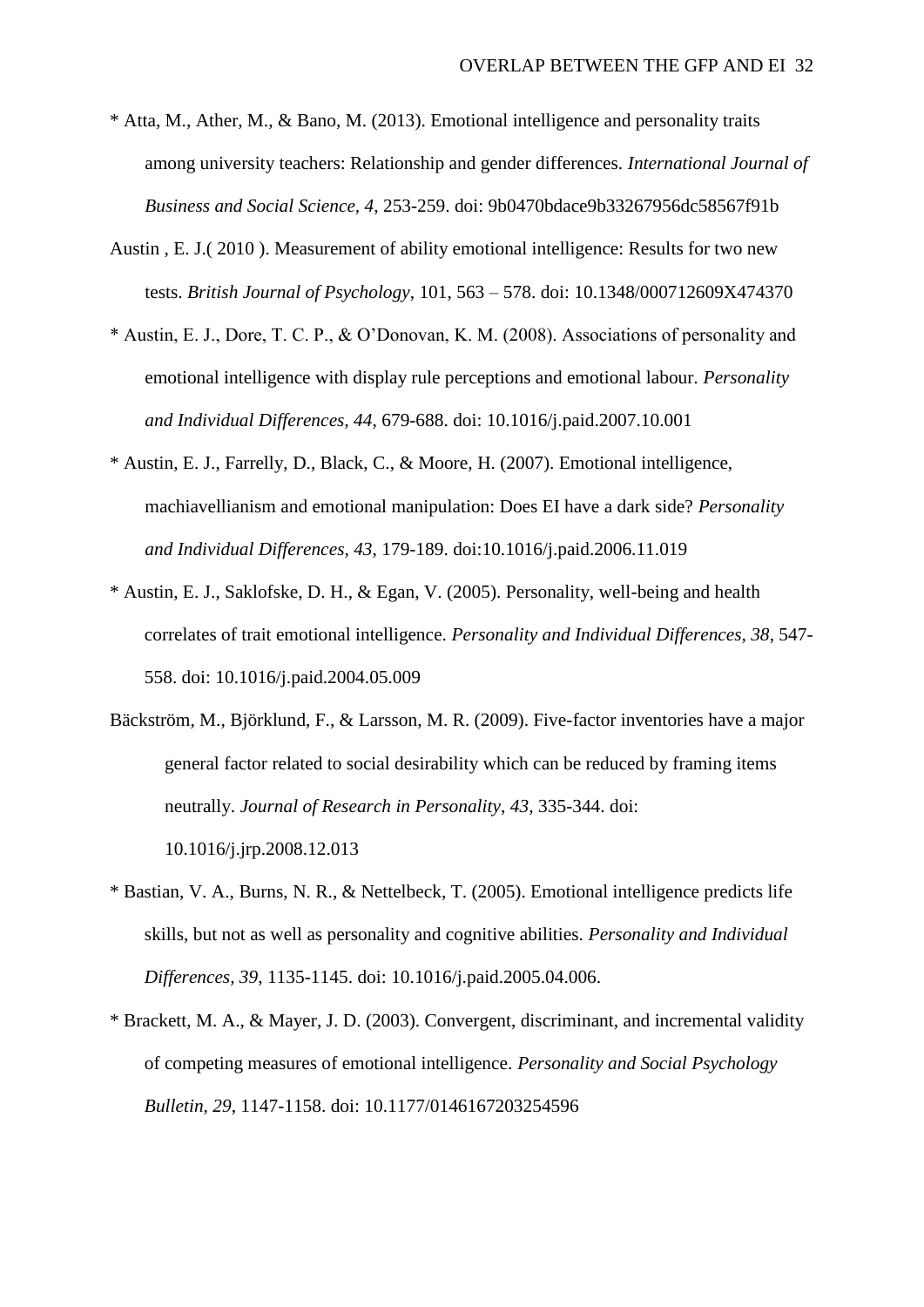- \* Brackett, M. A., Mayer, J. D., & Warner, R. M. (2004). Emotional intelligence and its relation to everyday behaviour. *Personality and Individual Differences, 36*, 1387-1402. doi:10.1016/S0191-8869(03)00236-8
- Brannick, M. T., Wahi, M. M., Arce, M., Johnson, H. A., Nazian, S., & Goldin, S. B. (2009) Comparisons of trait and ability emotional intelligence measures in medical students. *Medical education, 43*, 1062-1068. doi: 10.1111/j.1365-2923.2009.03430.x
- Block, J. (1995). A contrarian view of the five-factor approach to personality description. *Psychological bulletin, 117*, 187-215. doi: 10.1037/0033-2909.117.2.187
- \* Byrne, J. C., Dominick, P. G., Smither, J. W., & Reilly, R. R. (2007). Examination of the discriminant, convergent, and criterion-related validity of self-ratings on the emotional competence inventory. *International Journal of Selection and Assessment, 15*, 341-353. doi: 10.1111/j.1468-2389.2007.00393.x
- Carroll, J. B. (1991). No demonstration that g is not unitary, but there's more to the story: Comment on Kranzler and Jensen. *Intelligence, 15*, 423-436. doi: 10.1016/0160- 2896(91)90004-W
- \* Caruso, D. R., Mayer, J. D., & Salovey, P. (2002). Relation of an ability measure of emotional intelligence to personality. *Journal of Personality Assessment, 79*, 306-320. doi: 10.1207/S15327752JPA7902\_12
- Caspi, A., Houts, R. M., Belsky, D. W., Goldman-Mellor, S. J., Harrington, H., Israel, S., Meier, M. H., Ramrakha, S., Shalev, I., Poulton, R., & Moffitt, T. E. (2014). The *p* factor: one general psychopathology factor in the structure of psychiatric disorders? *Clinical Psychological Science, 2*, 119–137. doi: 10.1177/2167702613497473
- \* Cavazotte, F., Moreno, V., & Hickmann, M. (2012). Effects of leader intelligence, personality and emotional intelligence on transformational leadership and managerial performance. *The Leadership Quarterly, 23*, 443-455. doi: 10.1016/j.leaqua.2011.10.003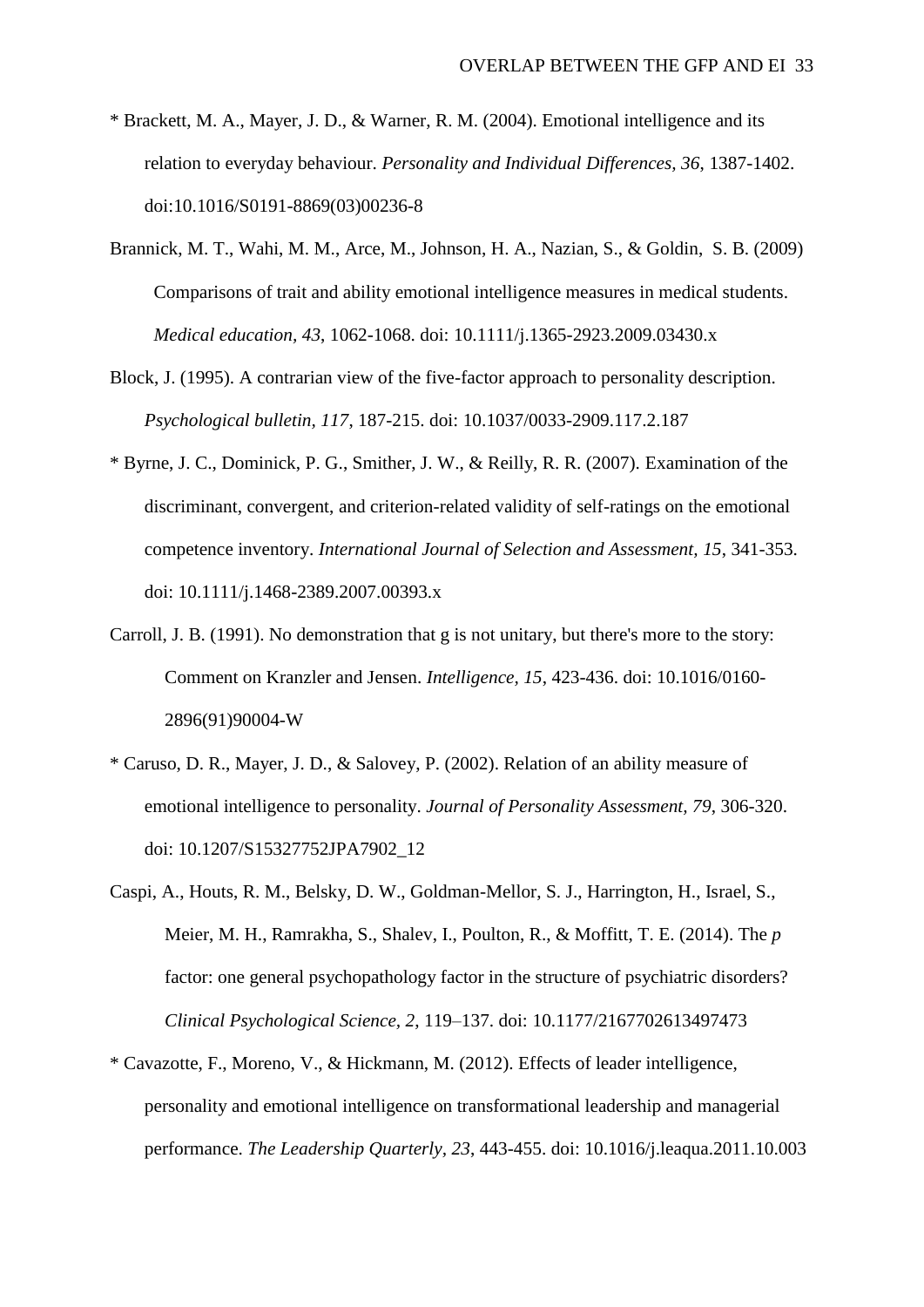- \* Chamorro-Premuzic, T., Bennett, E., & Furnham, A. (2007). The happy personality: Mediational role of trait emotional intelligence. *Personality and Individual Differences, 42*, 1633-1639. doi:10.1016/j.paid.2006.10.029
- \* Chamorro-Premuzic, T., Swami, V., & Cermakova, B. (2012). Individual differences in music consumption are predicted by uses of music and age rather than emotional intelligence, neuroticism, extraversion or openness. *Psychology of Music, 40*, 285-300. doi:10.1177/0305735610381591
- Chang, L., Connelly, B. S., & Geeza, A. A. (2012). Separating method factors and higher order traits of the Big Five: A meta-analytic multitrait–multimethod approach. *Journal of Personality and Social Psychology, 102*, 408-426. doi: 10.1037/a0025559
- \* Chapman, B. P. (2005). *Emotional intelligence at mid-life: A cross sectional investigation of structural variance, social correlates, and relationship to established personality and ability taxonomies.* Unpublished doctoral dissertation, University of North Texas, Denton, United States.
- \* Chapman, B. P., & Hayslip, B. (2005). Incremental validity of a measure of emotional intelligence. *Journal of Personality Assessment, 85*, 154-169. doi:10.1207/s15327752jpa8502\_08.
- \* Charbonneau, D., & Nicol, A. A. M. (2002). Emotional intelligence and leadership in adolescents. *Personality and Individual Differences, 33*, 1101-1113. doi:10.1016/S0191- 8869(01)00216-1
- \* Ciarrochi, J. V., Chan, A. Y. C., & Caputi, P. (2000). A critical evaluation of the emotional intelligence construct. *Personality and Individual Differences, 28*, 539-561. doi:10.1016/S0191-8869(99)00119-1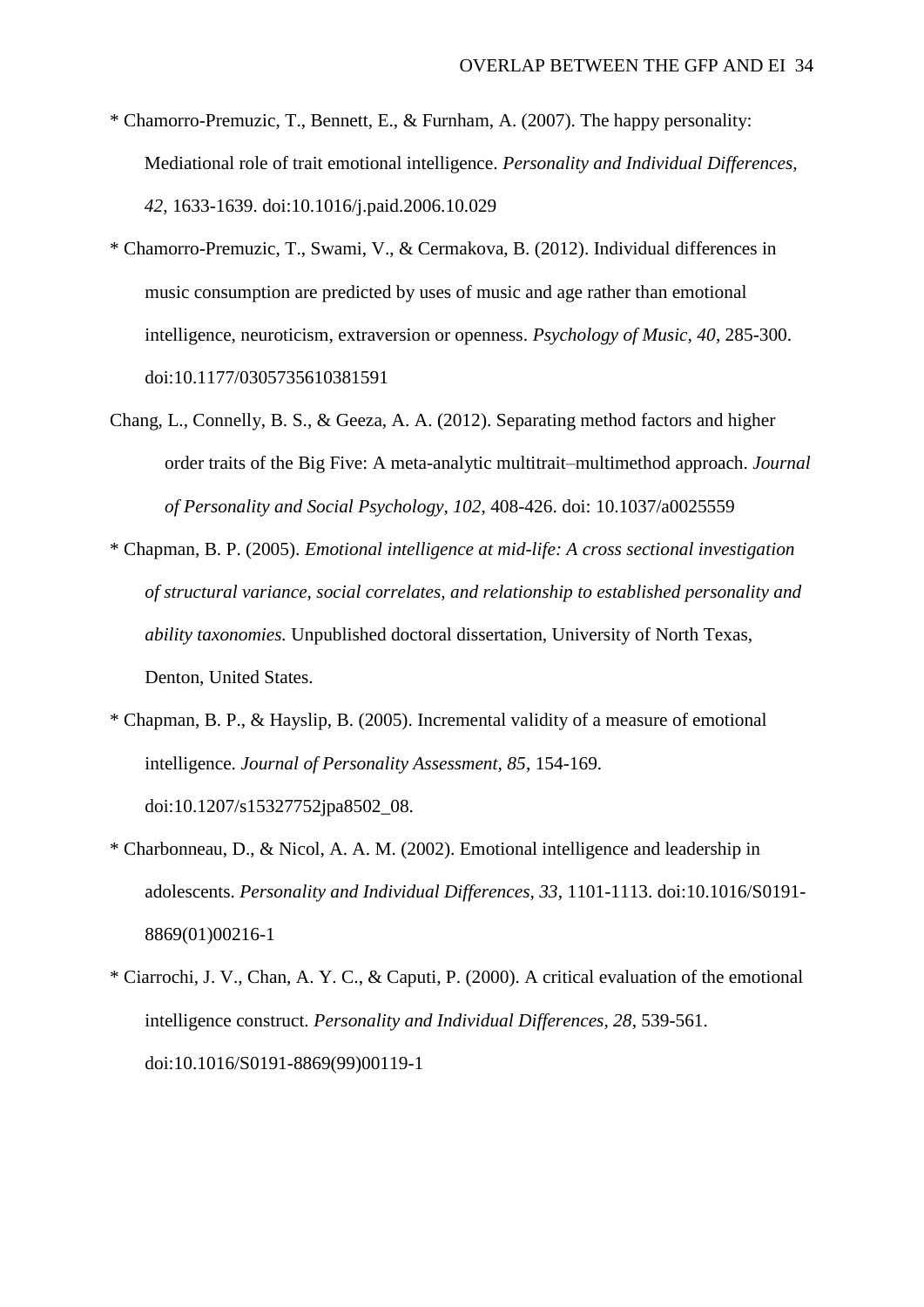- \* Collins, E., Freeman, J., & Chamarro-Premuzic, T. (2012). Personality traits associated with problematic and non-problematic massively multiplayer online role playing game use. *Personality and Individual Differences, 52*, 133-138. doi:10.1016/j.paid.2011.09.015
- Connelly, B. S., & Ones, D. S. (2010). Another perspective on personality: Meta-analytic integration of observers" accuracy and predictive validity. *Psychological Bulletin, 136*, 1092-1122. doi: 10.1037/a0021212
- Côté, S. (2010). Taking the "intelligence" in emotional intelligence seriously. *Industrial and organizational psychology: Perspectives on science and practice, 3*, 127-130. doi: 10.1111/j.1754-9434.2010.01211.x
- Côté, S. (2014). Emotional intelligence in organizations. *Annual Review of Organizational Psychology and Organizational Behavior,* 1, 459-488. doi: 10.1146/annurev-orgpsych-031413-091233
- \* Côté, S., & Miners, C. T. H. (2006). Emotional intelligence, cognitive intelligence, and job performance. *Administrative Science Quarterly, 51*, 1-28. doi: 10.2189/asqu.51.1.1
- Côté, S. DeCelles, K. A., McCarthy, J. M.., Van Kleef, G. A. & Hideg, I.(2011). The Jekyll and Hide of emotional Intelligence: emotion-regulation knowledge facilitates both prosocial and interpersonally deviant behavior. *Psychological Science, 22*, 1073-1080. doi: 10.1177/0956797611416251
- Cronbach, L. J., & Meehl, P. E. (1955). Construct validity in psychological tests. *Psychological Bulletin*, 52, 281–302. doi: 10.1037/h0040957
- \* Davies, M., Stankov, L., & Roberts, R. D. (1998). Emotional intelligence: In search of an elusive construct. *Journal of Personality and Social Psychology, 75*, 989-1015. doi: 10.1037/0022-3514.75.4.989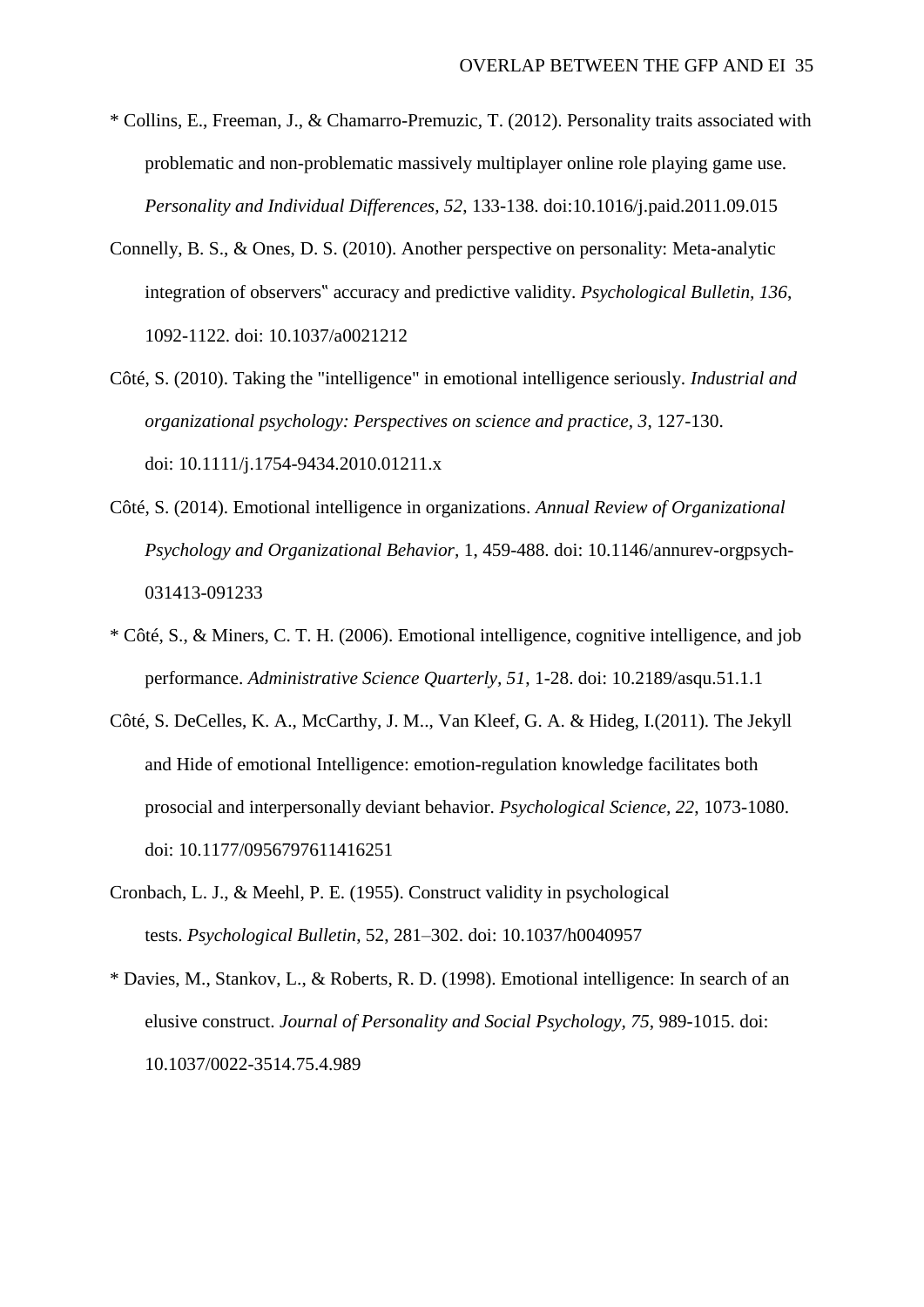- \* Davis, S. K., & Humphrey, N. (2012). The influence of emotional intelligence (EI) on coping and mental health in adolescence: Divergent roles for trait and ability EI. *Journal of Adolescence, 35*, 1369-1379. doi:10.1016/j.adolescence.2012.05.007
- Davies, S. E., Connelly, B. S., Ones, D. S., & Birkland. A. S. (2015). The General Factor of Personality: The "Big One," a self-evaluative trait, or a methodological gnat that won't go away? *Personality and Individual Differences, 81*, 13 – 22. doi:10.1016/j.paid.2015.01.006
- \* Dawda, D., & Hart, S. D. (2000). Assessing emotional intelligence: Reliability and validity of the bar-on emotional quotient inventory (EQ-i) in university students. *Personality and Individual Differences, 28*, 797-812. doi:10.1016/S0191-8869(99)00139-7
- \* Day, A. L., & Carroll, S. A. (2004). Using an ability-based measure of emotional intelligence to predict individual performance, group performance, and group citizenship behaviours. *Personality and Individual Differences, 36*, 1443-1458. doi:10.1016/S0191 - 8869(03)00240-X
- \* Day, A. L., Therrien, D. L., & Carroll, S. A. (2005). Predicting psychological health: Assessing the incremental validity of emotional intelligence beyond personality, type A behaviour, and daily hassles. *European Journal of Personality, 19*, 519-536. doi:10.1002/per.552
- Depue, R. A., & Collins, P. F. (1999). Neurobiology of the structure of personality: Dopamine, facilitation of incentive motivation, and extraversion. *Behavioral and Brain Sciences, 22*, 491-569.
- \* De Raad, B. (2005). The trait-coverage of emotional intelligence. *Personality and Individual Differences, 38*, 673-687. doi:10.1016/j.paid.2004.05.022.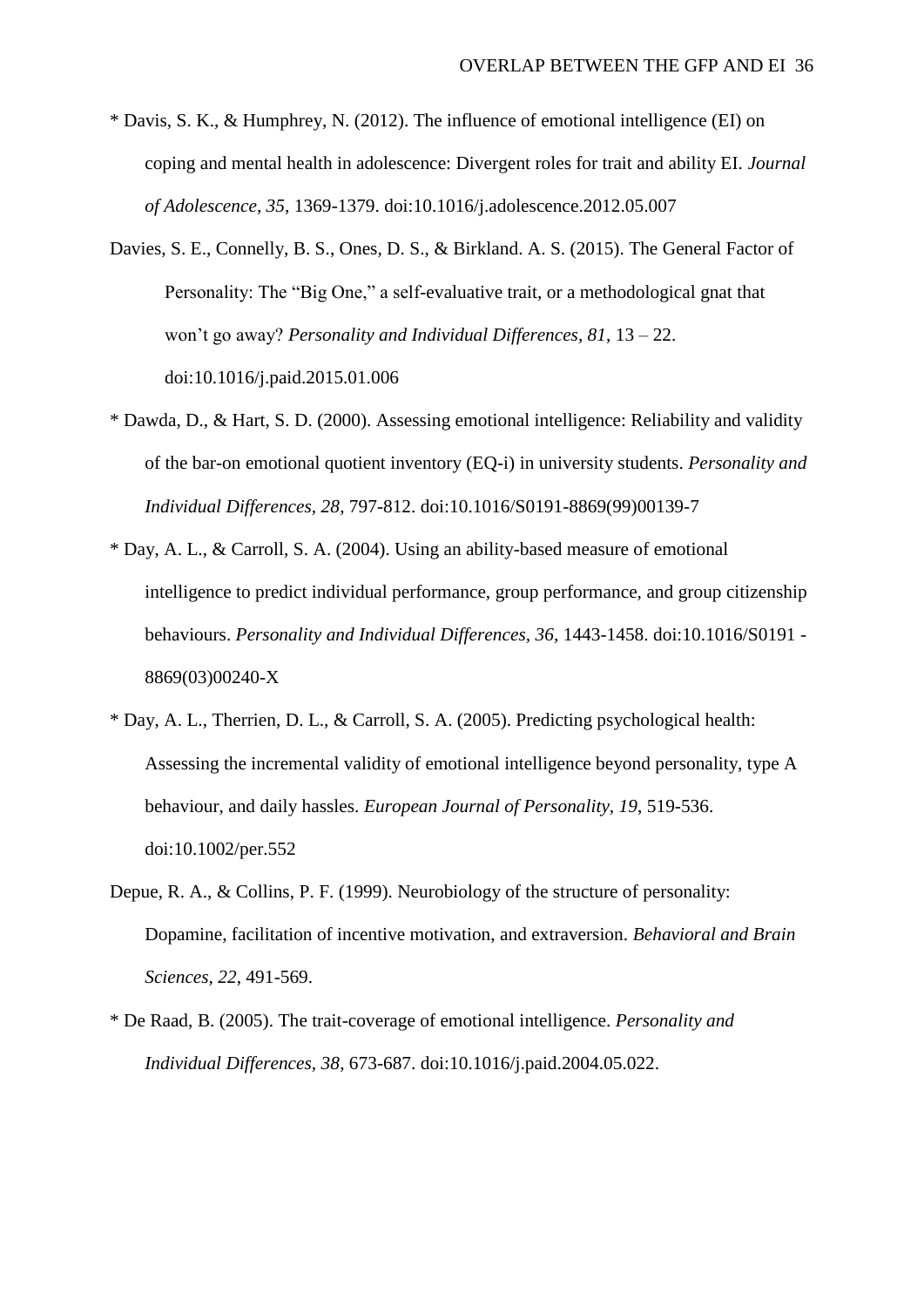- De Vries, R. (2011). No evidence for a general factor of personality in the HEXACO personality inventory. *Journal of Research in Personality*, 45, 229–232. doi:10.1016/j.jrp.2010.12.002
- DeYoung, C. G., Peterson, J. B., & Higgins, D. M. (2002). Higher-order factors of the Big Five predict conformity: Are there neuroses of health? *Personality and Individual Differences, 30*, 533-552. doi:10.1016/S0191-8869(01)00171-4
- \* Di Fabio, A., Palazzeschi, L., & Bar‐On, R. (2012). The role of personality traits, core self‐evaluation, and emotional intelligence in career decision‐making difficulties. *Journal of Employment Counseling, 49*, 118-129. doi: 10.1002/j.2161-1920.2012.00012.x
- \* Di Fabio, A., Palazzeschi, L., Asulin-Peretz, L., & Gati, I. (2013). Career indecision versus indecisiveness: Associations with personality traits and emotional intelligence. *Journal of Career Assessment, 21*, 42-56. doi:10.1177/1069072712454698
- \* Di Fabio, A., & Kenny, M. E. (2011). Promoting emotional intelligence and career decision making among Italian high school students. *Journal of Career Assessment, 19*, 21-34. doi:10.1177/1069072710382530
- \* Di Fabio, A., & Palazzeschi, L. (2009). Emotional intelligence, personality traits and career decision difficulties. *International Journal for Educational and Vocational Guidance, 9*, 135-146. doi: 10.1002/j.2161-1920.2012.00012.x
- Digman, J. M. (1997). Higher-order factors of the Big Five. *Journal of Personality and Social Psychology, 73*, 1246– 1256. doi: 10.1037/0022-3514.73.6.1246
- \* Douglas, C., Dwight, F. D., & Ferris, G. R. (2004). Emotional intelligence as a moderator of the relationship between conscientiousness and performance. *Journal of Leadership & Organizational Studies, 10*, 2-13. doi:10.1177/107179190401000301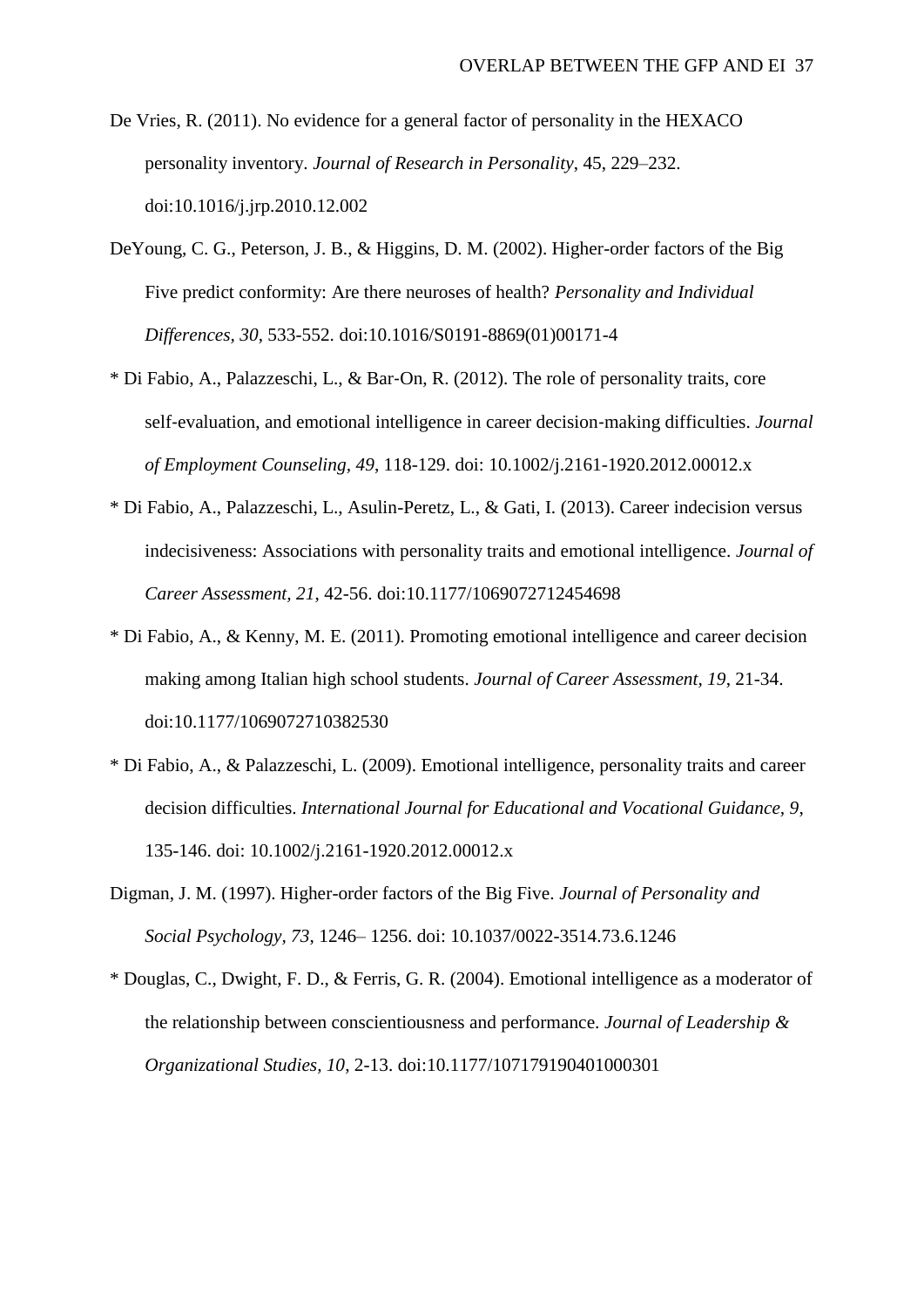- \* Downey, L. A., Lee, B., & Stough, C. (2011). Recruitment consultant revenue: Relationships with IQ, personality, and emotional intelligence. *International Journal of Selection and Assessment, 19*, 280-286. doi:10.1111/j.1468-2389.2011.00557.x
- \* Dulewicz, V., & Higgs, M. (1999). Can emotional intelligence be measured and developed? *Leadership & Organization Development Journal, 20*, 242-253. doi:10.1108/01437739910287117
- Dunkel, C. S. (2013). The general factor of personality and general intelligence: evidence for a substantial association. *Intelligence, 41*, 423-427.
- Dunkel, C. S., Cabeza De Baca, T., Woodley, M. A., & Fernandes, H. B. F. (2014). The General Factor of Personality and general intelligence: Testing hypotheses from Differential-K, Life History Theory, and strategic differentiation–integration effort. *Personality and Individual Differences, 61–62*, 13- 17. doi:10.1016/j.paid.2013.12.017
- Dunkel, C. S., & Van der Linden, D. (2014). Evidence for the general factor of personality as social effectiveness. *Personality and Individual Differences, 64,* 147-151. doi:10.1016/j.paid.2014.02.030
- Dunkel, C. S., Summerville, L. A., Mathes, E. W., Kesserling, S. N., Yockey, S. D., Reeve, S. D., & Stolmeier, J. M. (2014). Using the Prisoner's Dilemma Task to examine the cooperative and social effectiveness hypotheses of the General Factor of Personality. *Human Ethology Bulletin, 29*, 14-22.
- Dunkel, C. S., Nedelec, J., & Van der Linden, D. (2014). Predicting the general factor of personality: From adolescence though adulthood. *Human Ethology Bulletin, 29*, 4-12.
- \* Emery, C. (2012). Uncovering the role of emotional abilities in leadership emergence. A longitudinal analysis of leadership networks. *Social Networks, 34*, 429-437. doi:10.1016/j.socnet.2012.02.001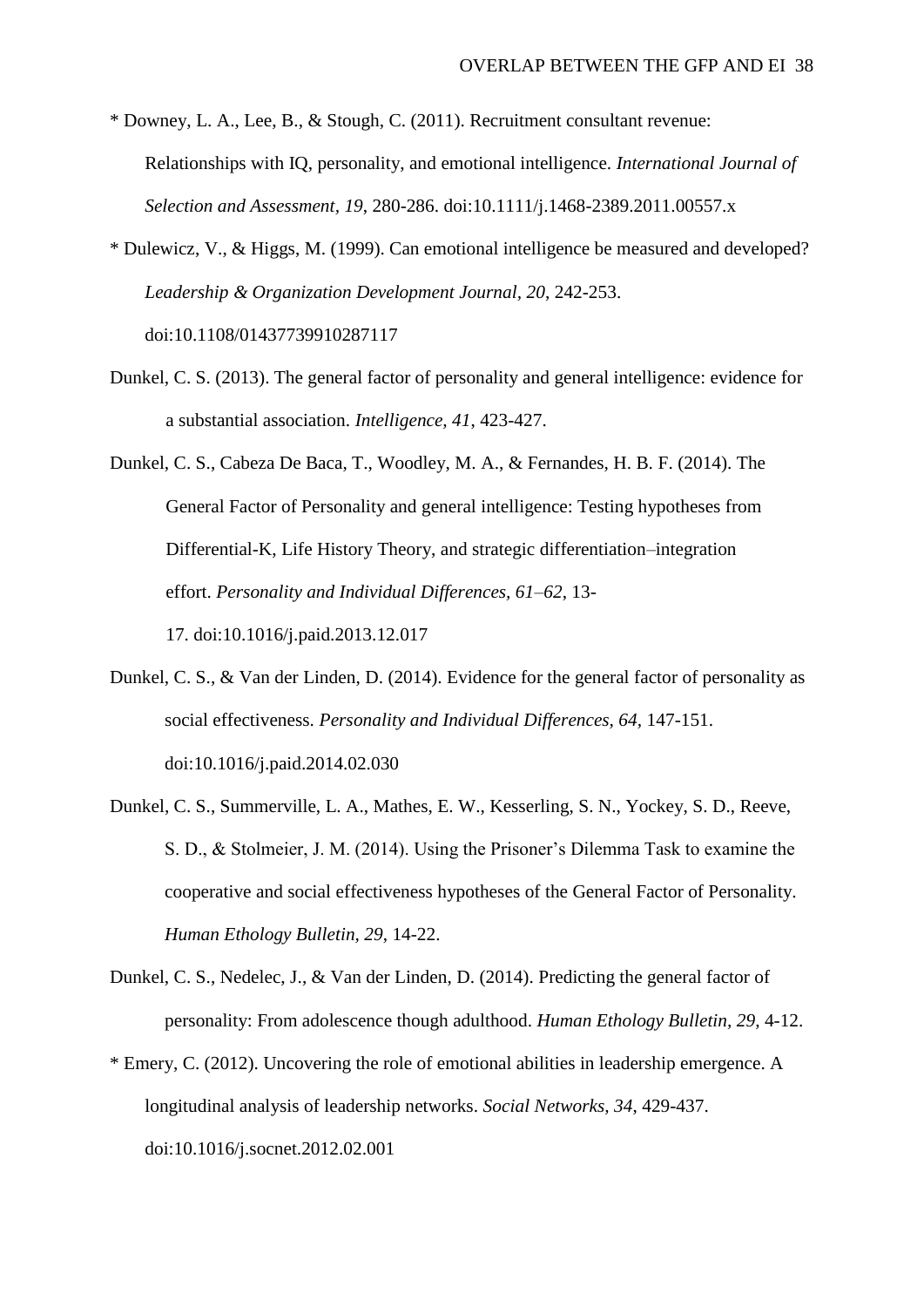- \* Extremera, N., Ruiz-Aranda, D., Pineda-Galán, C., & Salguero, J. M. (2011). Emotional intelligence and its relation with hedonic and eudaimonic well-being: A prospective study. *Personality and Individual Differences, 51*, 11-16. doi:10.1016/j.paid.2011.02.029
- Eysenck, H. J. & Eysenck, S. B. G. (1975). *Manual of the Eysenck Personality Questionnaire*, Hodder & Stoughton, London.
- \* Ferguson, F. J., & Austin, E. J. (2010). Associations of trait and ability emotional intelligence with performance on theory of mind tasks in an adult sample. *Personality and Individual Differences, 49*, 414-418. doi:10.1016/j.paid.2010.04.009
- \* Ferrando, M., Prieto, M. D., Almeida, L. S., Ferrándiz, C., Bermejo, R., López-Pina, J. A., & Fernández, M. (2011). Trait emotional intelligence and academic performance: Controlling for the effects of IQ, personality, and self-concept. *Journal of Psychoeducational Assessment, 29*, 150-159. doi:10.1177/0734282910374707
- Figueredo, A.J., Vásquez, G., Brumbach, B.H., & Schneider, S.M.R. (2004). The heritability of life history strategy: The K-factor, covitality, and personality. *Social Biology*, *51*, 121-143. doi: 10.1080/19485565.2004.9989090
- Figueredo, A. J., Vasquez, G., Brumbach, B. H., Schneider, S. M. R., Sefcek, J. A., Tal, I. R. (2006). Consilience and Life History Theory: From genes to brain to reproductive strategy. *Developmental Review, 26*, 243-275.
- Figueredo, A.J., Vásquez, G., Brumbach, B.H., & Schneider, S. M. R. (2007). The K-factor, covitality, and personality: A psychometric test of life history theory. *Human Nature, 18,* 47-73. doi:10.1016/j.dr.2006.02.002
- Figueredo, A.J. & Rushton, J. P. (2009). Evidence for shared genetic dominance between the general factor of personality, mental and physical health, and life history traits. *Twin Research and Human Genetics, 12*, 555-563. doi: 10.1375/twin.12.6.555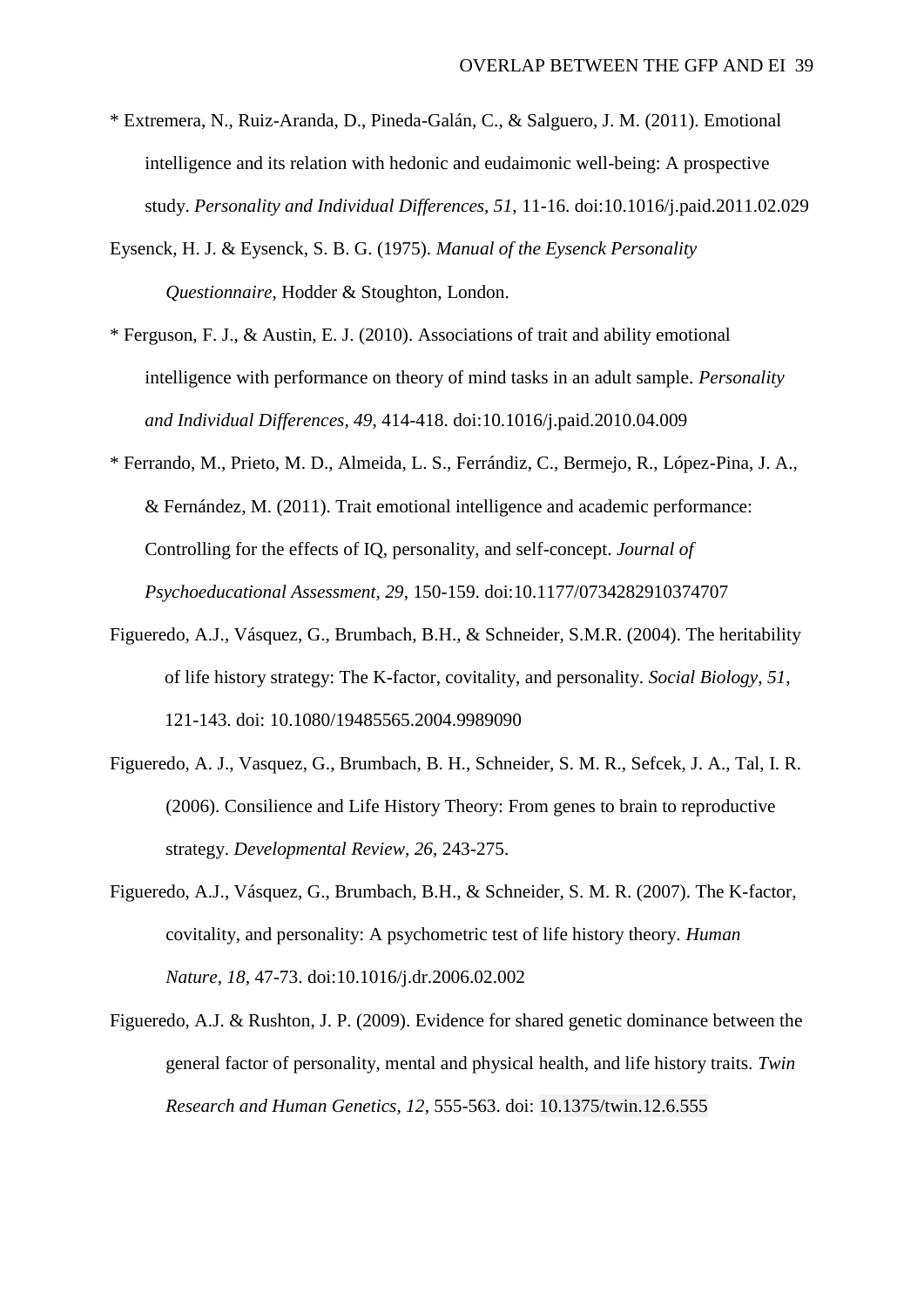- Figueredo, A. J., Wolf, P.S.A. Gladden, P.R., Olderbak, S.G., Andrzejczak, D.J., & Jacobs, W. J. (2011). Ecological approaches to personality. In Buss, D.M., & Hawley, P.H., (Eds.). *The Evolution of Personality and Individual Differences*. New York, NY: Oxford University Press.
- \* Fiori, M., & Antonakis, J. (2011). The ability model of emotional intelligence: Searching for valid measures. *Personality and Individual Differences, 50*, 329-334. doi:10.1016/j.paid.2010.10.010.
- Fiori M, Antonietti J. P., Mikolajczak, M., Luminet, O., Hansenne, M., et al. (2014) What is the ability emotional intelligence test (MSCEIT) good for? An evaluation using item response theory. PLoS ONE 9: e98827. doi:10.1371/journal.pone.0098827
- Fisher, R. A. (1954). *The genetical theory of natural selection (2nd rev. ed.),* New York: Dover.
- Fiske, D. W. (1949). Consistency of the factorial structures of personality ratings from different sources. *Journal of Abnormal and Social Psychology. 44*, 329-344. doi: 10.1037/h0057198
- \* Freudenthaler, H. H., Neubauer, A. C., Gabler, P., Scherl, W. G., & Rindermann, H. (2008). Testing and validating the Trait Emotional Intelligence Questionnaire (TEIQue) in a German-speaking sample. *Personality and Individual Differences, 45*, 673-678. doi:10.1016/j.paid.2008.07.014
- \* Freudenthaler, H. H., & Neubauer, A. C. (2005). Emotional intelligence: The convergent and discriminant validities of intra- and interpersonal emotional abilities. *Personality and Individual Differences, 39*, 569-579. doi:10.1016/j.paid.2005.02.004.
- Freudenthaler, H. H., Neubauer, A. C., & Haller, U. (2008). Emotional intelligence: Instruction effects and sex differences in emotional management abilities. *Journal of Individual Differences*, 29, 105–115. doi: 10.1027/1614-0001.29.2.105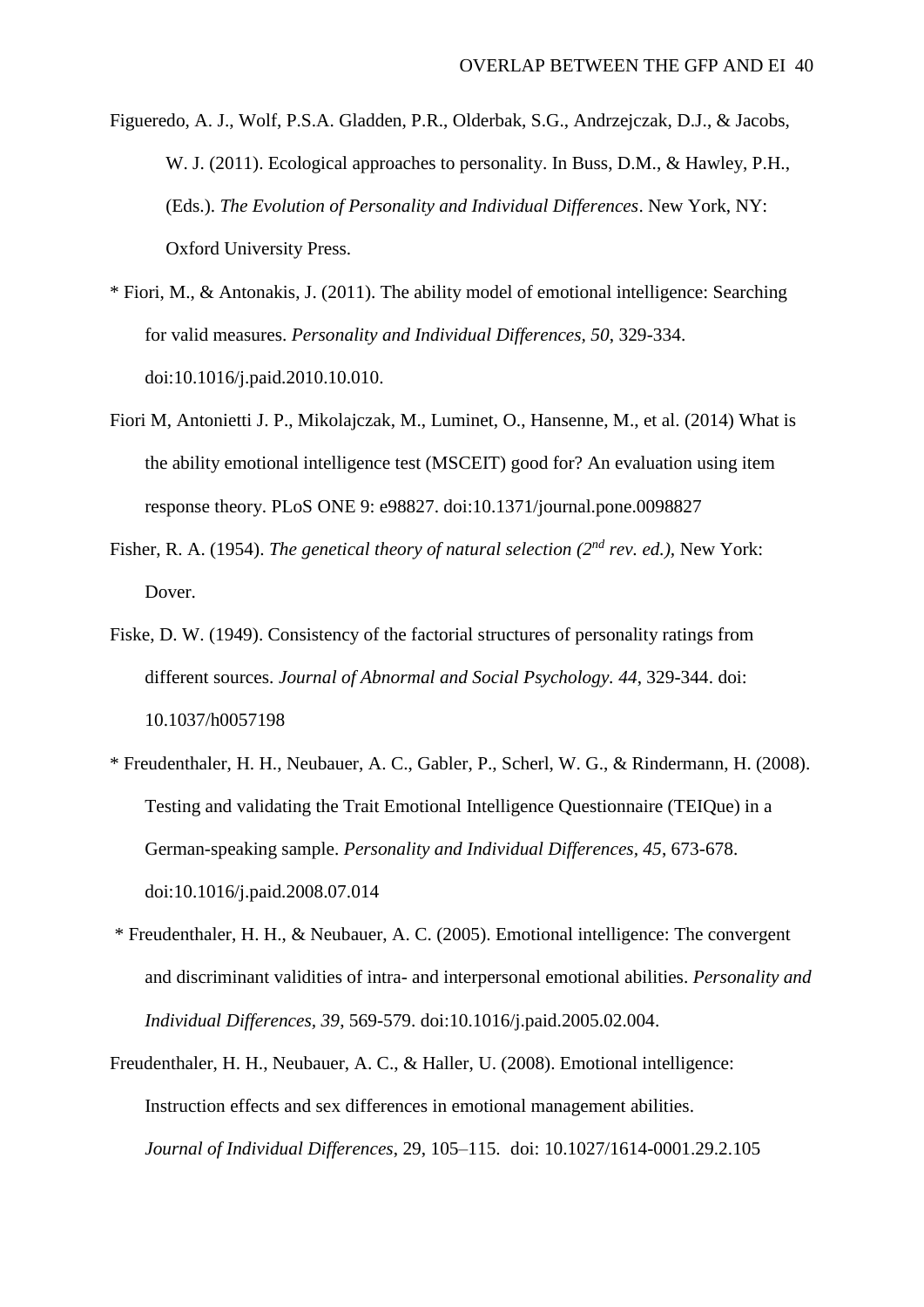- \* Fukunishi, I., Wise, T. N., Sheridan, M., Shimai, S., Otake, K., Utsuki, N., & Uchiyama, K. (2001). Validity and reliability of the Japanese version of the Emotional Intelligence Scale among college students and psychiatric outpatients. *Psychological Reports, 89*, 625-632. doi: 10.2466/pr0.2001.89.3.625
- \* Gallagher, E. N., & Vella-Brodrick, D. A. (2008). Social support and emotional intelligence as predictors of subjective well-being. *Personality and Individual Differences, 44*, 1551- 1561. doi:10.1016/j.paid.2008.01.011
- Galton, F. (1887). Good and bad temper in English families. *Fortnightly Review*, *42*, 21–30.
- \* Gannon, N., & Ranzijn, R. (2005). Does emotional intelligence predict unique variance in life satisfaction beyond IQ and personality? *Personality and Individual Differences, 38*, 1353-1364. doi:10.1016/j.paid.2004.09.001.
- \* Ghiabi, B., & Besharat, M. A. (2011). Emotional intelligence, alexithymia, and interpersonal problems. *Social and Behavioral Sciences, 30*, 98-102. doi:10.1016/j.sbspro.2011.10.020
- \* Godse, A. S., & Thingujam, N. S. (2010). Perceived emotional intelligence and conflict resolution styles among information technology professionals: Testing the mediating role of personality. *Singapore Management Review, 32*, 69-83.
- Goldberg, L. R. (1981). Language and individual differences: The search for universals in personality lexicon. *Journal of Personality and Social Psychology, 59*, 1216-1229.
- Gottfredson, L. S. (1997). Why g matters: the complexity of daily life. *Intelligence, 24*, 79- 132.
- \* Greven, C., Chamorro-Premuzic, T., Arteche, A., & Furnham, A. (2008). A hierarchical integration of dispositional determinants of general health in students: The Big Five, trait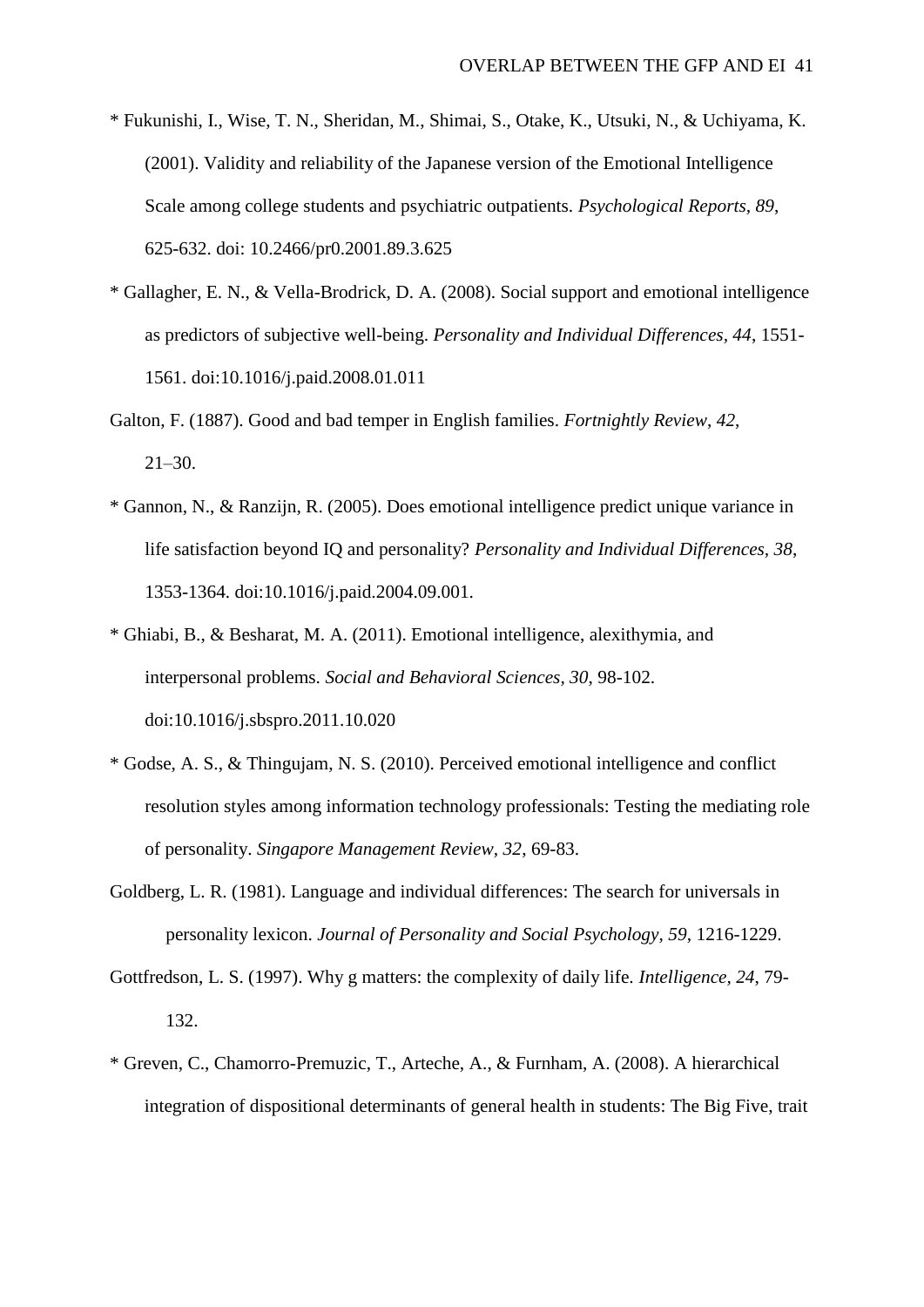emotional intelligence and humour styles. *Personality and Individual Differences, 44*, 1562-1573. doi:10.1016/j.paid.2008.01.012

- \* Grubb, W. L., & McDaniel, M. A. (2007). The fakability of Bar-On's emotional quotient inventory short form: Catch me if you can. *Human Performance, 20*, 43-59. doi:10.1080/08959280709336928
- Gugliandolo, M. C., Costa, S., Cuzzocrea, F., Larcan, R., & Petrides, K. V. (2015). Trait emotional intelligence and behavioral problems among adolescents: A cross-informant design. *Personality and Individual Differences, 74,* 16-21. doi:10.1016/j.paid.2014.09.032
- \* Hafen, C. A., Singh, K., & Laursen, B. (2011). The happy personality in India: The role of emotional intelligence. *Journal of Happiness Studies, 12*, 807-817. doi:10.1007/s10902- 010-9228-4.
- Hayduk, L.A. (1987). *Structural equations modeling with LISREL*. Baltimore, MD: Johns Hopkins University Press.
- Hopwood, C. J., Wright, A. G. C., & Donnellan, M. B. (2011). Evaluating the evidence for the general factor of personality across multiple inventories. *Journal of Research in Personality*, *45*, 68-478. doi:10.1016/j.jrp.2011.06.002
- Hu, L., & Bentler, P. M. (1999). Cutoff criteria for fit indexes in covariance structure analysis: Conventional criteria versus new alternatives. *Structural Equation Modeling, 6*, 1-55. doi: 10.1080/10705519909540118
- \* Iliescu, D., Ilie, A., Ispas, D., & Ion, A. (2013). Examining the psychometric properties of the Mayer-Salovey-Caruso Emotional Intelligence Test: Findings from an Eastern European culture. *European Journal of Psychological Assessment, 29*, 121-128. doi: 10.1027/1015-5759/a000132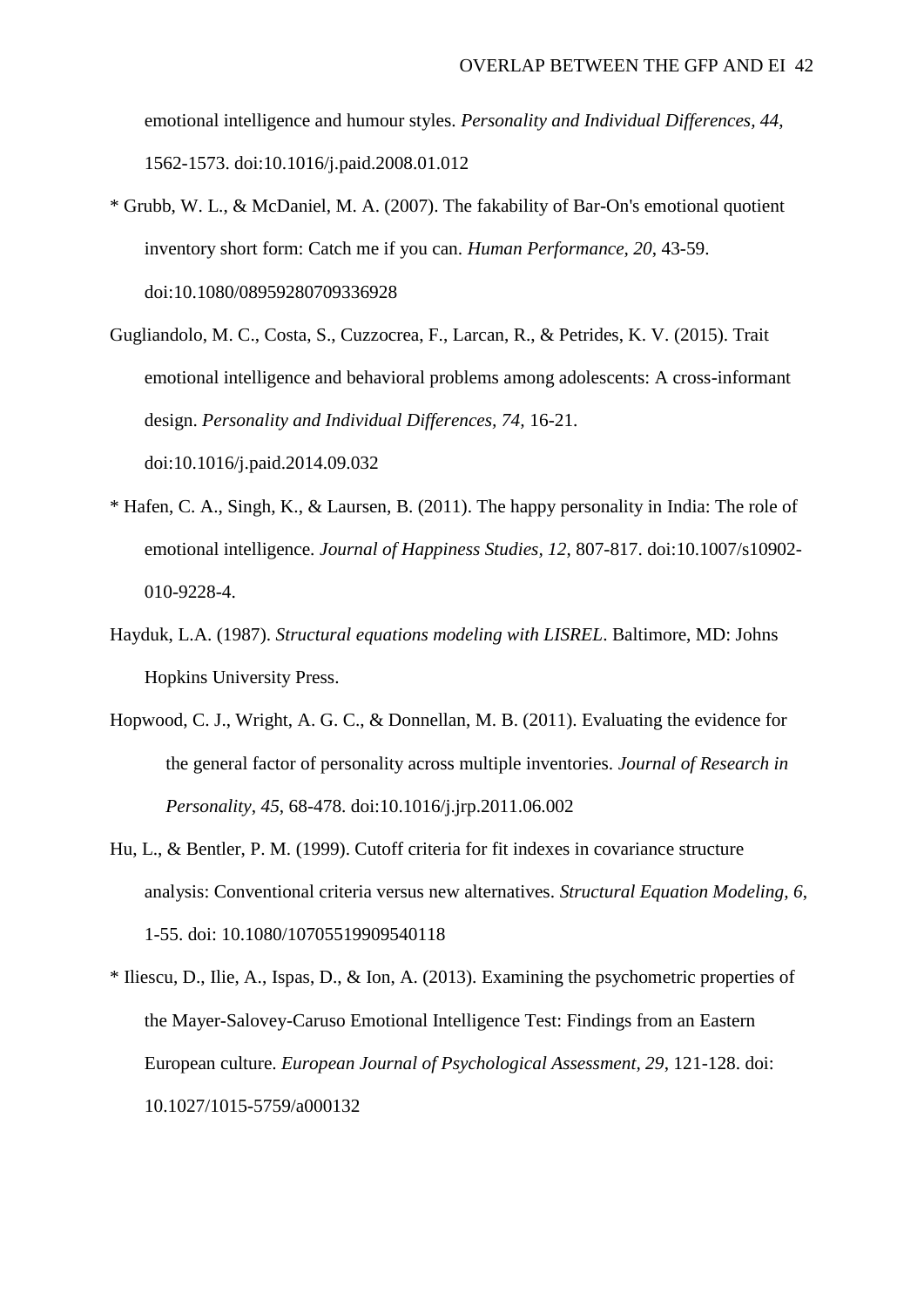- \* Iliescu, D., Ilie, A., Ispas, D., & Ion, A. (2012). Emotional intelligence in personnel selection: Applicant reactions, criterion, and incremental validity. *International Journal of Selection and Assessment, 20*, 347-358. doi:10.1111/j.1468-2389.2012.00605.x
- Irwing, P., Booth, T., Nyborg, H., & Rushton, J.P. (2012). Are *g* and the General Factor of Personality (GFP) correlated? *Intelligence, 40,* 296-305.
- Irwing, P. (2013). The general factor of personality: Substance or artefact? *Personality and Individual Differences, 55,* 534-542.
- \* Ivcevic, Z., Brackett, M. A., & Mayer, J. D. (2007). Emotional intelligence and emotional creativity. *Journal of Personality, 75*, 199-236. doi:10.1111/j.1467-6494.2007.00437.x
- \* James, C., Bore, M., & Zito, S. (2012). Emotional intelligence and personality as predictors of psychological well-being. *Journal of Psychoeducational Assessment, 30*, 425-438. doi:10.1177/0734282912449448.
- Jensen, A. R. (1998). *The g factor: The science of mental ability*. London: Praeger. doi: 10.1111/j.1467-6494.1996.tb00522.x
- Jensen, A. R., & Weng, L. (1994). What is a good *g*? *Intelligence, 18*, 231-258, doi:10.1016/0160-2896(94)90029-9
- \* Johnson, S. J., Batey, M., & Holdsworth, L. (2009). Personality and health: The mediating role of trait emotional intelligence and work locus of control. *Personality and Individual Differences, 47*, 470-475. doi:10.1016/j.paid.2009.04.025.
- Joseph, D. L., Jin, J., Newman, D. A., & O'Boyle, E. H. (2014). Why does self-reported emotional intelligence predict job performance? A meta-analysis of common antecedents. *Journal of Applied Psychology, 100.* 298-342, doi 10.1037/a0037681
- \* Joseph, D. L., & Newman, D. A. (2010). Emotional intelligence: An integrative metaanalysis and cascading model. *Journal of Applied Psychology, 95*, 54-78. doi: 10.1037/a0017286.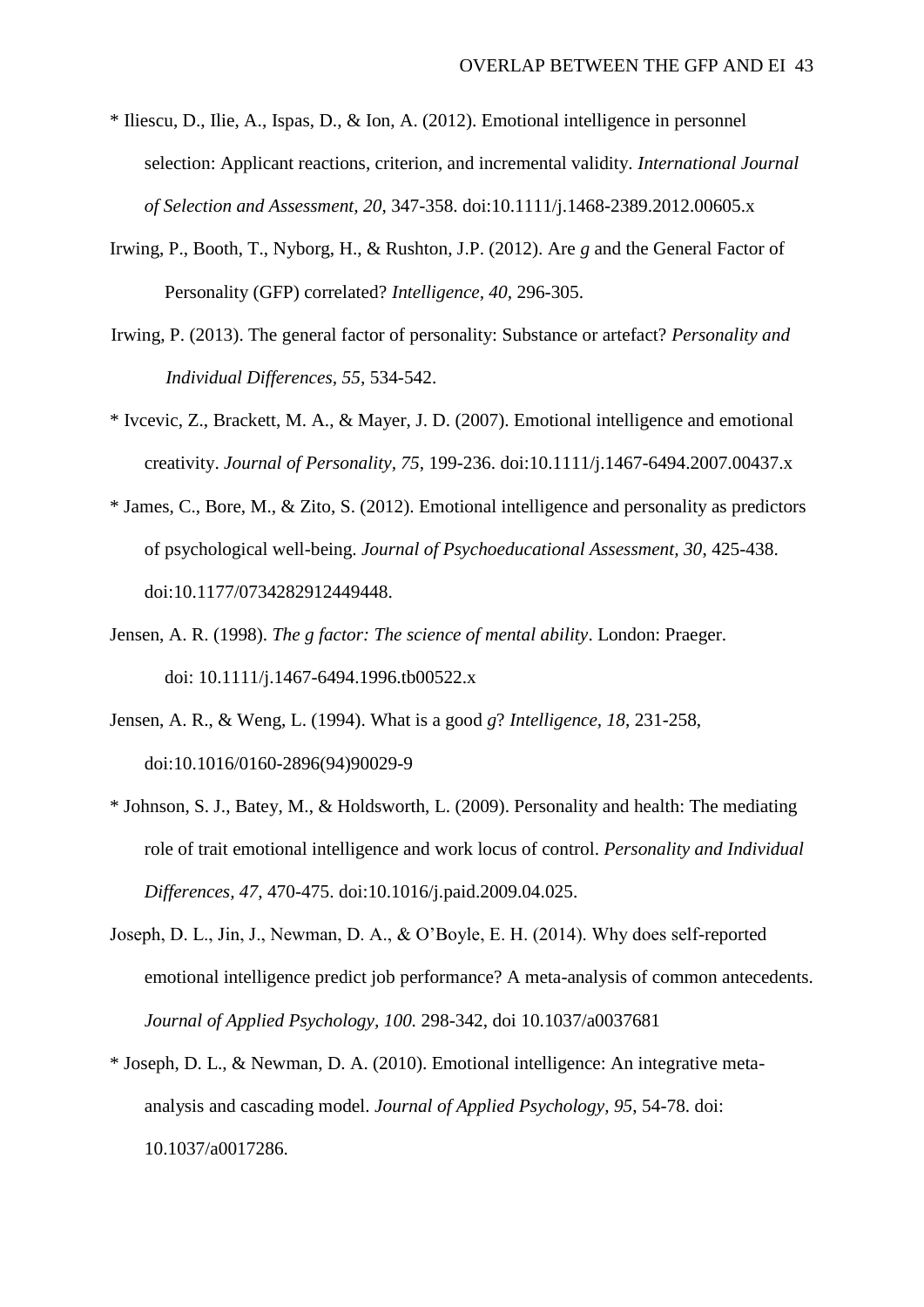- Kandler, C. , & Riemann, R. (2010). Construct validation using multitrait-multimethod-twin data: The case of the general factor of personality. *European Journal of Personality, 24*, 258-277. doi: 10.1002/per.760
- \* Karim, J., & Weisz, R. (2010). Cross-cultural research on the reliability and validity of the Mayer-Salovey-Caruso Emotional Intelligence Test (MSCEIT). *Cross-Cultural Research, 44*, 374-404. doi:10.1177/1069397110377603
- \* Killian, K. D. (2012). Development and validation of the Emotional Self-Awareness Questionnaire: A measure of emotional intelligence. *Journal of Marital and Family Therapy, 38*, 502-514. doi:10.1111/j.1752-0606.2011.00233.x
- \* Kim, H. J., & Agrusa, J. (2011). Hospitality service employees' coping styles: The role of emotional intelligence, two basic personality traits, and socio-demographic factors. *International Journal of Hospitality Management, 30*, 588-598. doi:10.1016/j.ijhm.2010.11.003
- \* Kluemper, D. H. (2006). *An examination of ability-based emotional intelligence in the structured employment interview.* Unpublished doctoral dissertation, Oklahoma State University, Stillwater, United States.
- \* Kluemper, D. H. (2008). Trait emotional intelligence: The impact of core-self evaluations and social desirability. *Personality and Individual Differences, 44*, 1402-1412. doi:10.1016/j.paid.2007.12.008
- \* Kluemper, D. H., DeGroot, T., & Choi, S. (2013). Emotion management ability: Predicting task performance, citizenship, and deviance. *Journal of Management, 39*, 878-905. doi:10.1177/0149206311407326
- \* Law, K. S., Wong, C. S., & Song, L. J. (2004). The construct and criterion validity of emotional intelligence and its potential utility for management studies. *Journal of Applied Psychology, 89*, 483-496. doi: 10.1037/0021-9010.89.3.483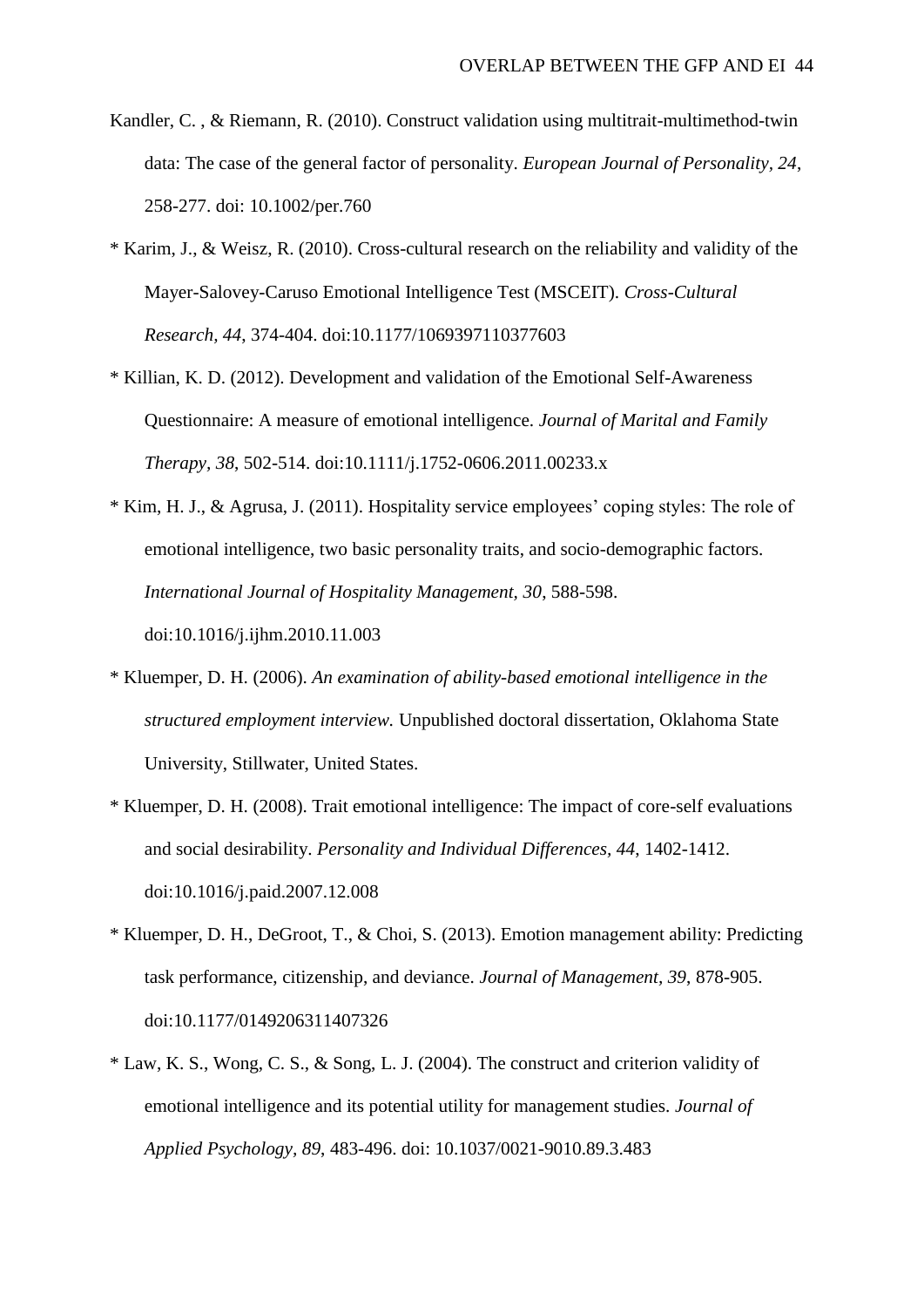- \* Libbrecht, N., Lievens, F., Carette, B., & Côté, S. (2014). Emotional intelligence predicts success in medical school. *Emotion, 14*, 64-73. doi: 10.1037/a0034392
- \* Libbrecht, N., & Lievens, F. (2012). Validity evidence for the situational judgment test paradigm in emotional intelligence measurement. *International Journal of Psychology, 47*, 438-447. doi:10.1080/00207594.2012.682063
- \* Livingstone, H. A., & Day, A. L. (2005). Comparing the construct and criterion-related validity of ability-based and mixed-model measures of emotional intelligence. *Educational and Psychological Measurement, 65*, 757-779. doi:10.1177/0013164405275663
- Loehlin, J. C. (2012). How general across inventories is a general factor of personality? *Journal of Research in Personality*, *46*, 258-263. doi:10.1016/j.jrp.2012.02.003
- Loehlin, J. C., & Martin, N. G. (2011). The general factor of personality: Questions and elaborations. *Journal of Research in Personality, 45*, 44–49. doi:10.1016/j.jrp.2010.11.008
- Lopes, P.N., Brackett, M.A., Nezlek, J.B., Schütz, A., Sellin, I., & Salovey, P. (2004). Emotional intelligence and social interaction. *Personality and Social Psychological Bulletin*, *30*, 1018-1034. doi: 10.1177/0146167204264762
- \* Lopes, P. N., Salovey, P., & Straus, R. (2003). Emotional intelligence, personality, and the perceived quality of social relationships. *Personality and Individual Differences, 35*, 641-658. doi:10.1016/S0191-8869(02)00242-8
- \* Lyusin, D. B. (2006). Emotional intelligence as a mixed construct: Its relation to personality and gender. *Journal of Russian & East European Psychology, 44*, 54-68. doi:10.2753/RPO1061-0405440604.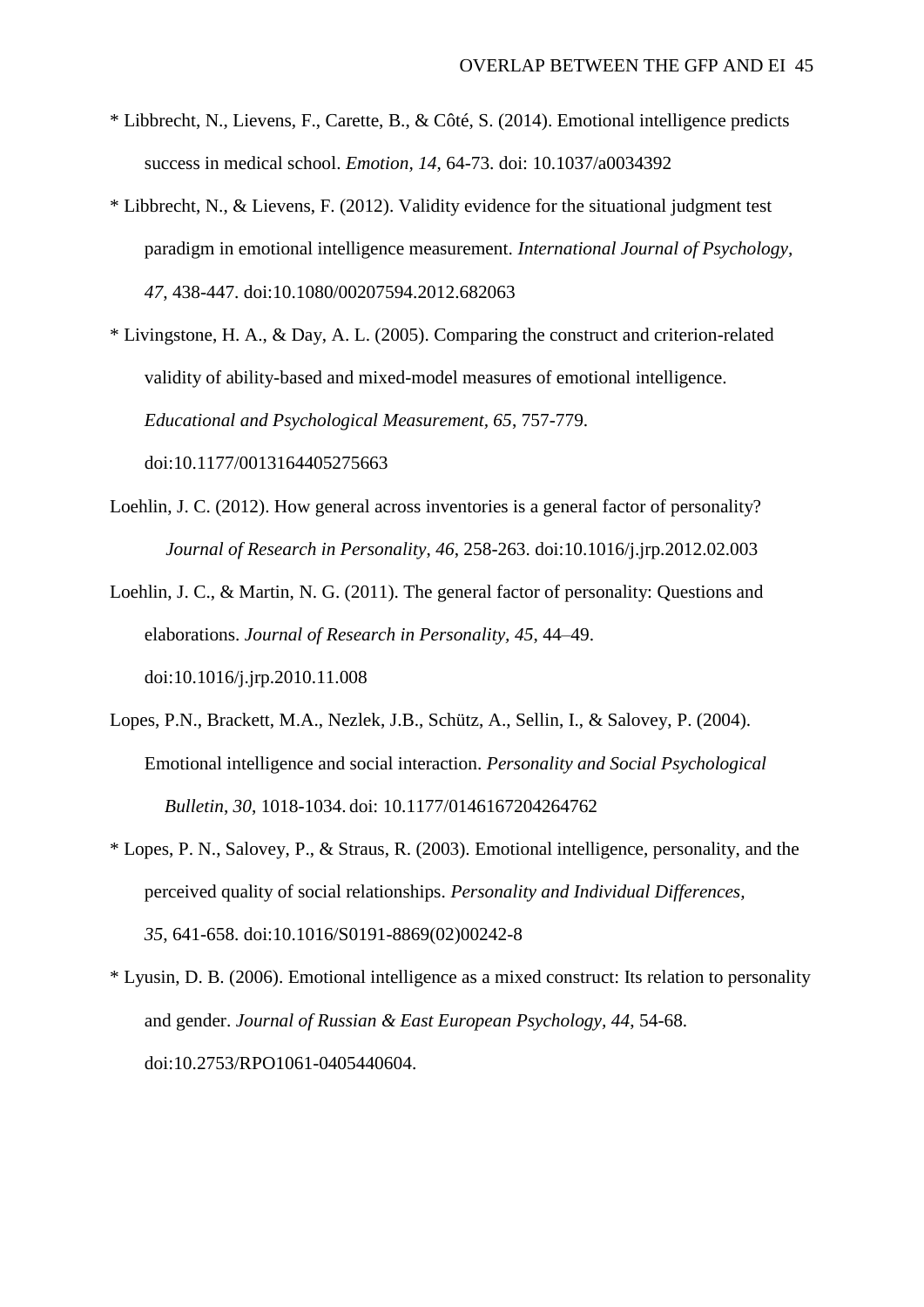- Marsh, H. W., Hau, K-T., & Grayson, D. (2005). Goodness of fit evaluation in Structural Equation Modeling. In A. Maydeu-Olivares & J. McCardle (Eds.), *Psychometrics. A Festschrift to Roderick P. McDonald*. Hillsdale, NJ: Erlbaum.
- Martins, A., Ramalho, N. & Morin, E. (2010). A comprehensive meta-analysis of the relationship between emotional intelligence and health. *Personality and Individual Differences*, *49*, 554–564. doi:10.1016/j.paid.2010.05.029
- Maul, A. (2012). The validity of the Mayer-Salovey-Caruso emotional intelligence test (MSCEIT) as a measure of emotional intelligence. *Emotion Review, 4,* 394–402. doi: 10.1177/1754073912445811
- Mayer, J. D., Caruso, D. R., & Salovey, P. (1999). Emotional intelligence meets traditional standards for an intelligence. *Intelligence*, *27,* 267-298. doi:10.1016/S0160- 2896(99)00016-1
- \* McIntyre, H. H. (2010). Gender differences in the nature and linkage of higher-order personality factors to trait and ability emotional intelligence. *Personality and Individual Differences, 48*, 617-622. doi:10.1016/j.paid.2009.12.019.
- McCrae, R. R., & Costa, P. T. (1986). Clinical assessment can benefit from recent advances in personality psychology. *American Psychologist, 41*, 1001–1003. doi: 10.1037/0003- 066X.41.9.1001
- \* Mikolajczak, M., Luminet, O., Leroy, C., & Roy, E. (2007). Psychometric properties of the Trait Emotional Intelligence Questionnaire: Factor structure, reliability, construct, and incremental validity in a French-speaking population. *Journal of Personality Assessment, 88*, 338-353. doi:10.1080/00223890701333431
- Miyake, A., & Friedman, N. P. (2012). The nature and organization of individual differences in executive functions: Four general conclusions. *Current Directions in Psychological Science, 21*, 8-14. doi: 10.1177/0963721411429458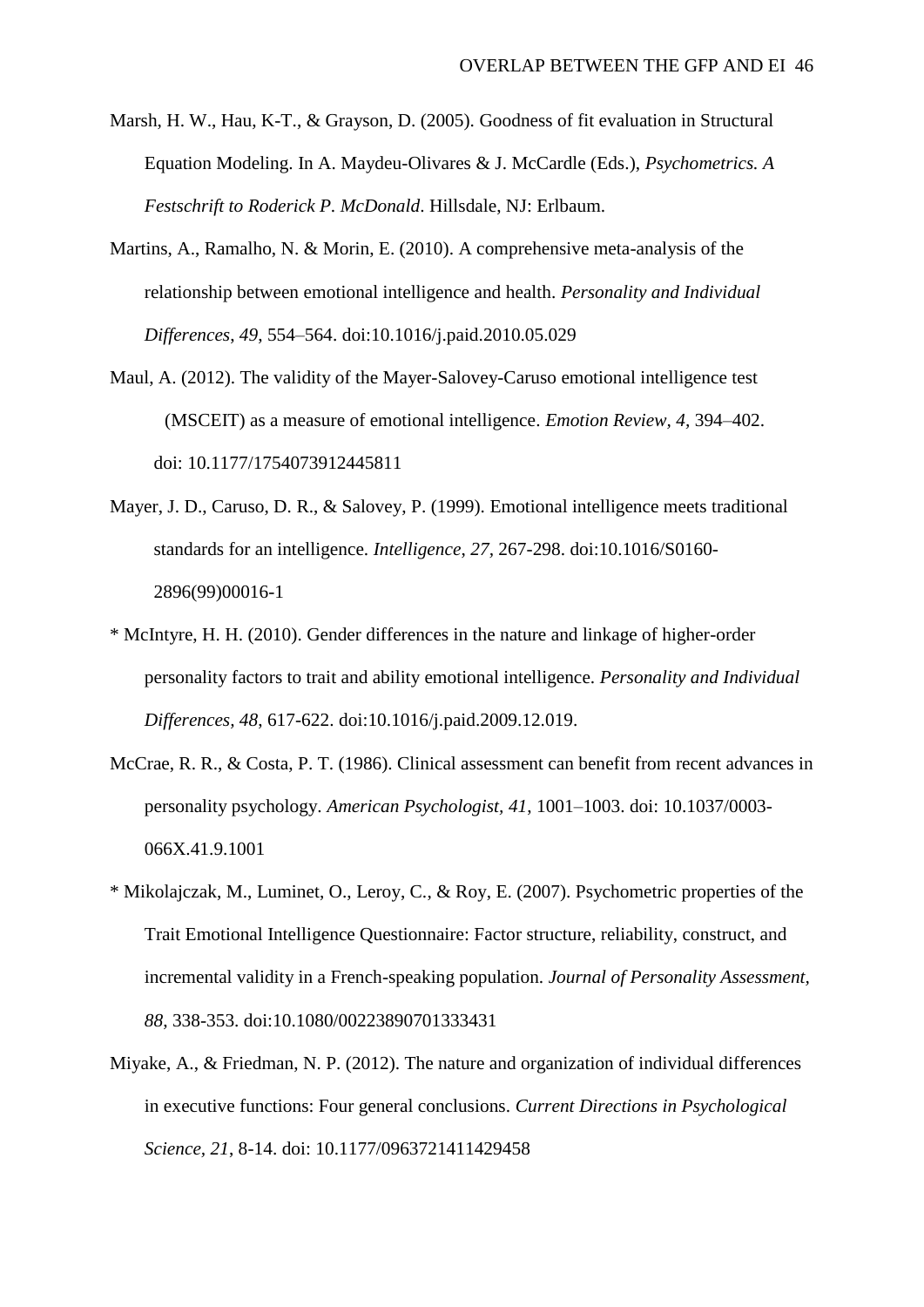- \* Montasem, A., Brown, S. L., & Harris, R. (2013). Do core self-evaluations and trait emotional intelligence predict subjective well-being in dental students? *Journal of Applied Social Psychology, 43*, 1097-1103. doi:10.1111/jasp.12074
- Musek, J. (2007). A general factor of personality: Evidence for the Big One in the five-factor model. *Journal of Research in Personality, 41*, 1213-1233. doi:10.1016/j.jrp.2007.02.003
- \* Newsome, S., Day, A. L., & Catano, V. M. (2000). Assessing the predictive validity of emotional intelligence. *Personality and Individual Differences, 29*, 1005-1016. doi:10.1016/S0191-8869(99)00250-0
- O'Boyle, E. H., Humphrey, R. H., Pollack, J. M., Hawver, T. H., & Story, P. A. (2011). The relation between emotional intelligence and job performance: A meta-analysis. *Journal of Organizational Behavior, 32*, 788-828. doi: 10.1002/job.714
- \* O'Connor, R. M., & Little, I. S. (2003). Revisiting the predictive validity of emotional intelligence: Self-report versus ability-based measures. *Personality and Individual Differences, 35*, 1893-1902. doi:10.1016/S0191-8869(03)00038-2.
- O'Sullivan, M. (2007). Trolling for trout, trawling for tuna: The methodological morass in measuring emotional intelligence. In Matthews, G. , Zeidner, M., & Robers, R. D. (Eds.) *The science of emotional intelligence* (p 258-287). New York: Oxford.
- Oh, I., Wang, G., & Mount, M. K. (2011). Validity of observer ratings of the Five-Factor Model of personality traits: A meta-analysis. *Journal of Applied Psychology, 96*, 762- 773. doi: 10.1037/a0021832
- \* Ono, M., Sachau, D. A., Deal, W. P., Englert, D. R., & Taylor, M. D. (2011). Cognitive ability, emotional intelligence, and the Big Five personality dimensions as predictors of criminal investigator performance. *Criminal Justice and Behavior, 38*, 471-491. doi:10.1177/0093854811399406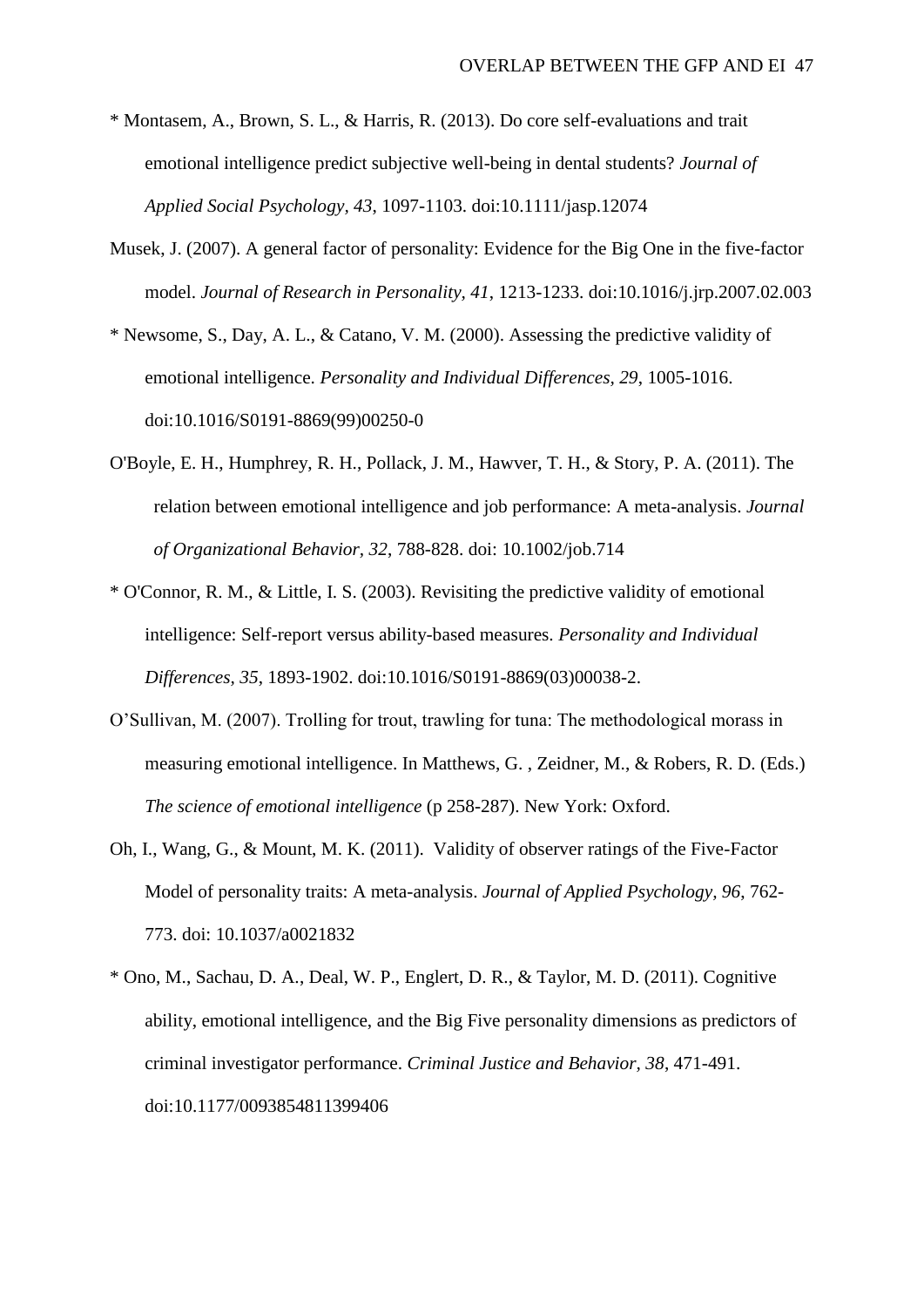- \* Parker, J. D. A., Keefer, K. V., & Wood, L. M. (2011). Toward a brief multidimensional assessment of emotional intelligence: Psychometric properties of the Emotional Quotient Inventory-Short Form. *Psychological Assessment, 23*, 762-777. doi: 10.1037/a0023289.
- Peabody, D. & Goldberg, L. R. (1989). Some determinants of factor structures from personality-trait descriptors. *Journal of Personality and Social Psychology*, *57*, 552-567. doi: 10.1037/0022-3514.57.3.552
- Pelt, D. H. M., Van der Linden, D., Dunkel, C. S., & Born, M. Ph. (2015). The general factor of personality and job performance: Meta-analytic evidence. *Paper presented at the conference of the International Society for the Study of Individual Differences (ISSID).* London, Ontario, Canada.
- \* Pérez-González, J. C., & Sanchez-Ruiz, M. (2014). Trait emotional intelligence anchored within the Big Five, Big Two and Big One frameworks. *Personality and Individual Differences, 65*, 53-58. doi:10.1016/j.paid.2014.01.021
- Petrides, K. V. (2009). Psychometric properties of the Trait Emotional Intelligence Questionnaire. In C. Stough, D. H. Saklofske, and J. D. Parker, *Advances in the assessment of emotional intelligence*. New York: Springer. doi: 10.1007/978-0-387- 88370-0\_5
- Petrides, K. V. (2010). Trait emotional intelligence theory. *Industrial and Organizational Psychology: Perspectives on Science and Practice, 3,* 136-139. doi: 10.1111/j.1754- 9434.2010.01213.x
- Petrides, K. V. (2011). Ability and trait emotional intelligence. In Chamorro-Premuzic, T., Furnham, A., & von Stumm, S. (Eds.), *The Blackwell-Wiley Handbook of Individual Differences*. New York: Wiley.
- Petrides, K. V. & Furnham, A. (2000). On the dimensional structure of emotional intelligence. *Personality and Individual Differences*, *29*, 313-320. doi:10.1016/S0191-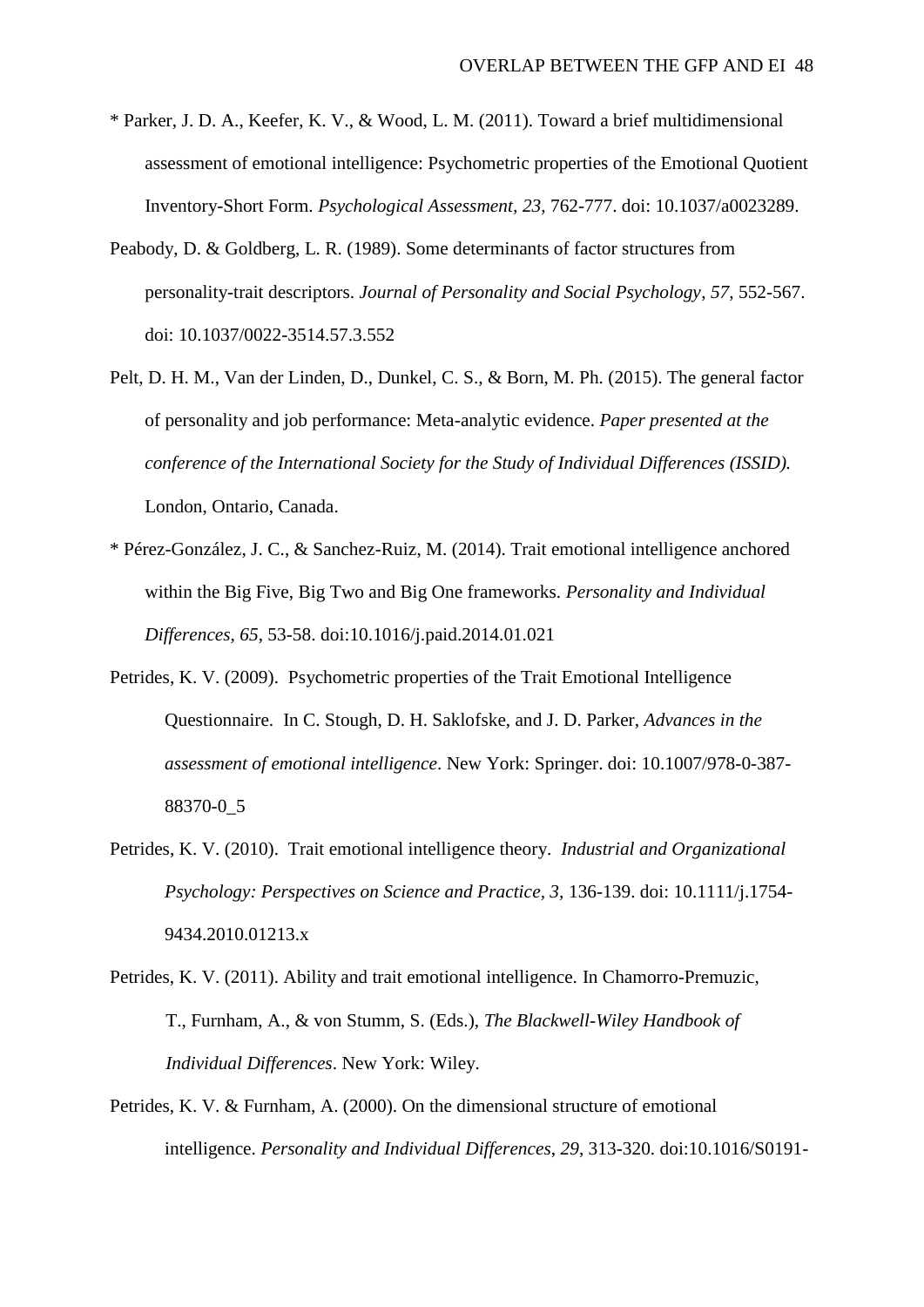8869(99)00195-6

- Petrides, K. V. & Furnham, A. (2001). Trait emotional intelligence: Psychometric investigation with reference to established trait taxonomies. *European Journal of Personality, 15,* 425-448*.* doi: 10.1002/per.416
- Petrides, K. V., Niven, L., & Mouskounti, T. (2006). The trait emotional intelligence of ballet dancers and musicians. *Psicothema, 18,* 101–107.
- Petrides, K. V. & Furnham, A. (2003). Trait emotional intelligence: Behavioural validation in two studies of emotion recognition and reactivity to mood induction. *European Journal of Personality, 17,* 39-57*.* doi: 10.1002/per.466
- Petrides, K. V., Mason, M., & Sevdalis, N. (2011). Preliminary validation of the construct of trait social intelligence*. Personality and Individual Differences*, *50*, 874-877. doi:10.1016/j.paid.2010.12.029
- Petrides, K. V., Pérez-González, J. C., & Furnham, A. (2007). On the criterion and incremental validity of trait emotional intelligence. *Cognition and Emotion, 21,* 26- 55. doi: 10.1080/02699930601038912
- \* Petrides, K. V., Pita, R., & Kokkinaki, F. (2007). The location of trait emotional intelligence in personality factor space. *British Journal of Psychology, 98*, 273-289. doi:10.1348/000712606X120618
- \* Petrides, K. V., Vernon, P. A., Schermer, J. A., Ligthart, L., Boomsma, D. I., & Veselka, L. (2010). Relationships between trait emotional intelligence and the Big Five in the Netherlands. *Personality and Individual Differences, 48*, 906-910. doi:10.1016/j.paid.2010.02.019.
- Pettersson, E., & Turkheimer, E. (2012). The role of evaluation in the genetic structure of externalizing and internalizing spectra. *Behavior Genetics*, *42*, 960–960.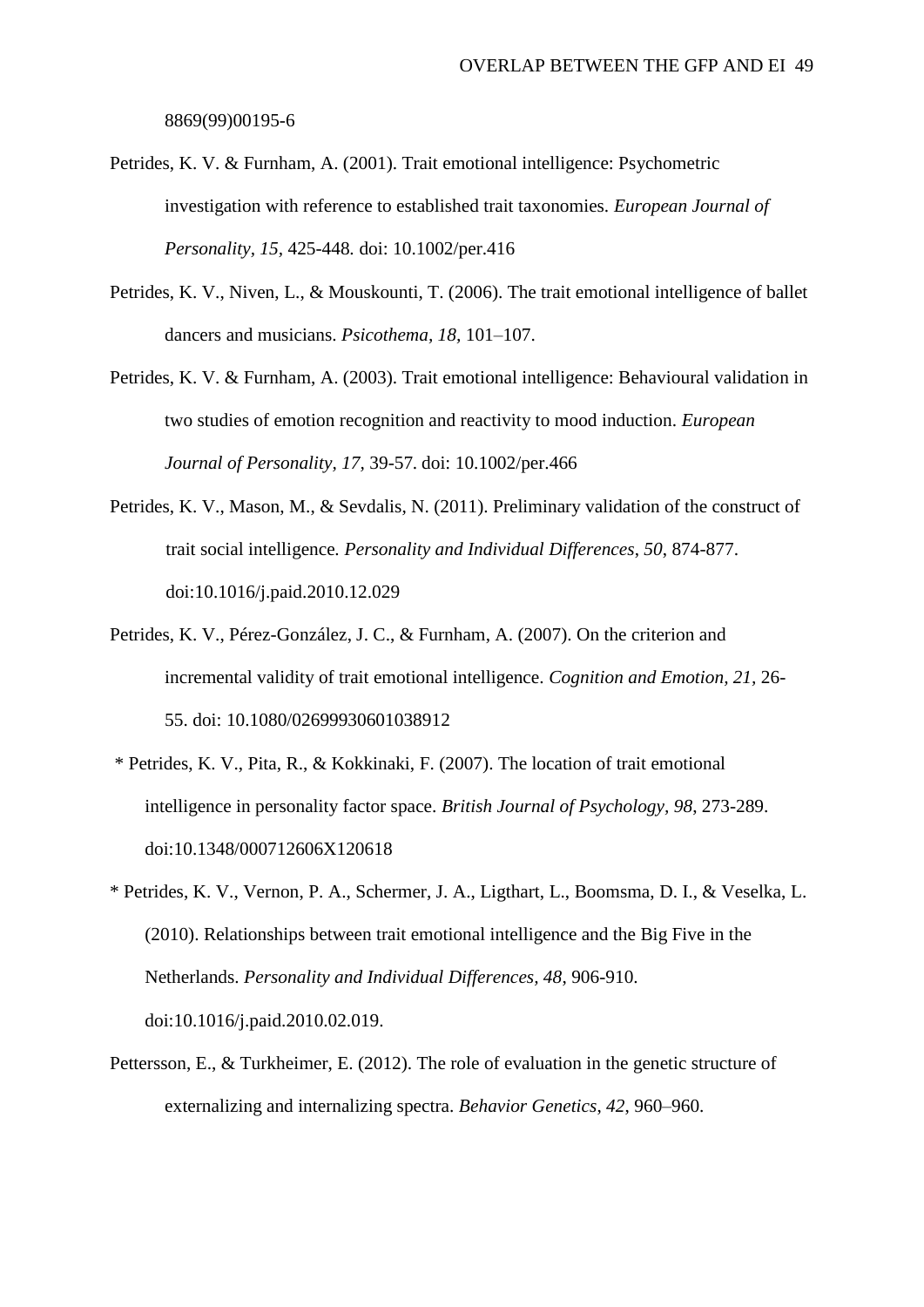- \* Prentice, C., & King, B. E. M. (2013). Emotional intelligence and adaptability service encounters between casino hosts and premium players. *International Journal of Hospitality Management, 32*, 287-294. doi:10.1016/j.ijhm.2012.06.004
- \* Qualter, P., Gardner, K. J., Pope, D. J., Hutchinson, J. M., & Whiteley, H. E. (2012). Ability emotional intelligence, trait emotional intelligence, and academic success in British secondary schools: A 5 year longitudinal study. *Learning and Individual Differences, 22*, 83-91. doi:10.1016/j.lindif.2011.11.007
- Ree, M. J., Earles, J. A., Teachout, M. S. (1994). Predicting job performance: Not much more than g. *Journal of Applied Psychology, 79*, 518-524. doi: 10.1037/0021-9010.79.4.518
- Revelle, W., & Wilt, J. (2013). The general factor of personality: A general critique. *Journal of Research in Personality, 47*, 493–504. doi:10.1016/j.jrp.2013.04.012
- \* Rey, L., Extremera, N., & Trillo, L. (2013). Exploring the relationship between emotional intelligence and health-related quality of life in patients with cancer. *Journal of Psychosocial Oncology, 31*, 51-64. doi:10.1080/07347332.2012.703770
- \* Rieck, T., & Callahan, J. L. (2013). Emotional intelligence and psychotherapy outcomes in the training clinic. *Training and Education in Professional Psychology, 7*, 42-52. doi: 10.1037/a0031659
- \* Roberts, R., Zeidner, M., & Matthews, G. (2001). Does emotional intelligence meet traditional standards for an intelligence? Some new data and conclusions. *Emotion, 1*, 196-231. doi: 10.1037/1528-3542.1.3.196
- \* Rode, J. C., Mooney, C. H., Arthaud-day, M. L., Near, J. P., Rubin, R. S., Baldwin, T. T., & Bommer, W. H. (2008). An examination of the structural, discriminant, nomological, and incremental predictive validity of the MSCEIT© V2.0. *Intelligence, 36*, 350-366. doi:10.1016/j.intell.2007.07.002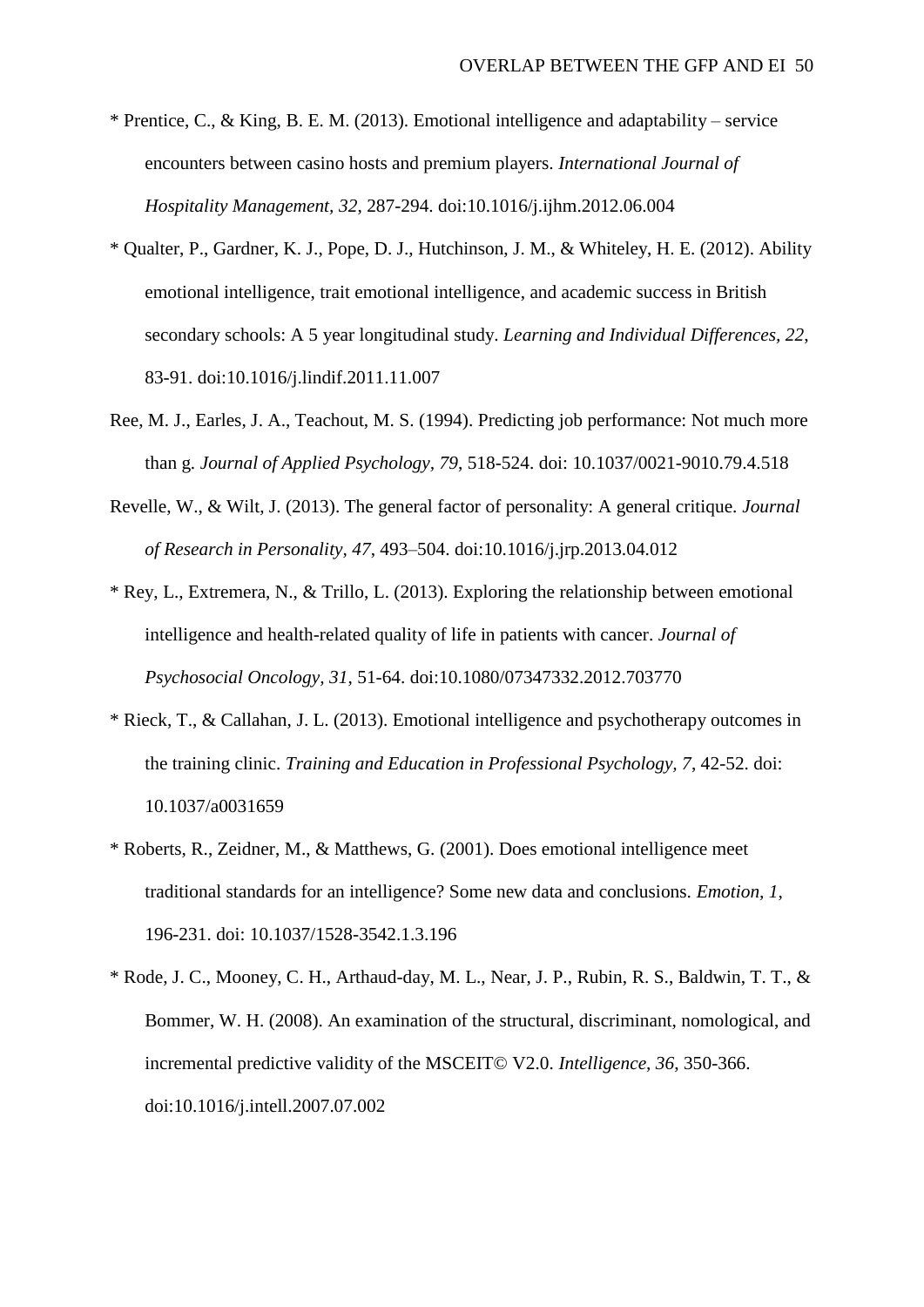- \* Rossen, E., & Kranzler, J. H. (2009). Incremental validity of the Mayer–Salovey–Caruso Emotional Intelligence Test version 2.0 (MSCEIT) after controlling for personality and intelligence. *Journal of Research in Personality, 43*, 60-65. doi:10.1016/j.jrp.2008.12.002
- Rushton, J. P., Bons, T. A., & Hur, Y. (2008). The genetics and evolution of a general factor of personality. *Journal of Research in Personality, 42*, 1173-1185. doi:10.1016/j.jrp.2008.03.002
- Rushton, J. P., Bons, T. A., Ando, J., Hur, Y., Irwing, P., Vernon, P.A., Petrides, K. V., Barbaranelli, C. (2009). A general factor of personality from multi-trait multi-method data and cross-national twins. *Twin research and Human Genetics, 12*, 356-365. doi:10.1375/twin.12.4.356
- Rushton, J. P., & Irwing, P. (2009). A general factor of personality in 16 sets of the Big Five, the Guilford–Zimmerman Temperament Survey, the California Psychological Inventory, and the Temperament and Character Inventory. *Personality and Individual Differences*, *47*, 558–564. doi:10.1016/j.paid.2009.05.009
- Rushton, J. P., & Irwing, P. (2011). The General Factor of Personality: Normal and abnormal. T. Chamorro-Premuzic, S. von Strumm, A. Furnham (Eds.). *The Wiley-Blackwell handbook of individual differences,* Blackwell Publishing.
- \* Russo, P. M., Mancini, G., Trombini, E., Baldaro, B., Mavroveli, S., & Petrides, K. V. (2012). Trait emotional intelligence and the Big Five: A study on Italian children and preadolescents. *Journal of Psychoeducational Assessment, 30*, 274-283. doi:10.1177/0734282911426412
- \* Saklofske, D. H., Austin, E. J., Galloway, J., & Davidson, K. (2007). Individual difference correlates of health-related behaviours: Preliminary evidence for links between emotional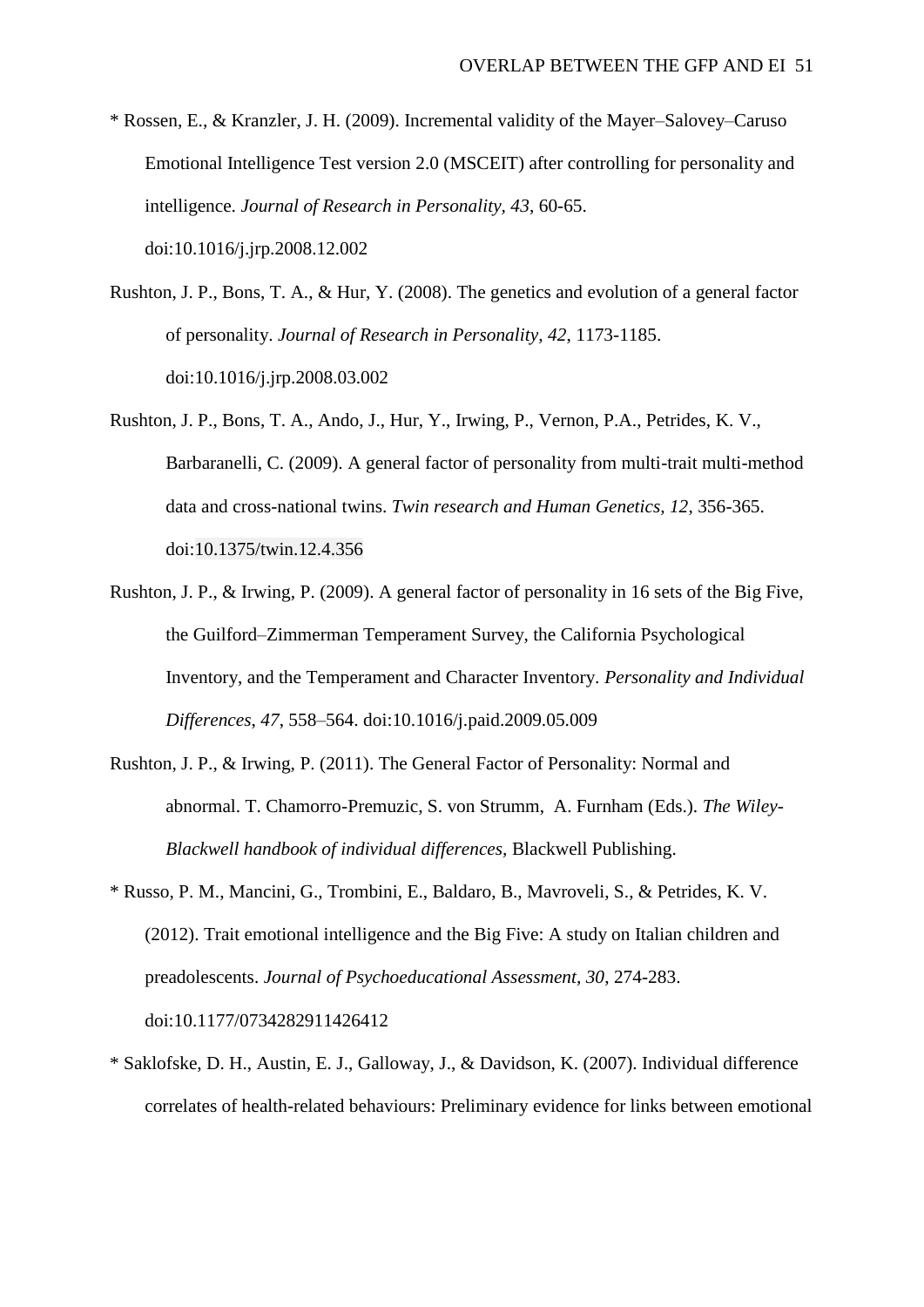intelligence and coping. *Personality and Individual Differences, 42*, 491-502. doi:10.1016/j.paid.2006.08.006

- \* Saklofske, D. H., Austin, E. J., Mastoras, S. M., Beaton, L., & Osborne, S. E. (2012). Relationships of personality, affect, emotional intelligence and coping with student stress and academic success: Different patterns of association for stress and success. *Learning and Individual Differences, 22*, 251-257. doi:10.1016/j.lindif.2011.02.010
- \* Saklofske, D. H., Austin, E. J., & Minski, P. S. (2003). Factor structure and validity of a trait emotional intelligence measure. *Personality and Individual Differences, 34*, 707- 721. doi:10.1016/S0191-8869(02)00056-9
- \* Saklofske, D. H., Austin, E. J., Rohr, B. A., & Andrews, J. J. W. (2007). Personality, emotional intelligence and exercise. *Journal of Health Psychology, 12*, 937-948. doi:10.1177/1359105307082458
- Salovey, P. & Mayer, J. D. (1990). Emotional intelligence. *Imagination, Cognition, and Personality*, *9*, 185-211.
- \* Sanchez-Ruiz, M., Mavroveli, S., & Poullis, J. (2013). Trait emotional intelligence and its links to university performance: An examination. *Personality and Individual Differences, 54*, 658-662. doi:10.1016/j.paid.2012.11.013
- Saucier, G. (1994). Mini-Markers: A brief version of Goldberg's unipolar Big-Five markers. *Journal of Personality Assessment, 63*, 506-516.
- Schmidt, F. (2002). The role of general cognitive ability and job performance: Why there cannot be a debate. *Human Performance, 15*, 187-202. doi:10.1080/08959285.2002.9668091
- \* Schulte, M. J., Ree, M. J., & Carretta, T. R. (2004). Emotional intelligence: Not much more than g and personality. *Personality and Individual Differences, 37*, 1059-1068. doi:10.1016/j.paid.2003.11.014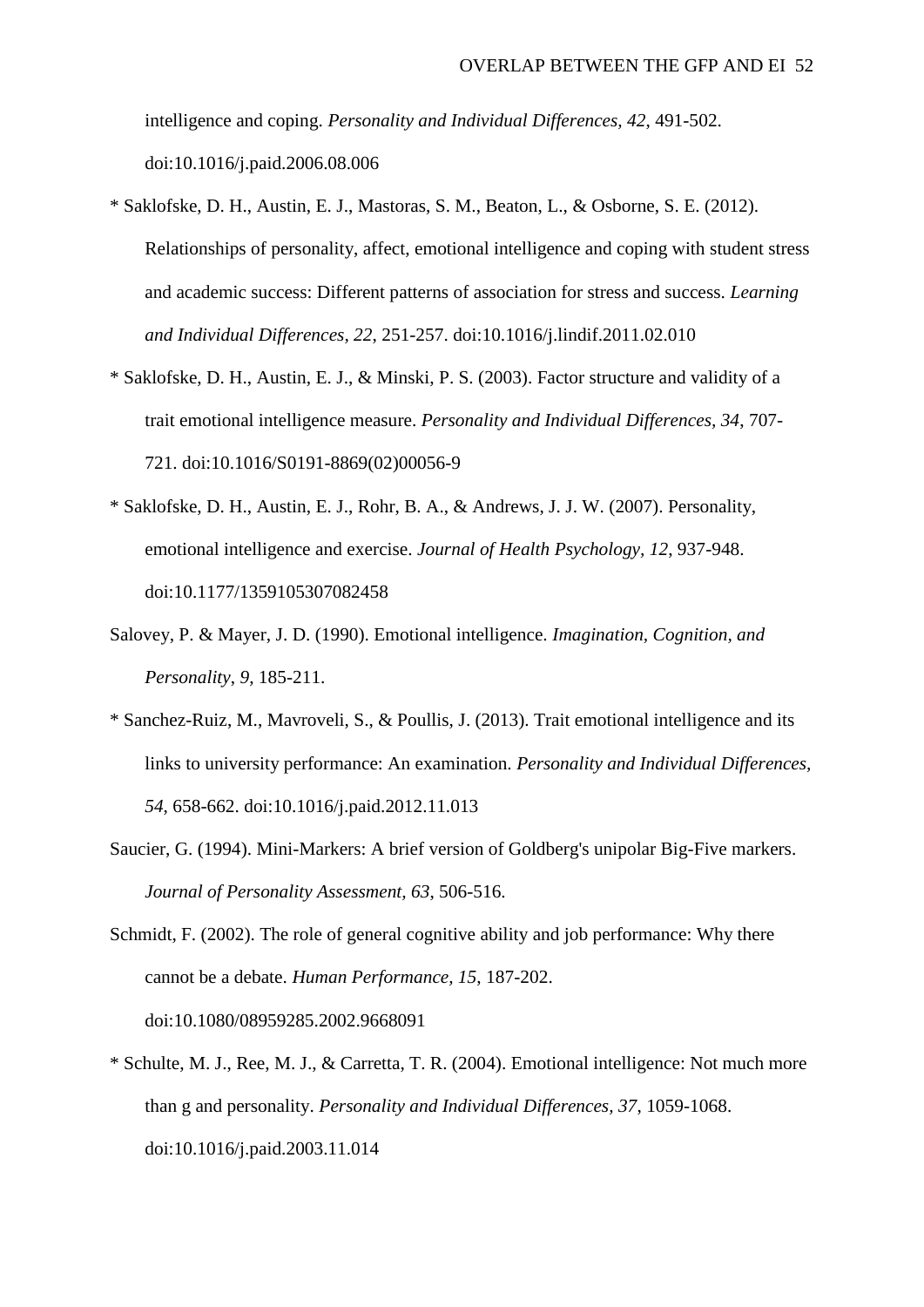- \* Sharma, S., Gangopadhyay, M., Austin, E., & Mandal, M. K. (2013). Development and validation of a situational judgment test of emotional intelligence. *International Journal of Selection and Assessment, 21*, 57-73. doi:10.1111/ijsa.12017
- \* Shi, J., & Wang, L. (2007). Validation of emotional intelligence scale in Chinese university students. *Personality and Individual Differences, 43*, 377-387. doi:10.1016/j.paid.2006.12.012
- Siegling, A. B., Furnham, A., & Petrides, K. V. (2015). Trait emotional intelligence and personality: Gender-invariant linkages across different measures of the Big Five. *Journal of Psychoeducational Assessment, 33,* 57-67. doi:10.1177/0734282914550385
- \* Siegling, A. B., Saklofske, D. H., Vesely, A. K., & Nordstokke, D. W. (2012). Relations of emotional intelligence with gender-linked personality: Implications for a refinement of EI constructs. *Personality and Individual Differences, 52*, 776-781. doi:10.1016/j.paid.2012.01.003
- \* Siegling, A. B., Vesely, A. K., & Saklofske, D. H. (2013). Advancing the trait EI content domain: Further evidence for the distinctiveness of interpersonal facets. *Personality and Individual Differences, 54*, 81-86. doi:10.1016/j.paid.2012.08.010
- Siegling, A. B., Vesely, A. K., Petrides, K. V., & Saklofske, D. H. (2015). Incremental validity of the Trait Emotional Intelligence Questionnaire–Short Form (TEIQue– SF). *Journal of Personality Assessment, 97,*525-535. doi: 10.1027/1015-5759/a000267
- \* Singh, M., & Woods, S. A. (2008). Predicting general well-being from emotional intelligence and three broad personality traits. *Journal of Applied Social Psychology, 38*, 635-646. doi:10.1111/j.1559-1816.2007.00320.x.
- Sitser, T.B., Van Linden, D., & Born, M.Ph. (2013). Predicting six different sales performance criteria with personality measures: The use of the General Factor of Personality, the Big Five and narrow traits. *Human Performance, 26*, 126-149.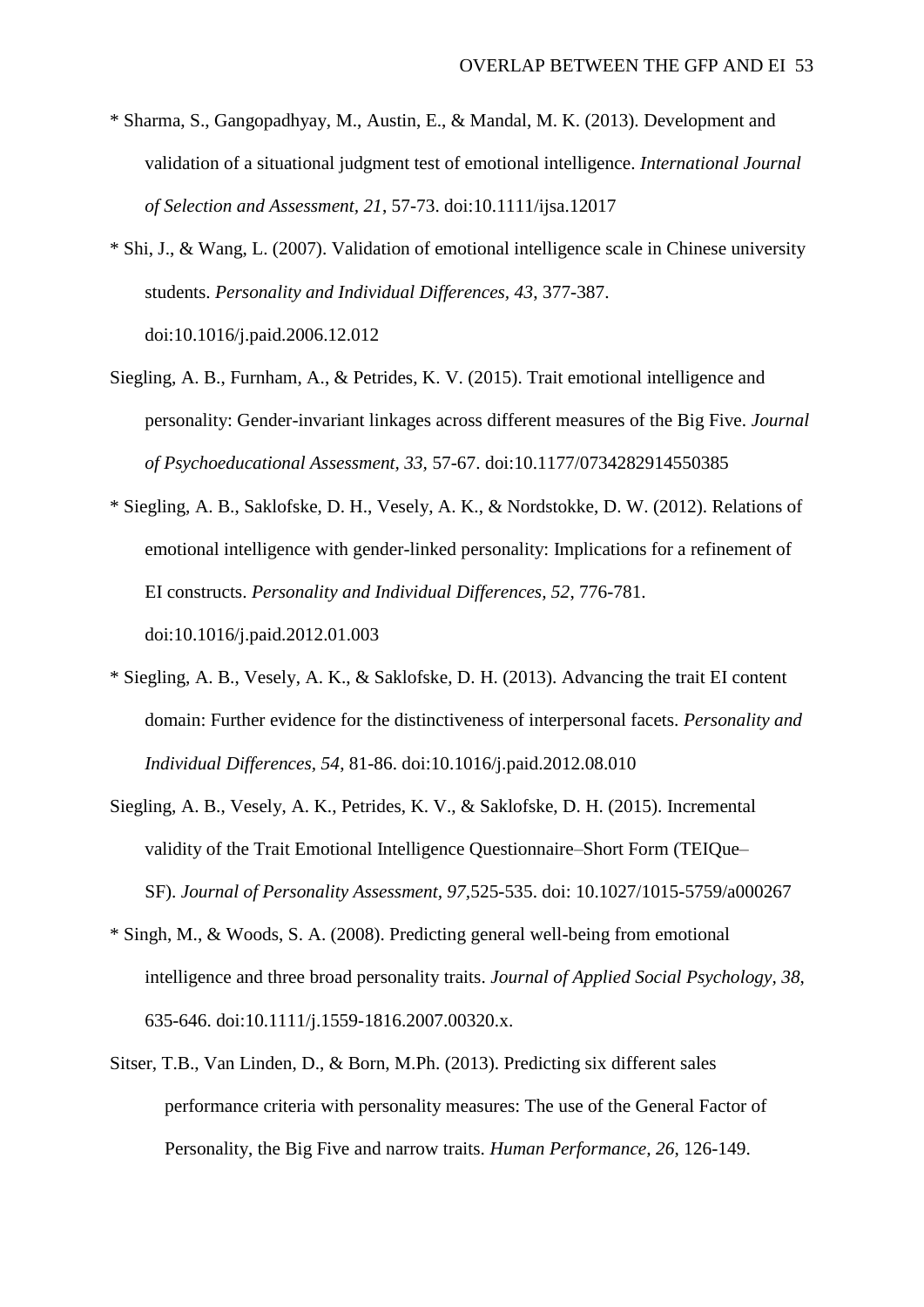doi**:**10.1080/08959285.2013.765877

- \* Sjoberg, L. (2001). Emotional intelligence: A psychometric analysis. *European Psychologist, 6*, 79-95. doi: 10.1027//1016-9040.6.2.79
- \* Song, L. J., Huang, G., Peng, K. Z., Law, K. S., Wong, C., & Chen, Z. (2010). The differential effects of general mental ability and emotional intelligence on academic performance and social interactions. *Intelligence, 38*, 137-143. doi:10.1016/j.intell.2009.09.003
- Spearman, C. (1904). "General intelligence", objectively determined and measured. *American Journal of Psychology, 15*, 201-292.
- Stankov, L. (2005). *g factor: Issues of design and interpretation*. Thousand Oaks, CA, Sage Publications Inc.
- \* Sy, T., Tram, S., & O'Hara, L. A. (2006). Relation of employee and manager emotional intelligence to job satisfaction and performance. *Journal of Vocational Behavior, 68*, 461-473. doi:10.1016/j.jvb.2005.10.003
- \* Tok, S., & Morali, S. L. (2009). Trait emotional intelligence, the Big Five personality dimensions and academic success in physical education teacher candidates. *Social Behavior and Personality, 37*, 921-931. doi:10.2224/sbp.2009.37.7.921
- \* Vakola, M., Tsausis, I., & Nikolaou, I. (2004). The role of emotional intelligence and personality variables on attitudes toward organizational change. *Journal of Managerial Psychology, 19*, 88-110. doi: 10.1108/02683940410526082.
- Van der Linden, D., Dunkel, C.S., Beaver, K. M., & Louwen, M. (2015) The unusual suspect: The General Factor of Personality (GFP), Life History Theory, and delinquent behavior. *Evolutionary Behavioral Sciences*, *9*, 145-160. doi: 10.1037/ebs0000027

Van der Linden, D., Te Nijenhuis, J., & Bakker, A.B. (2010). The General Factor of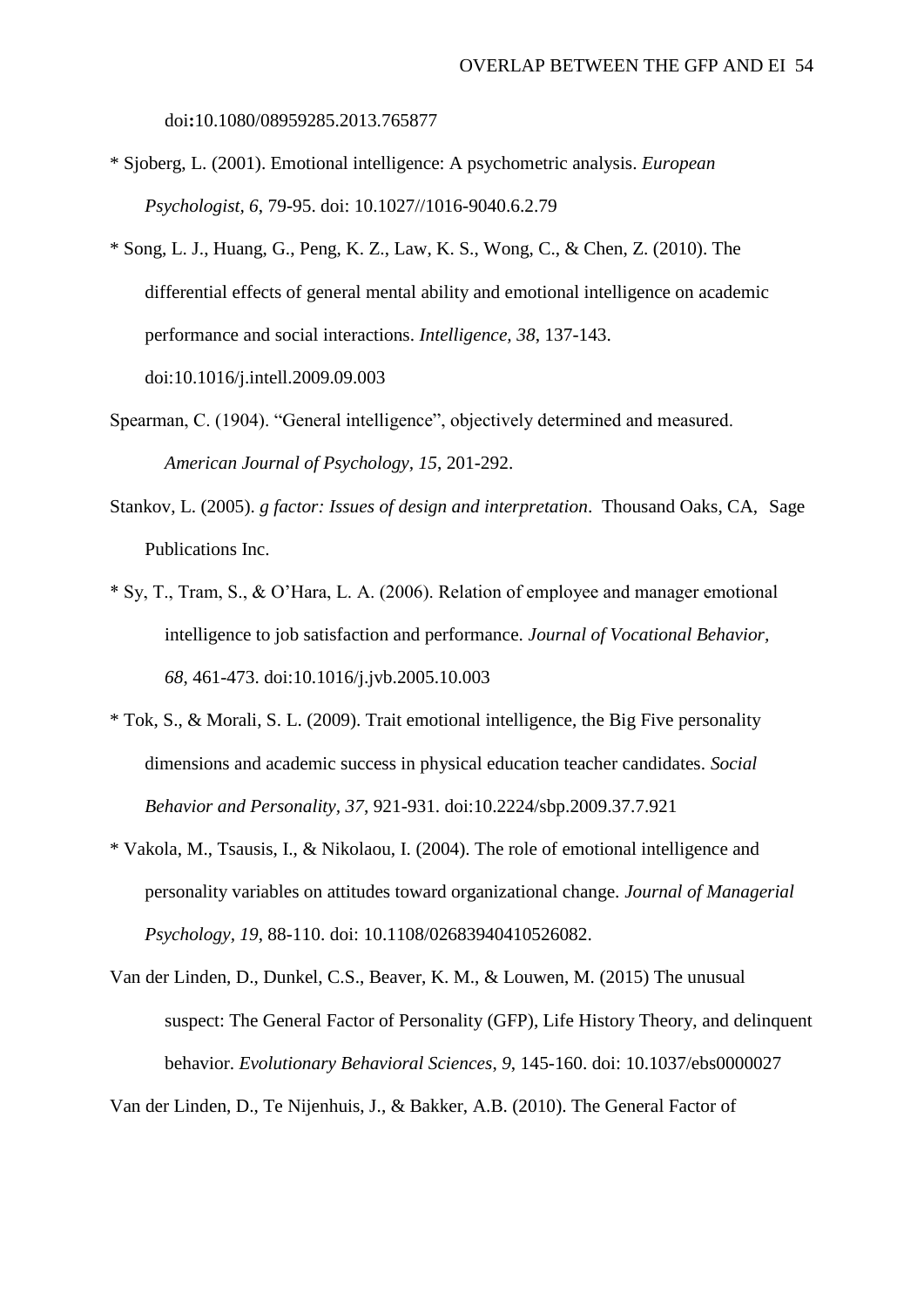Personality: A meta-analysis and a criterion-related validity study. *Journal of Research in Personality*, *44*, 315-327. doi:10.1016/j.jrp.2010.03.003

- Van der Linden, D. (2011). The general factor of personality and peer-rated social status: A rejoinder to de Vries (2011). *Personality and Individual Differences, 51*, 836-839. doi:10.1016/j.paid.2011.07.010
- Van der Linden, D., Te Nijenhuis, J., Cremers, M., & Van de Ven, C. (2011). General factors of personality in six datasets and a criterion-related validity study at the Netherlands Armed Forces. *International Journal of Selection and Assessment, 19,* 157-169. doi: 10.1111/j.1468-2389.2011.00543.x
- Van der Linden, D., Scholte, R. H. J., Cillessen, A. H. N, Te Nijenhuis, J. & Segers, E. (2010). Classroom ratings of likeability and popularity are related to the Big Five and the general factor of personality. *Journal of Research in Personality, 44*, 669-672. doi:10.1016/j.jrp.2010.08.007
- Van der Linden, D., Tsaousis, I., & Petrides, K.V. (2012). Overlap between General Factors of Personality in the Big Five, Giant Three, and trait emotional intelligence. *Personality and Individual Differences, 53*, 175-179. doi:10.1016/j.paid.2012.03.001
- Van der Linden, D., Vreeke, L., & Muris, P. (2013). Don't be afraid of the general factor of personality (GFP): Its relationship to behavioral inhibition and anxiety in children. *Personality and Individual Differences,54*, 367-372*.* doi:10.1016/j.paid.2012.10.002
- Van der Linden, D., Van Klaveren, D., & Dunkel, C. S. (2015). Emotional intelligence (EI) is an indicator of a slow life history strategy: A test of ability and trait EI. *Personality and Individual Differences,73*, 84-87. doi:10.1016/j.paid.2014.09.027
- Van der Linden, D., Dunkel, C. S., & Petrides, K. V. (2016). The general factor of personality (GFP) as social effectiveness: Review of the literature. *Personality and Individual Differences, 101*, 98-105. doi:10.1016/j.paid.2016.05.020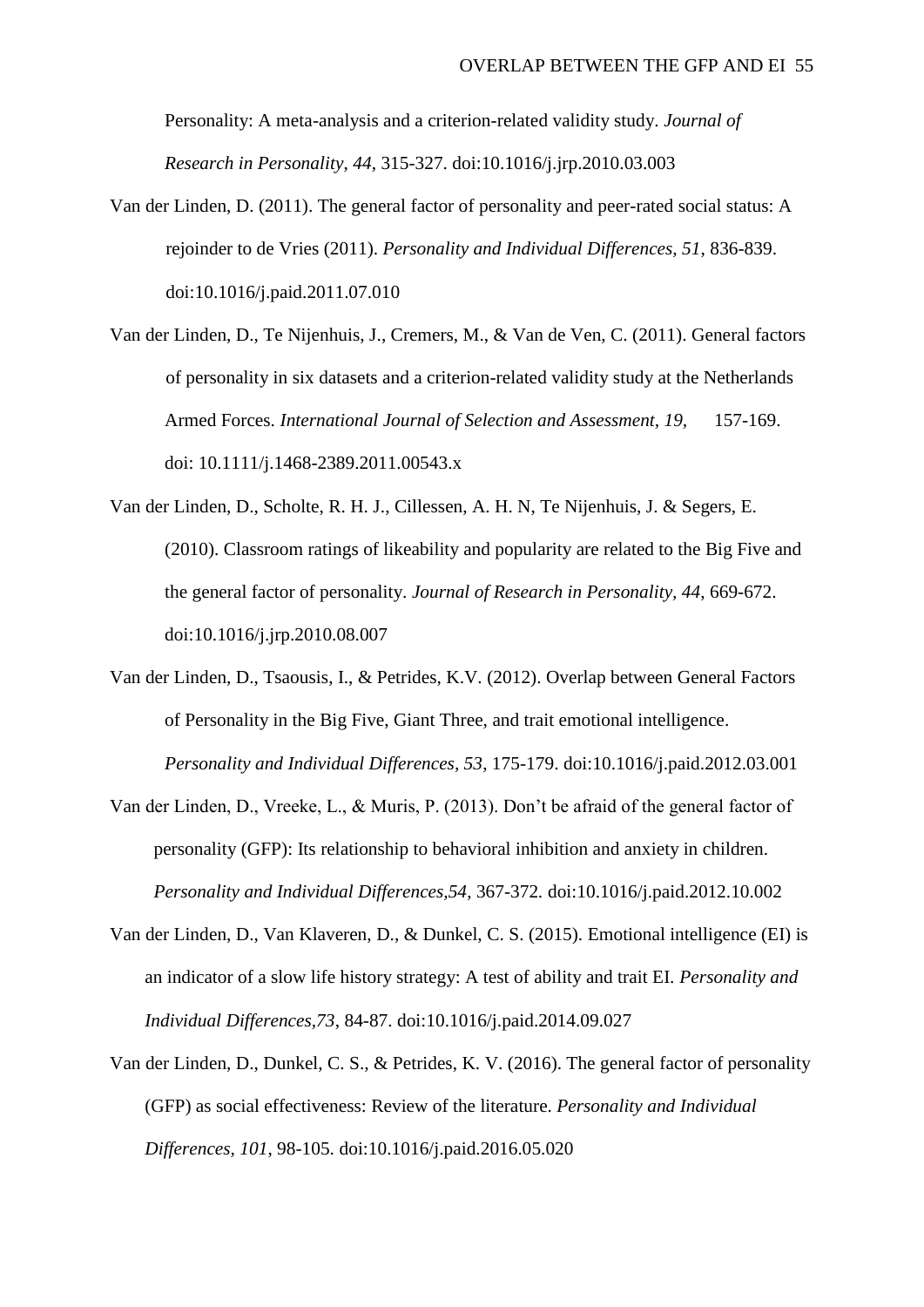- \* Van Rooy, D. L., Alonso, A., & Viswesvaran, C. (2005). Group differences in emotional intelligence scores: Theoretical and practical implications. *Personality and Individual Differences, 38*, 689-700. doi:10.1016/j.paid.2004.05.023.
- Van Rooy, D. L., & Viswesvaran, C. (2004). Emotional intelligence: A meta-analytic investigation of predictive validity and nomological net. *Journal of Vocational Behavior, 65*, 71-95. doi:10.1016/S0001-8791(03)00076-9
- Veselka, L., Just, C., Jang, K. L., Johnson, A. M., & Vernon, P. A. (2012). The general factor of personality: A critical test. *Personality and Individual Differences, 52*, 261–264. doi:10.1016/j.paid.2011.10.007
- Veselka, L., Schermer, J. A., Petrides, K. V., Cherkas, L. F., Spector, T. D., & Vernon, P. A. (2009). A general factor of personality: Evidence from the HEXACO model and a measure of trait emotional intelligence. *Twin Research and Human Genetics*, *12,* 420- 424. doi:10.1016/j.paid.2011.10.007
- Veselka, L., Schermer, J. A., Martin, R. A., Cherkas, L. F., Spector, T. D., & Vernon, P. A. (2010). A behavioral genetic study of relationships between humor styles and the six HEXACO personality factors. *Europe's Journal of Psychology*, *3*, 9-33. doi: 10.5964/ejop.v6i3.206
- \* Warwick, J., & Nettelbeck, T. (2004). Emotional intelligence is…? *Personality and Individual Differences, 37*, 1091-1100. doi:10.1016/j.paid.2003.12.003
- Webb, E. (1915). *Character and intelligence: An attempt at an exact study of character*. Cambridge: Cambridge University Press.
- \* Webb, C. A., Schwab, Z. J., Weber, M., DelDonno, S., Kipman, M., Weiner, M. R., & Killgore, W. D. S. (2013). Convergent and divergent validity of integrative versus mixed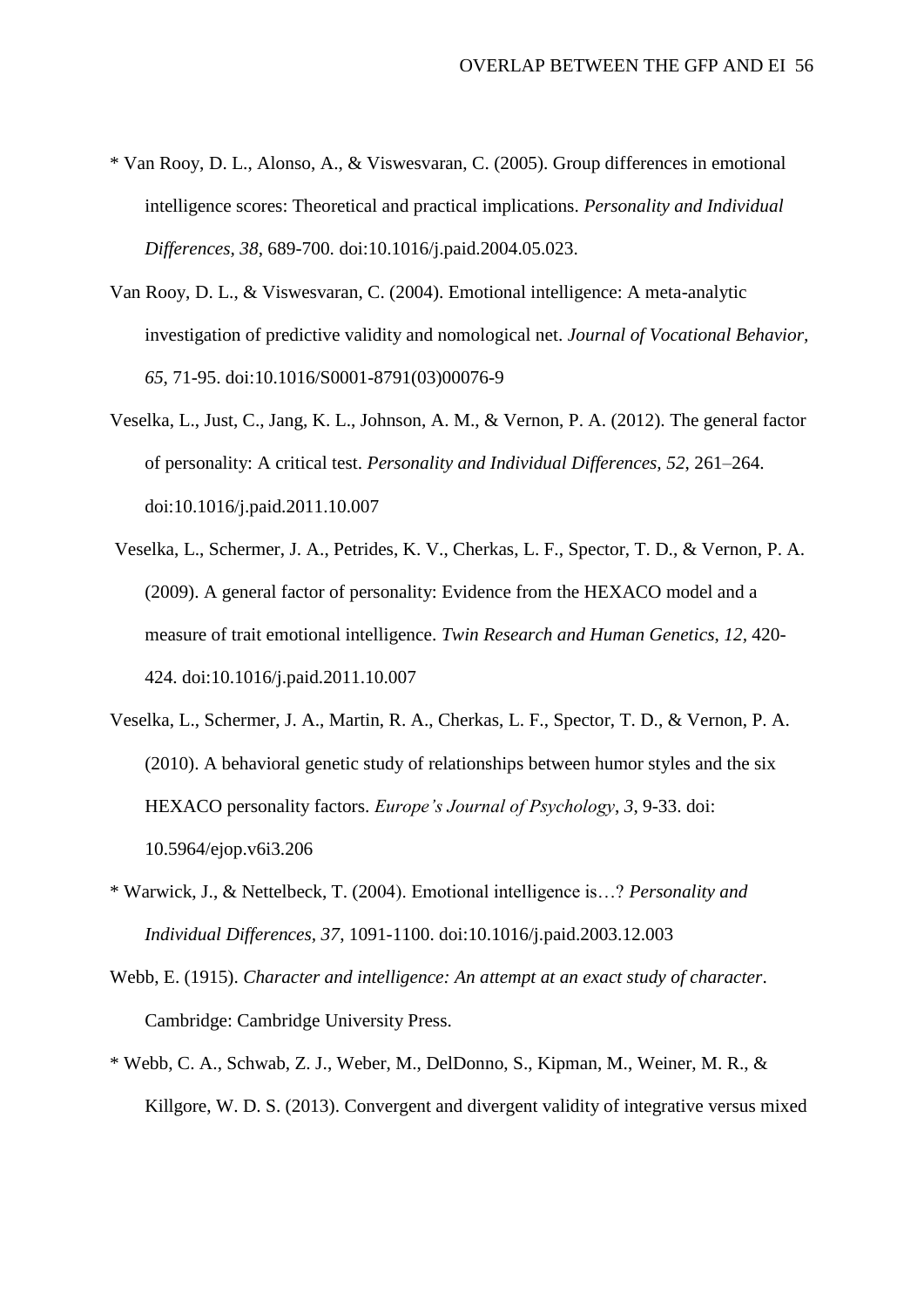model measures of emotional intelligence. *Intelligence, 41*, 149-156. doi:10.1016/j.intell.2013.01.004

- Wilhelm, O. (2005). Measures of emotional intelligence: practice and standards. In R. Schulze, & R. D. Roberts (Eds.), *International handbook of emotional intelligence* (pp. 131-154). Seattle, WA: Hogrefe & Huber.
- \* Wong, C., Foo, M., Wang, C., & Wong, P. (2007). The feasibility of training and development of EI: An exploratory study in Singapore, Hong Kong and Taiwan. *Intelligence, 35*, 141-150. doi:10.1016/j.intell.2006.04.008
- \* Wong, C. S., Wong, P. M., & Law, K. S. (2007). Evidence of the practical utility of Wong's Emotional Intelligence Scale in Hong Kong and mainland China. *Asia Pacific Journal of Management, 24*, 43-60. doi:10.1007/s10490-006-9024-1
- \* Zeidner, M., & Olnick-Shemesh, D. (2010). Emotional intelligence and subjective wellbeing revisited. *Personality and Individual Differences, 48*, 431-435. doi:10.1016/j.paid.2009.11.011
- Zeidner, M., Roberts, R. D., & Matthews, G. (2008). The science of emotional intelligence: Current consensus and controversies. *European Psychologist, 13*, 64-78. doi: 10.1027/1016-9040.13.1.64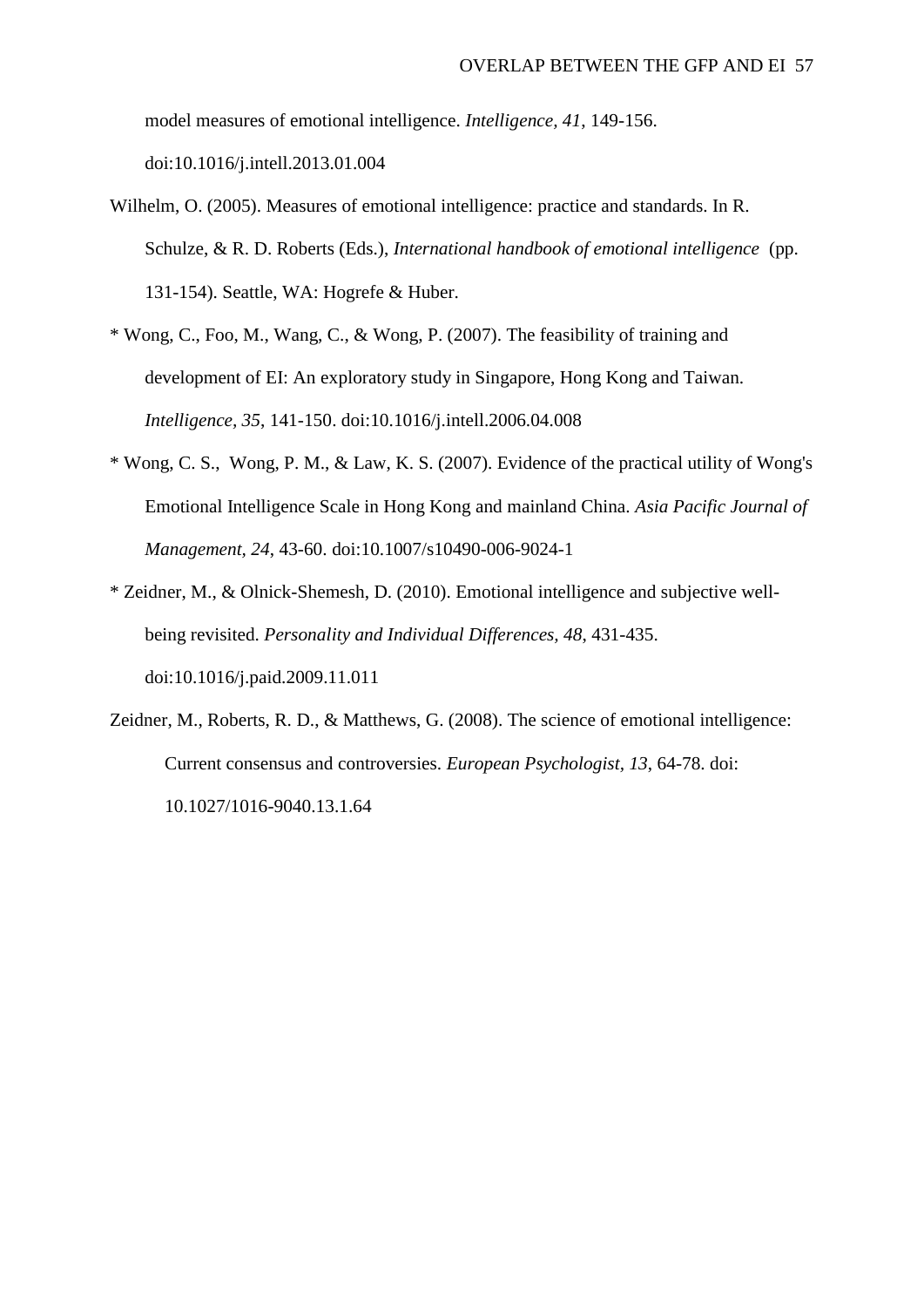Table 1. *Uncorrected Big Five Intercorrelations (r), Corrected Big Five Intercorrelations (ρ), and Credibility Intervals in the Meta-Analysis by Van der Linden et al. (2010, N = 144,117)*

|       | $\boldsymbol{r}$ | SD(r) | $\rho$ | $SD(\rho)$ | 80 % Credibility Interval |
|-------|------------------|-------|--------|------------|---------------------------|
| $O-C$ | .14              | .15   | .20    | .21        | $(-.06, .46)$             |
| $O-E$ | .31              | .12   | .43    | .09        | (.30, .57)                |
| $O-A$ | .14              | .12   | .21    | .15        | (.01, .41)                |
| $O-N$ | $-12$            | .12   | $-.17$ | .15        | $(-.36, .02)$             |
| $C-E$ | .21              | .15   | .29    | .16        | (.06, .52)                |
| $C-A$ | .31              | .14   | .43    | .12        | (.26, .61)                |
| $C-N$ | $-.32$           | .18   | $-.43$ | .16        | $(-.69, -.16)$            |
| $E-A$ | .18              | .15   | .26    | .19        | (.01, .50)                |
| $E-N$ | $-.26$           | .11   | $-.36$ | .08        | $(-.48, -.23)$            |
| $A-N$ | $-.26$           | .14   | $-.36$ | .09        | $(-.55, -.17)$            |

*Note:* O = Openness, C = Conscientiousness, E = Extraversion, A = Agreeableness, N = Neuroticism.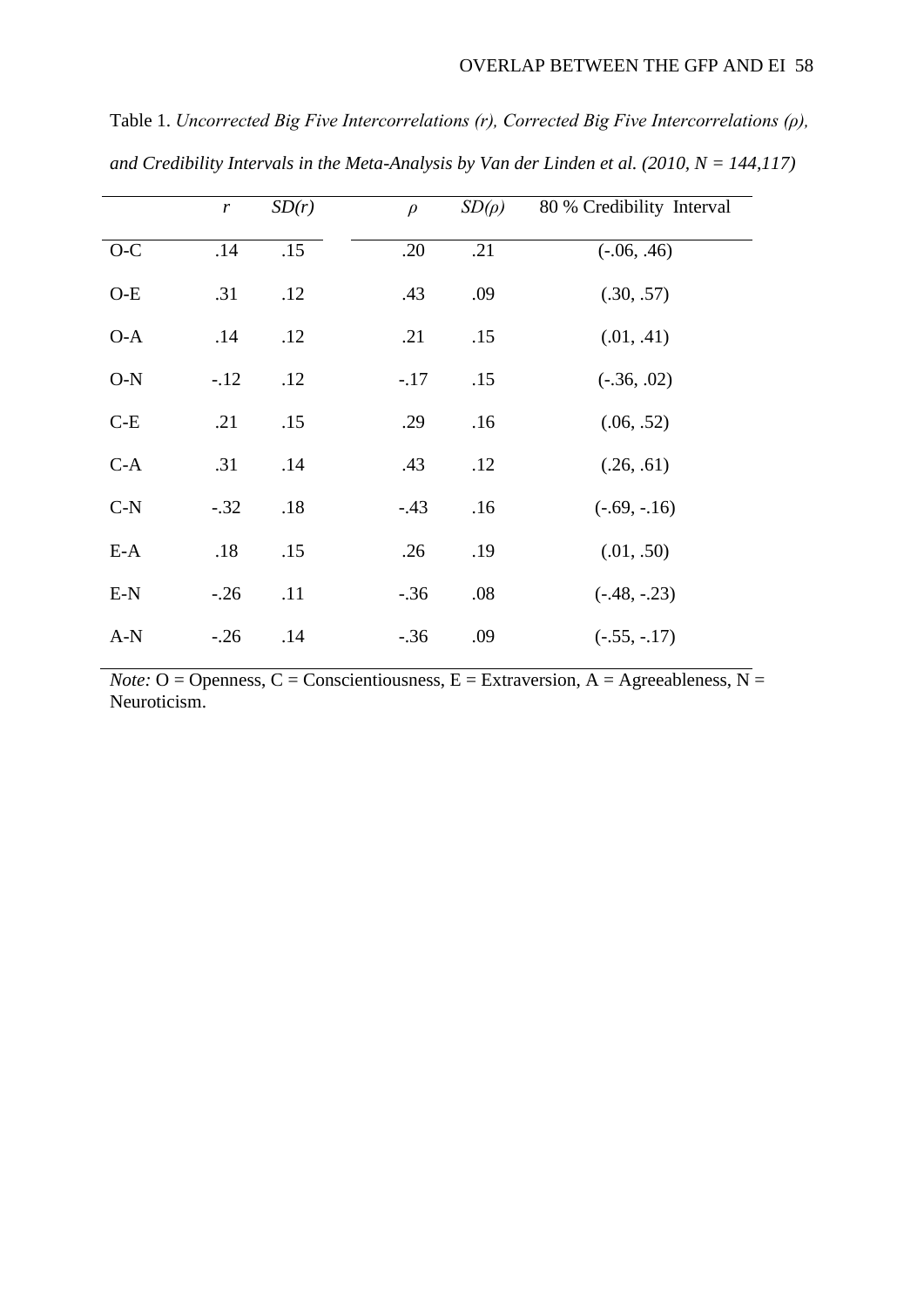# Table 2.

# *Uncorrected Big Five-EI correlations (r), Corrected Big Five-EI correlations (ρ), and Credibility Intervals*

| <b>Trait El measures</b> |     |        |     |                                |       |     |        |     | <b>Ability EI measures</b>     |        |     |        |     |                                |        |     |        |     |                                |
|--------------------------|-----|--------|-----|--------------------------------|-------|-----|--------|-----|--------------------------------|--------|-----|--------|-----|--------------------------------|--------|-----|--------|-----|--------------------------------|
|                          |     |        |     |                                |       |     |        |     |                                |        |     |        |     |                                |        |     |        |     |                                |
|                          | SD  | $\rho$ | SD  | 80%<br>credibility<br>interval |       | SD  | ρ      | SD  | 80%<br>credibility<br>interval |        | SD  | ρ      | SD  | 80%<br>credibility<br>interval |        | SD  | ρ      | SD  | 80%<br>credibility<br>interval |
| .27                      | .11 | .34    | .14 | (.16, .52)                     | .31   | .08 | .38    | .10 | (.25, .51)                     | .15    | .11 | .19    | .14 | (.01, .37)                     | .14    | .12 | .18    | .15 | (-.01, .37)                    |
| .34                      | .14 | .41    | .17 | (.19, .63)                     | .40   | .15 | .47    | .18 | (.24, .70)                     | .30    | .11 | .36    | .13 | (.19, .53)                     | .09    | .10 | .11    | .12 | (-.04, .26)                    |
| .34                      | .19 | .41    | .23 | (.12, .70)                     | .47   | .08 | .56    | .10 | (.43, .69)                     | .07    | .17 | .08    | .21 | $(-.19, .35)$                  | .05    | .07 | .06    | .09 | (-.06, .18)                    |
| .29                      | .14 | .36    | .17 | (.14, .58)                     | .37   | .08 | .45    | .10 | (.32, .58)                     | .19    | .11 | .24    | .14 | (.06, .42)                     | .16    | .09 | .20    | .11 | (.06, .34)                     |
| $-.40$                   | .21 | $-.48$ | .25 | $(-.80, -16)$                  | $-58$ | .11 | $-.68$ | .13 | $(-.85,-.51)$                  | $-.32$ | .16 | $-.38$ | .19 | $(-.62,-.14)$                  | $-.09$ | .08 | $-.11$ | .10 | (20. ,24-)                     |
|                          |     |        |     | Total                          |       |     |        |     | <b>TEIQue</b>                  |        |     |        |     | <b>WLEIS</b>                   |        |     |        |     |                                |

*Note*:  $O =$  Openness to experience,  $C =$  Conscientiousness,  $E =$  Extraversion,  $A =$  Agreeableness,  $N =$  Neuroticism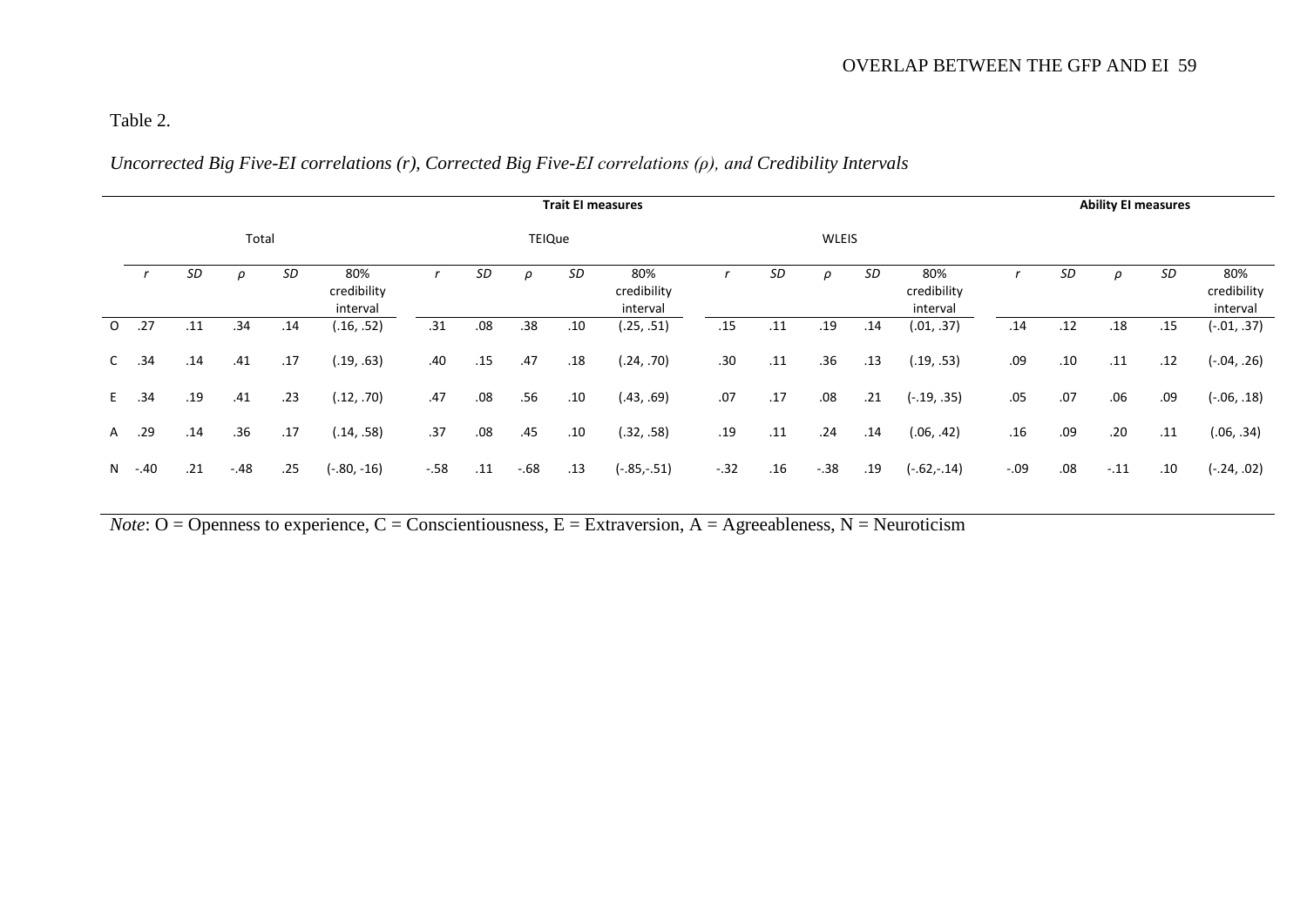Table 3.

*Statistics and Fit Indices of (Corrected and Uncorrected) Models of the Overlap between the GFP and Trait EI*

| <b>Trait El measures</b> |                                       |                               |    |                       |     |  |           |  |  |  |  |
|--------------------------|---------------------------------------|-------------------------------|----|-----------------------|-----|--|-----------|--|--|--|--|
|                          |                                       | $\chi^2$                      | df | р                     | TLI |  | CFI RMSEA |  |  |  |  |
| Corrected                | Hierarchical model                    | 1423.59                       | 9  | $0.001$ .93 .96 .08   |     |  |           |  |  |  |  |
|                          | Two-factor model                      | 5629.17                       | 9  | $< 001$ .74 .84 .15   |     |  |           |  |  |  |  |
|                          | Big Five model                        | 12480.33 11 <.001 .52 .65 .20 |    |                       |     |  |           |  |  |  |  |
|                          |                                       |                               |    |                       |     |  |           |  |  |  |  |
|                          | Uncorrected Hierarchical model 664.93 |                               | 9  | $0.001$ .95 .97 .05   |     |  |           |  |  |  |  |
|                          | Two-factor model                      | 3166.30                       | 9  | $< 0.001$ .76 .85 .11 |     |  |           |  |  |  |  |
|                          | Big Five model                        | 10371.48 11 <.001 .35 .52 .19 |    |                       |     |  |           |  |  |  |  |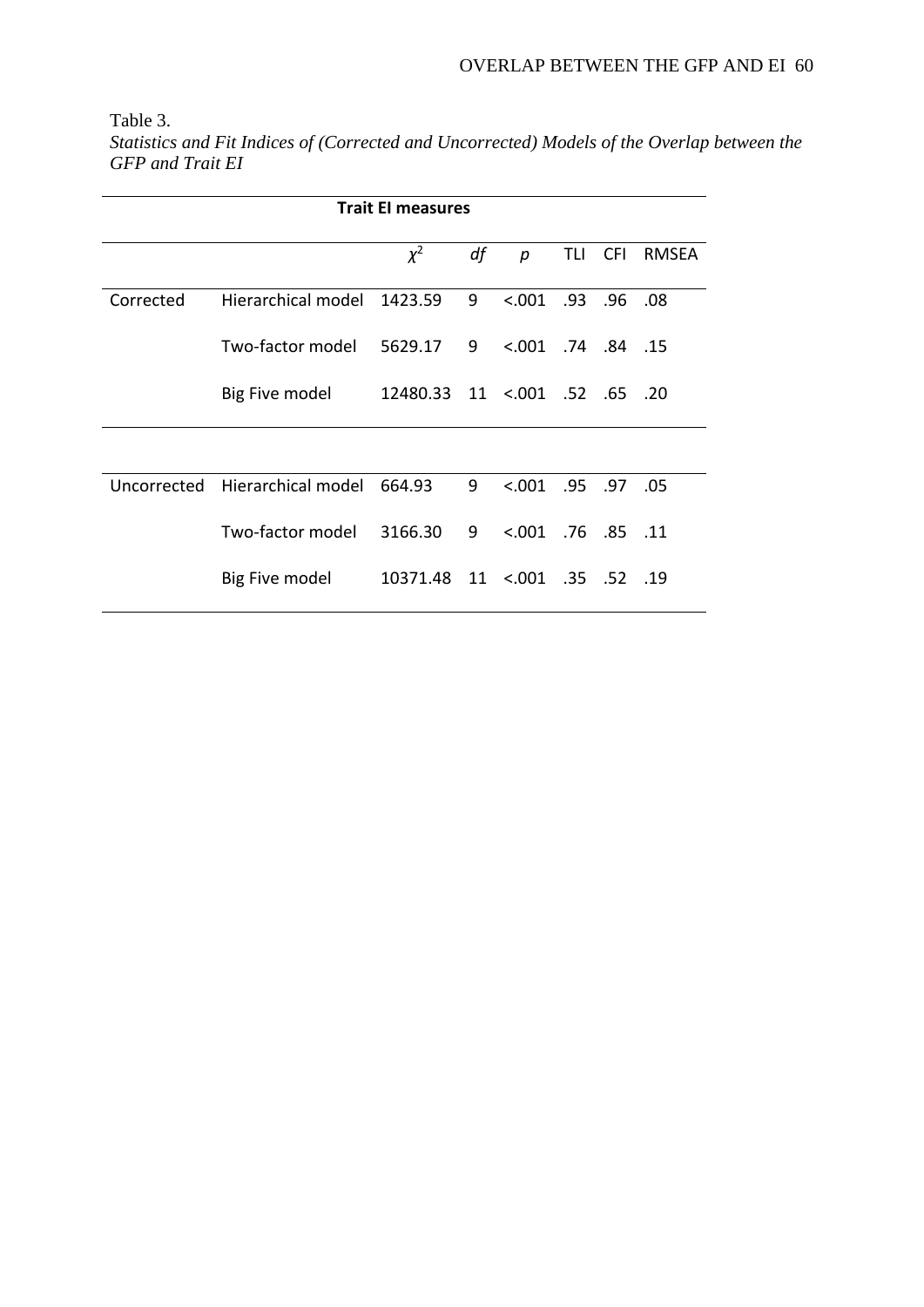Table 4.

|               |             |        | df | Ŋ       | TLI | CFI | RMSEA |  |
|---------------|-------------|--------|----|---------|-----|-----|-------|--|
| <b>TEIQue</b> | Corrected   | 946.48 | 10 | < .001  | .90 | .93 | .11   |  |
|               | Uncorrected | 433.31 | 10 | < 0.001 | .94 | .96 | .07   |  |
| <b>WLEIS</b>  | Corrected   | 606.72 | 9  | < .001  | .81 | .89 | .12   |  |
|               |             |        |    |         |     |     |       |  |
|               | Uncorrected | 323.04 | 9  | < 0.001 | .82 | .89 | .09   |  |

*Statistics and Fit Indices for the TEIQue and WLEIS models*

*Note:* TEIQue = Trait Emotional Intelligence Questionnaire, WLEIS = Wong and Law

Emotional Intelligence Scale.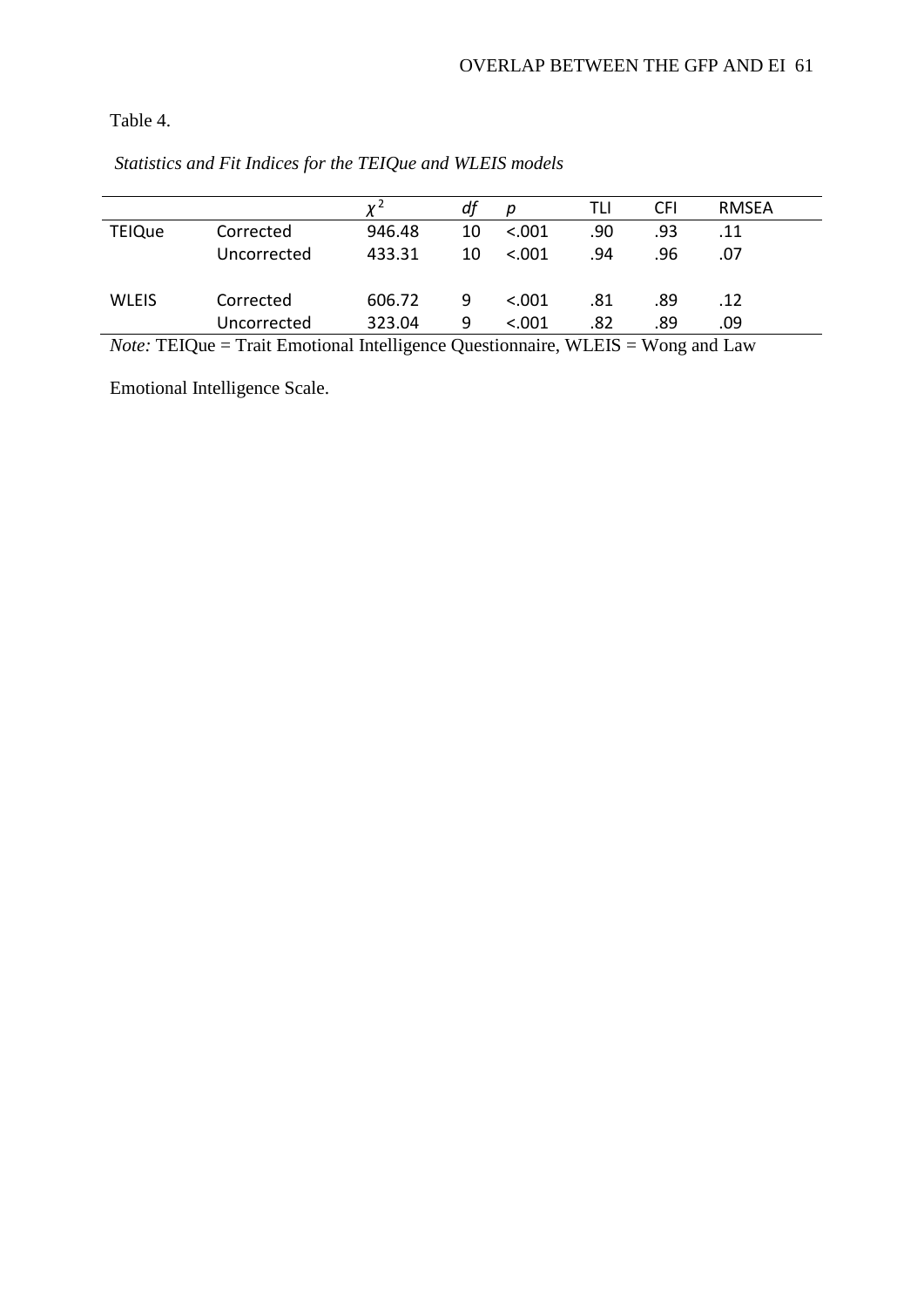Table 5.

*Statistics and Fit Indices of (Corrected and Uncorrected) Models on the Overlap between the GFP and Ability EI.*

| <b>Ability EI measures</b> |                           |                                |     |                  |     |             |       |  |  |  |
|----------------------------|---------------------------|--------------------------------|-----|------------------|-----|-------------|-------|--|--|--|
|                            |                           | $\chi^2$                       | df  | $\boldsymbol{p}$ | TLI | <b>CFI</b>  | RMSEA |  |  |  |
| Corrected                  | Hierarchical model        | 496.27                         | 9   | < .001           | .88 | .93 .09     |       |  |  |  |
|                            | Two-factor model          | 1599.82                        | - 9 | < 0.001          | .60 | .76. .16    |       |  |  |  |
|                            | Big Five model            | 8850.31 11 <.001 -.81          |     |                  |     | $.00$ .33   |       |  |  |  |
|                            |                           |                                |     |                  |     |             |       |  |  |  |
| Uncorrected                | Hierarchical model 232.62 |                                | 9   | < 0.001          | .90 | .94         | .06   |  |  |  |
|                            | Two-factor model          | 894.03                         | 9   | $0.001$ .59      |     | $.75$ $.12$ |       |  |  |  |
|                            | Big Five model            | 6370.25 11 <.001 -1.43 .00 .28 |     |                  |     |             |       |  |  |  |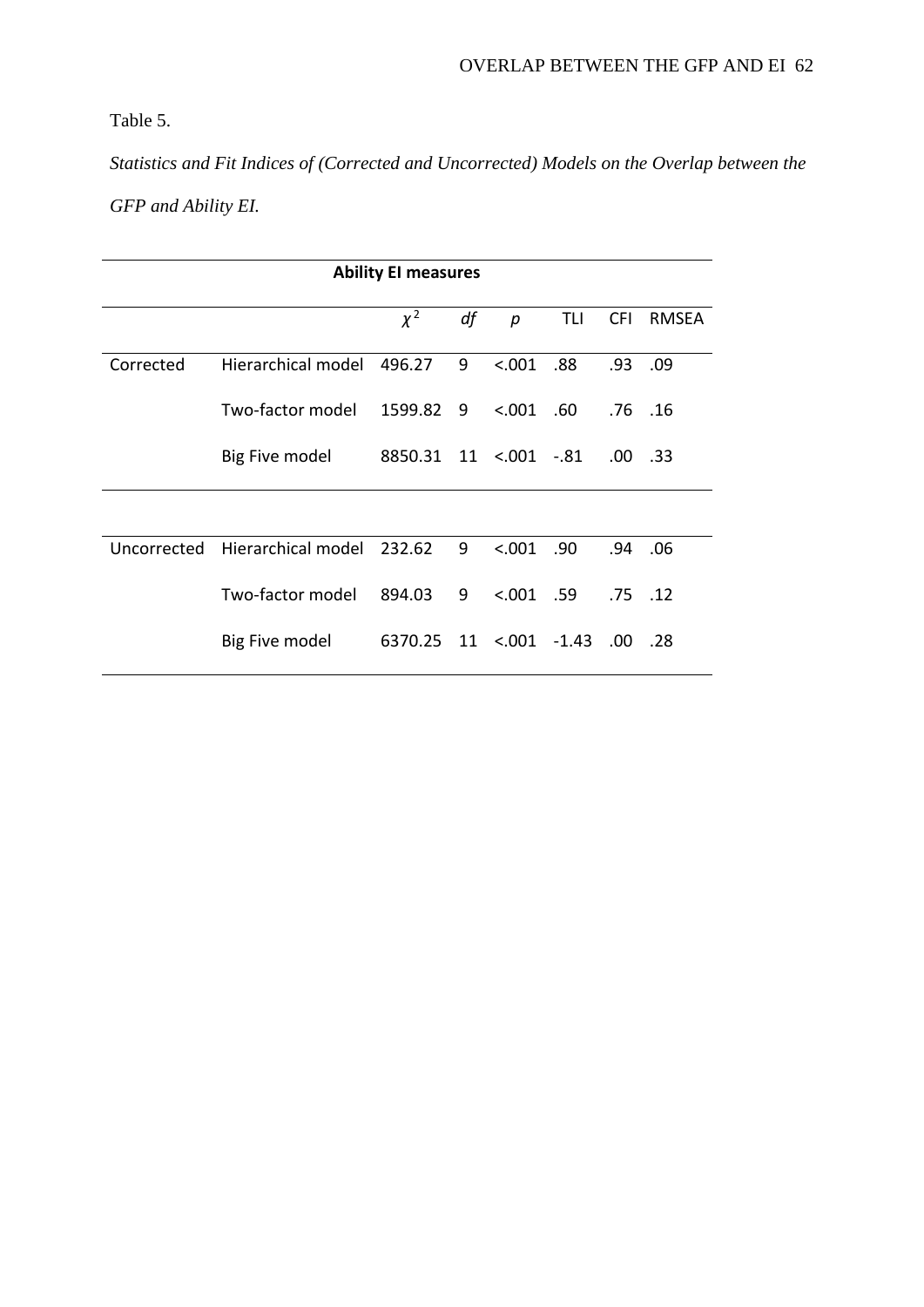## OVERLAP BETWEEN THE GFP AND EI 63







1b) Two-factor Model

Emotional Intelligence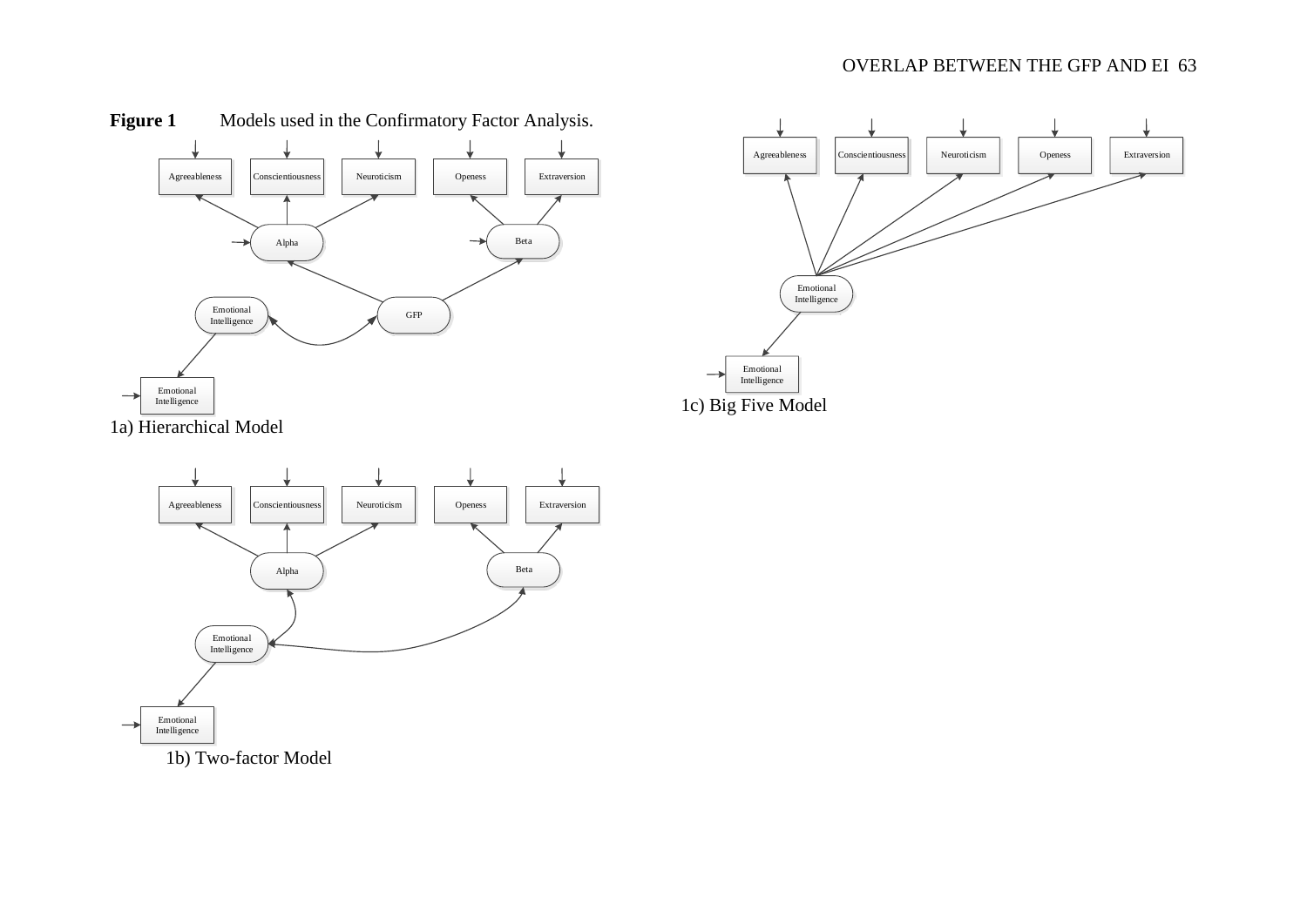**Figure 2.** Hierarchical Model Results Trait-EI Measures